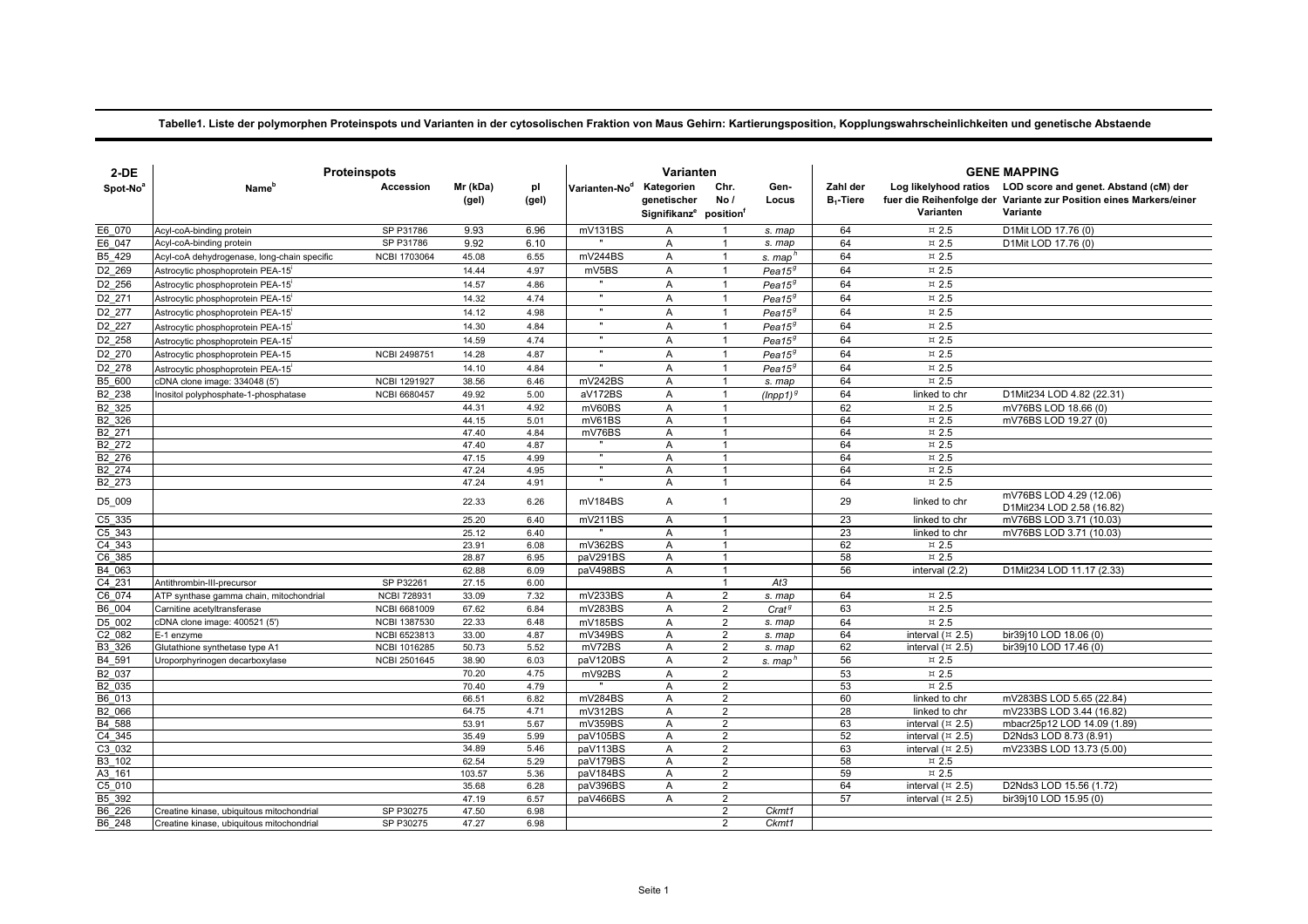| $2-DE$           | <b>Proteinspots</b>                                         |                        | Varianten         |              |                           |                                                                             |                                  | <b>GENE MAPPING</b> |                          |                                 |                                                                                                                                               |
|------------------|-------------------------------------------------------------|------------------------|-------------------|--------------|---------------------------|-----------------------------------------------------------------------------|----------------------------------|---------------------|--------------------------|---------------------------------|-----------------------------------------------------------------------------------------------------------------------------------------------|
| Spot-No          | Name <sup>®</sup>                                           | Accession              | Mr (kDa)<br>(gel) | pl<br>(gel)  | Varianten-No <sup>d</sup> | Kategorien<br>genetischer<br>Signifikanz <sup>e</sup> position <sup>t</sup> | Chr.<br>No/                      | Gen-<br>Locus       | Zahl der<br>$B_1$ -Tiere | Varianten                       | Log likelyhood ratios LOD score and genet. Abstand (cM) der<br>fuer die Reihenfolge der Variante zur Position eines Markers/einer<br>Variante |
|                  |                                                             |                        |                   |              |                           |                                                                             |                                  |                     |                          |                                 |                                                                                                                                               |
| A4 171<br>B4 503 | DNA Topoisomerase I<br>Dynamin-1                            | SP Q04750<br>SP P39053 | 78.40<br>38.82    | 6.04<br>6.07 |                           |                                                                             | $\overline{2}$<br>$\overline{2}$ | Top1<br>Dnm         |                          |                                 |                                                                                                                                               |
| B7_019           | Elongation factor 1-alpha 2                                 | SP P10126              | 51.89             | 7.80         |                           |                                                                             | $\overline{2}$                   | Eef1a2              |                          |                                 |                                                                                                                                               |
| B7 035           | Elongation factor 1-alpha 2                                 | SP P10126              | 51.98             | 7.74         |                           |                                                                             | $\overline{2}$                   | Eef1a2              |                          |                                 |                                                                                                                                               |
| B7 036           | Elongation factor 1-alpha 2                                 | SP P10126              | 52.08             | 7.64         |                           |                                                                             | $\overline{2}$                   | Eef1a2              |                          |                                 |                                                                                                                                               |
| D5 080           | Gelsolin                                                    | SP P06396              | 17.13             | 6.21         |                           |                                                                             | $\overline{2}$                   | Gsn                 |                          |                                 |                                                                                                                                               |
| A3 343           | 78 kD glucose regulated protein                             | SP P20029              | 77.20             | 5.07         |                           |                                                                             | $\overline{2}$                   | Grp78               |                          |                                 |                                                                                                                                               |
| B4 099           | Probable protein disulfide isomerase er-60                  | SP P27773              | 59.73             | 5.85         |                           |                                                                             | $\overline{2}$                   | Grp58 (Erp60)       |                          |                                 |                                                                                                                                               |
| B5 505           | Alcohol dehydrogenase, class 3                              | SP P28474              | 41.33             | 6.37         | mV146BS                   | A                                                                           | 3                                | s map               | 64                       | $\,\pi$ 2.5                     |                                                                                                                                               |
| C2 049           | Annexin V                                                   | SP P48036              | 34.18             | 4.91         | mV27BS                    | Α                                                                           | 3                                | Ans5 <sup>g</sup>   | 64                       | $\,\pi$ 2.5                     |                                                                                                                                               |
| $C5$ _192        | Carbonic anhydrase I                                        | <b>NCBI 1345656</b>    | 29.03             | 6.60         | paV255BS                  | Α                                                                           | 3                                | $(Car1)^{g}$        | 44                       | linked to chr                   | D3Mit61 LOD 4.24 (18.97)<br>D3Mit1 LOD 3.97 (9.55)                                                                                            |
| $C5 - 151$       | Carbonic anhydrase II                                       | SP P00920              | 29.60             | 6.67         | mV138BS                   | A                                                                           | 3/1                              | Car2 <sup>g</sup>   | 64                       | interval $(x 2.5)$              | D3Mit61 LOD 10.06 (9.46)<br>D3Mit1 LOD 8.56 (2.94)                                                                                            |
| A5_009           | Carbonic anhydrase II'                                      |                        | 192.29            | 6.68         | mV285BS                   | A                                                                           | 3/1                              | Car2 <sup>g</sup>   | 60                       | interval $(x 2.5)$              | D3Mit61 LOD 9.02 (10.24)<br>D3Mit1 LOD 7.70 (3.23)                                                                                            |
| A5_013           | Carbonic anhydrase II'                                      |                        | 186.51            | 6.67         |                           | $\overline{A}$                                                              | 3/1                              | Car2 <sup>g</sup>   | 60                       | interval $($ $\overline{2}$ .5) | D3Mit61 LOD 9.02 (10.24)<br>D3Mit1 LOD 7.70 (3.23)                                                                                            |
| A5_017           | Carbonic anhydrase II                                       | SP P00920              | 181.69            | 6.67         | $\mathbf{u}$              | A                                                                           | 3/1                              | Car2 <sup>g</sup>   | 60                       | interval $($ $\overline{2}$ .5) | D3Mit61 LOD 9.02 (10.24)<br>D3Mit1 LOD 7.70 (3.23)                                                                                            |
| A5_021           | Carbonic anhydrase II <sup>I</sup>                          |                        | 175.90            | 6.67         | $\mathbf{u}$              | A                                                                           | 3/1                              | Car2 <sup>g</sup>   | 60                       | interval $($ $\overline{2}$ .5) | D3Mit61 LOD 9.02 (10.24)<br>D3Mit1 LOD 7.70 (3.23)                                                                                            |
| $C5_271$         | Carbonic anhydrase II                                       | SP P00920              | 26.86             | 6.63         | mV134BS                   | Α                                                                           | 3/2                              | s. map'             | 62                       | linked to chr                   | mV138BS LOD 3.77 (33.97)<br>mV174BS LOD 4.24 (9.12)<br>mV285BS LOD 4.06 (29.74)                                                               |
| D5_076           | Carbonic anhydrase II                                       | <b>NCBI 192343</b>     | 17.31             | 6.47         | paV227BS                  | A                                                                           | 3/3                              | s. map'             | 22                       | interval $($ $\overline{2}$ .5) | D3Mit1 LOD 6.02 (0)                                                                                                                           |
| B5_440           | 40kD Peptidyl-prolyl cis-trans isomerase<br>Cyclophilin 40) | SP Q08752              | 44.45             | 6.71         | mV148BS                   | A                                                                           | 3                                | s. map              | 64                       | $\,\pi$ 2.5                     |                                                                                                                                               |
| C3 213           | Glutamate cysteine ligase                                   | NCBI 6680019           | 29.44             | 5.49         | mV33BS                    | $\mathsf{A}$                                                                | 3                                | $G$ Iclr $g$        | 56                       | $\text{m}$ 2.5                  |                                                                                                                                               |
| D4 125           | Glutathione S-transferase GT 8.7                            | <b>NCBI 121716</b>     | 15.52             | 6.00         | mV9BS                     | Α                                                                           | 3/1                              | s .map              | 56                       | $\overline{2.5}$                | mV139BS LOD 16.86 (0)                                                                                                                         |
| C6 217           | Glutathione S-transferase GT 8.7                            | SP P10649              | 28.23             | 6.97         | mV139BS                   | $\overline{A}$                                                              | 3/1                              | s. map              | 64                       | $\,\pi$ 2.5                     |                                                                                                                                               |
| C5 243           | Glutathione S-transferase GT 8.7                            | <b>NCBI 121716</b>     | 27.80             | 6.64         | mV210BS                   | $\mathsf{A}$                                                                | 3/1                              | s. map              | 17                       | interval $(x 2.5)$              | mV148BS, paV153BS, mbacr11j21, mV139BS,<br>mV146BS LOD 5.12 (0)                                                                               |
| C6 224           | Glutathione S-transferase GT 8.7                            | SP P10649              | 28.20             | 6.76         | mV215BS                   | Α                                                                           | 3/1                              | s. map              | 64                       | $\,\pi$ 2.5                     | mV139BS LOD 19.27 (0)                                                                                                                         |
| E4 015           | Glutathione S-transferase GT 8.7                            | <b>NCBI 121716</b>     | 13.13             | 5.68         | mV12BS                    | A                                                                           | 3/2                              | s. map              | 49                       | linked to chr                   | mV148BS LOD 5.28 (19.77)                                                                                                                      |
| C6_058           | Glutathione S-transferase GT 8.7                            | <b>NCBI 121716</b>     | 28.26             | 7.23         | paV299BS                  | A                                                                           | 3/3                              | s. map              | 20                       | linked to chr                   | mV148BS, paV153BS, mbacr12j22,<br>mbacr11j21, mV139BS,<br>mV146BS LOD 3.20 (11.16)                                                            |
| E7 009           | Hemoglobin delta chain                                      | <b>NCBI 122717</b>     | 12.80             | 7.53         | mV174BS                   | A                                                                           | 3                                | s. map              | 24                       | interval $($ ¤ 2.5)             | D3Mit1 LOD 5.12 (0)                                                                                                                           |
| B6_420           | Quinone oxidoreductase                                      | SP P47199              | 39.05             | 6.97         | mV262BS                   | Α                                                                           | 3                                | s. map              | 52                       | linked to chr                   | D3Mit19 LOD 3.38 (19.47)<br>mV146BS, bir51p6 LOD 5.25 (21.24)                                                                                 |
| B4 228           | Tubulin alpha-2 chain                                       | <b>NCBI 135412</b>     | 53.91             | 5.85         | paV153BS                  | $\overline{A}$                                                              | 3                                | s. map'             | 61                       | $\approx 2.5$                   |                                                                                                                                               |
| B3 596           | Tubulin beta-4 chain                                        | <b>NCBI 91858</b>      | 38.23             | 5.38         | paV129BS                  | A                                                                           | 3                                | s. map'             | 63                       | $\text{m}$ 2.5                  |                                                                                                                                               |
| B5 657           |                                                             |                        | 36.87             | 6.11         | mV222BS                   | $\overline{A}$                                                              | 3                                |                     | 61                       | $\text{m}$ 2.5                  |                                                                                                                                               |
| $C2$ 056         |                                                             |                        | 33.88             | 5.05         | mV350BS                   | A                                                                           | 3                                |                     | 35                       | $\text{m}$ 2.5                  | mV27BS LOD 10.54 (0)                                                                                                                          |
| E1 020           |                                                             |                        | 9.50              | 4.39         | aV3BS                     | A                                                                           | 3                                |                     | 62                       | $\,\pi$ 2.5                     | mbacr12j22 LOD 15.65 (0)                                                                                                                      |
| $C5$ _388        |                                                             |                        | 24.91             | 6.58         | paV244BS                  | Α                                                                           | 3                                |                     | $\overline{27}$          | linked to chr                   | mV146BS LOD 4.04 (12.57)                                                                                                                      |
| C7 176           |                                                             |                        | 25.68             | 7.65         | paV386BS                  | A                                                                           | 3                                |                     | 64                       | $\approx 2.5$                   | mbacr12j22 LOD 16.26 (0)                                                                                                                      |
| B5 704           |                                                             |                        | 37.00             | 6.21         | paV397BS                  | Α                                                                           | 3                                |                     | 52                       | interval (2.3)                  | mV222BS LOD 9.0 (8.72)                                                                                                                        |
| B3 279           | ATP synthase beta chain, mitochondrial                      | SP P10719              |                   |              |                           |                                                                             | 3                                | Atp5b               |                          |                                 |                                                                                                                                               |
| B2 200           | ATP synthase beta chain, mitochondrial                      | SP P10719              |                   |              |                           |                                                                             | 3                                | Atp5b               |                          |                                 |                                                                                                                                               |
| A5 071           | Aconitase 1                                                 |                        | 102.31            | 6.31         | mV287BS                   | A                                                                           | $\overline{4}$                   | Aco1 <sup>g</sup>   | 64                       | $\overline{2.5}$                | mbacr21j14 LOD 19.27 (0)                                                                                                                      |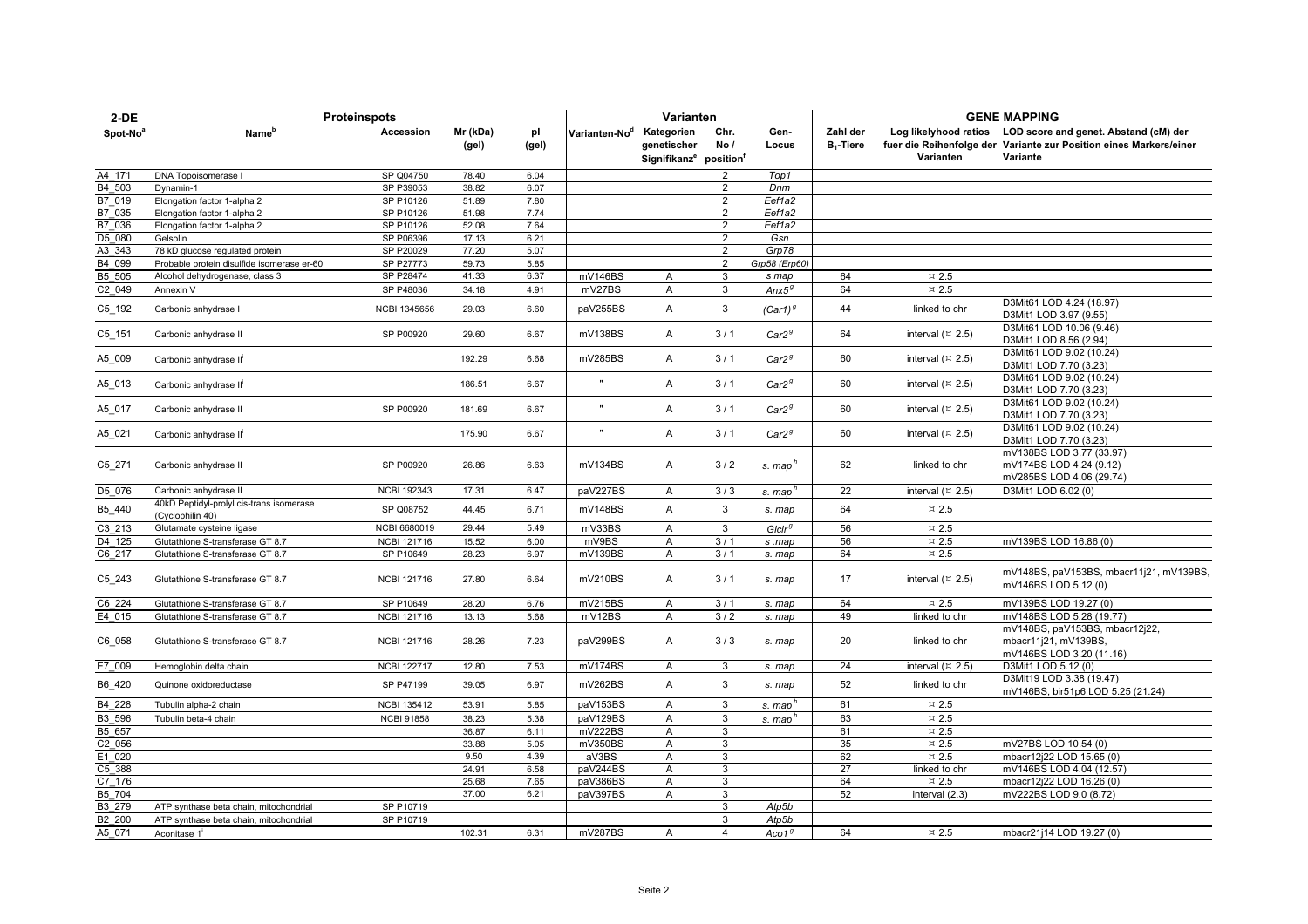| $2-DE$             | <b>Proteinspots</b>                                                     |                                            | Varianten         |              |                           |                                                                |                     | <b>GENE MAPPING</b> |                          |                               |                                                                                                                                               |
|--------------------|-------------------------------------------------------------------------|--------------------------------------------|-------------------|--------------|---------------------------|----------------------------------------------------------------|---------------------|---------------------|--------------------------|-------------------------------|-----------------------------------------------------------------------------------------------------------------------------------------------|
| Spot-No®           | Name <sup>r</sup>                                                       | Accession                                  | Mr (kDa)<br>(gel) | pl<br>(gel)  | Varianten-No <sup>d</sup> | Kategorien<br>genetischer<br>Signifikanz <sup>e</sup> position | Chr.<br>No /        | Gen-<br>Locus       | Zahl der<br>$B_1$ -Tiere | Varianten                     | Log likelyhood ratios LOD score and genet. Abstand (cM) der<br>fuer die Reihenfolge der Variante zur Position eines Markers/einer<br>Variante |
|                    |                                                                         |                                            |                   |              | $\mathbf{u}$              |                                                                |                     |                     |                          |                               |                                                                                                                                               |
| A5 069             | Aconitase 1                                                             | <b>NCBI 124899</b>                         | 102.31            | 6.37         |                           | Α                                                              | 4                   | Aco1 <sup>g</sup>   | 64                       | $\overline{2.5}$              | mbacr21j14 LOD 19.27 (0)                                                                                                                      |
| B5 703             | cDNA clone image: 1450561 (5')                                          | <b>NCBI 3732528</b>                        | 39.67             | 6.37         | mV241BS                   | A                                                              | 4                   | s. map              | 64                       | $\text{m}$ 2.5                |                                                                                                                                               |
| B5_551             | cDNA clone image: 1450561 (5')                                          | <b>NCBI 3732528</b>                        | 39.55             | 6.37         |                           | A                                                              | 4<br>$\overline{4}$ | s. map              | 64                       | $\overline{2.5}$              |                                                                                                                                               |
| C3_074<br>C2 394   | cDNA clone image: 2922806 (5')<br>cDNA clone image: 2922806 (5')        | <b>NCBI 7045955</b><br><b>NCBI 7045955</b> | 33.33<br>33.54    | 5.07<br>5.01 | mV30BS<br>mV31BS          | $\overline{A}$<br>A                                            | 4                   | s. map<br>s. map    | 64<br>64                 | $\text{m}$ 2.5<br>$\,\pi$ 2.5 | mV120BS LOD 19.27 (0)<br>mV120BS LOD 19.27 (0)                                                                                                |
| C2_066             | cDNA clone image: 2922806 (5')                                          | <b>NCBI 7045955</b>                        | 33.46             | 5.01         |                           | $\overline{A}$                                                 | $\overline{4}$      | s. map              | 64                       | $\text{m}$ 2.5                | mV120BS LOD 19.27 (0)                                                                                                                         |
| C2 074             | cDNA clone image: 2922806 (5")                                          | <b>NCBI 7045955</b>                        | 33.25             | 4.99         |                           | A                                                              | 4                   | s. map              | 64                       | $\text{m}$ 2.5                | mV120BS LOD 19.27 (0)                                                                                                                         |
| C <sub>2_393</sub> | cDNA clone image: 2922806 (5')                                          | <b>NCBI 7045955</b>                        | 33.33             | 4.99         |                           | A                                                              | $\overline{4}$      | s. map              | 64                       | $\text{m}$ 2.5                | mV120BS LOD 19.27 (0)                                                                                                                         |
| C3 076             | cDNA clone image: 2922806 (5')                                          |                                            | 33.33             | 5.13         | mV36BS                    | $\overline{A}$                                                 | $\overline{4}$      | s. map              | 64                       | $\,\pi$ 2.5                   | mV120BS LOD 19.27 (0)                                                                                                                         |
| C3 102             | cDNA clone image: 2922806 (5')                                          | <b>NCBI 7045955</b>                        | 32.66             | 5.13         | mV120BS                   | A                                                              | $\overline{4}$      | s. map              | 64                       | $\text{m}$ 2.5                |                                                                                                                                               |
| B5_691             | Delta-1-pyrroline-5-carboxylate dehydrogenase<br>similar to cDNA clone) | <b>NCBI 1656546</b>                        | 69.21             | 6.57         | paV492BS                  | A                                                              | $\overline{4}$      | s. map              | 56                       | 2.0                           |                                                                                                                                               |
| B5 694             | Dynamin-1                                                               | <b>NCBI 729381</b>                         | 62.22             | 6.32         | paV509BS                  | Α                                                              | 4                   | s. map              | 57                       | $\,\pi$ 2.5                   | mV365BS LOD 17.16 (0)                                                                                                                         |
| B5 544             | N-acetylneuraminic acid phosphate synthase                              | NCBI 9507063                               | 39.88             | 6.66         | mV259BS                   | $\overline{A}$                                                 | $\overline{4}$      | s. map              | 64                       | interval $($ ¤ 2.5)           | mbacr19c7 LOD 18.66 (0)                                                                                                                       |
| B5_699             | N-acetylneuraminic acid phosphate synthase                              | <b>NCBI 9507063</b>                        | 40.70             | 6.59         | paV412BS                  | $\overline{A}$                                                 | $\overline{4}$      | s. map              | 62                       | interval $(\times 2.5)$       | mbacr19c7 LOD 18.06 (0)                                                                                                                       |
| D3 008             | Sorcin                                                                  | <b>NCBI 134734</b>                         | 23.11             | 5.05         | mV19BS                    | A                                                              | $\overline{4}$      | s. map              | 64                       | interval $($ ¤ 2.5)           | D4Nds16 LOD 14.09 (1.89)                                                                                                                      |
| D <sub>2_012</sub> | Sorcin <sup>'</sup>                                                     |                                            | 22.79             | 4.96         | mV20BS                    | Α                                                              | $\overline{4}$      | s. map'             | 64                       | interval $(\times 2.5)$       | D4Nds16 LOD 14.09 (1.89)                                                                                                                      |
| C5_119             | Zinc finger protein, C3HC4 type<br>similar to cDNA clone)               | NCBI 6631587                               | 31.40             | 6.35         | mV365BS                   | A                                                              | 4                   | s. map              | 64                       | $\text{m}$ 2.5                |                                                                                                                                               |
| C5_124             | Zinc finger protein, C3HC4 type<br>similar to cDNA clone)               | NCBI 6631587                               | 31.32             | 6.35         |                           | A                                                              | 4                   | s. map              | 64                       | $\overline{2.5}$              |                                                                                                                                               |
| C7 125             |                                                                         |                                            | 27.48             | 7.65         | mV196BS                   | A                                                              | 4                   |                     | 24                       | linked to chr                 | mV120BS LOD 3.30 (14.38)                                                                                                                      |
| A6 081             |                                                                         |                                            | 69.05             | 7.01         | mV280BS                   | A                                                              | $\overline{4}$      |                     | 55                       | interval $($ ¤ 2.5)           | D4Mit52 LOD 10.40 (6.26)                                                                                                                      |
| A5_127             |                                                                         |                                            | 89.78             | 6.43         | mV289BS                   | A                                                              | 4                   |                     | 24                       | interval $(\times 2.5)$       | mbacr23i4 LOD 6.62 (0)<br>mbacr21j14 LOD 7.22 (0)                                                                                             |
| C6 075             |                                                                         |                                            | 33.05             | 7.17         | aV381BS                   | A                                                              | $\overline{4}$      |                     | 58                       | linked to chr                 | mbacr23i4 LOD 6.88 (16.82)                                                                                                                    |
| B5 607             |                                                                         |                                            | 38.23             | 6.16         | paV399BS                  | A                                                              | $\overline{4}$      |                     | 53                       | $\overline{2.5}$              | mV241BS LOD 15.95 (0)                                                                                                                         |
| B3 586             | α-Enolase                                                               | SP P17182                                  | 38.35             | 5.54         | aV353BS                   | C                                                              |                     |                     |                          |                               |                                                                                                                                               |
| B4 433             | x-Enolase                                                               | SP P17182                                  | 41.95             | 6.06         |                           |                                                                | $\overline{4}$      | Eno1                |                          |                               |                                                                                                                                               |
| B4 521             | α-Enolase                                                               | SP P17182                                  | 38.27             | 5.66         |                           |                                                                | $\overline{4}$      | Eno1                |                          |                               |                                                                                                                                               |
| B5 317             | x-Enolase                                                               | SP P17182                                  | 49.53             | 6.14         |                           |                                                                | $\overline{4}$      | Eno1                |                          |                               |                                                                                                                                               |
| B3_542             | α-Enolase                                                               | SP P17182                                  | 39.66             | 5.55         |                           |                                                                | $\overline{4}$      | Eno1                |                          |                               |                                                                                                                                               |
| C5 229             | GTP-binding nuclear protein RAN                                         | SP P28746                                  | 27.94             | 6.69         |                           |                                                                | $\overline{4}$      | TIr4 (Lps)          |                          |                               |                                                                                                                                               |
| B3_384             | SH3 domain-containing protein SH3P4                                     | <b>EMBL U58886</b>                         | 48.46             | 5.21         |                           |                                                                | $\overline{4}$      | Sh3d2a              |                          |                               |                                                                                                                                               |
| D3 115             | Stathmin (Phosphoprotein 19)                                            | SP P54227                                  | 18.11             | 5.57         |                           |                                                                | $\overline{4}$      | Laq                 |                          |                               |                                                                                                                                               |
| D4 080             | Stathmin (Phosphoprotein 19)                                            | SP P54227                                  | 17.84             | 5.80         |                           |                                                                | $\overline{4}$      | Lag                 |                          |                               |                                                                                                                                               |
| B4 596             | Acyl-coA dehydrogenase, short-chain specific                            | <b>NCBI 584714</b>                         | 39.58             | 6.09         | aV400BS                   | Α                                                              | 5                   | Acads <sup>9</sup>  | 62                       | $\,\pi$ 2.5                   |                                                                                                                                               |
| B3_640             | Annexin III                                                             | <b>EMBL</b><br>AJ001633                    | 36.58             | 5.57         | paV110BS                  | A                                                              | 5                   | Ans3 <sup>g</sup>   | 64                       | $\text{m}$ 2.5                |                                                                                                                                               |
| B3 511             | COP9 complex subunit 4                                                  | <b>NCBI 3309170</b>                        | 41.06             | 5.60         | mV45BS                    | A                                                              | 5                   | s. map              | 64                       | $\text{m}$ 2.5                |                                                                                                                                               |
| B3 519             | COP9 complex subunit 4                                                  | <b>NCBI 3309170</b>                        | 40.49             | 5.60         |                           | A                                                              | 5                   | s. map              | 64                       | $\text{m}$ 2.5                |                                                                                                                                               |
| B3 531             | COP9 complex subunit 4                                                  | NCBI 3309170                               | 40.33             | 5.60         |                           | A                                                              | 5                   | s. map              | 64                       | $\text{m}$ 2.5                |                                                                                                                                               |
| B5 047             | Coronin-3                                                               | NCBI 4895041                               | 64.60             | 6.51         | paV494BS                  | $\mathsf{A}$                                                   | 5                   | s. map              | 52                       | interval $($ ¤ 2.5)           | aV400BS LOD 10.40 (6.26)                                                                                                                      |
| B5_057             | Coronin-3                                                               |                                            | 64.13             | 6.51         |                           | Α                                                              | 5                   | s. map              | 52                       | interval $($ ¤ 2.5)           | aV400BS LOD 10.40 (6.26)                                                                                                                      |
| $C6$ _160          | Dihydrolipoamide acetyltransferase (similar to<br>cDNA clone)           | <b>NCBI 1284324</b>                        | 29.84             | 6.93         | mV217BS                   | A                                                              | 5                   | s. map              | 40                       | $\text{m}$ 2.5                | mbacr3e9 LOD 12.04 (0)                                                                                                                        |
| C4 164             | Endoplasmic reticulum protein 29                                        | NCBI 2507015                               | 29.10             | 5.83         | mV128BS                   | $\mathsf{A}$                                                   | 5                   | s. map              | 64                       | interval $(\times 2.5)$       | mbacr27o9, mV35BS LOD 17.03 (1.59)                                                                                                            |
| B5_128             | Leucine aminopeptidase                                                  | NCBI 4335941                               | 58.87             | 6.45         | mV298BS                   | A                                                              | 5                   | s. map              | 57                       | $\text{m}$ 2.5                | mbacr14f5 LOD 17.16 (0)                                                                                                                       |
| C4_127             | 26S proteasome regulatory subunit P27<br>(similar to cDNA clone)        | <b>NCBI 7066625</b>                        | 30.51             | 6.05         | mV35BS                    | A                                                              | 5                   | s. map              | 64                       | $\overline{2.5}$              |                                                                                                                                               |
| E4 053             | Quininoid dihydropteridene reductase                                    |                                            | 10.95             | 6.02         | mV14BS                    | A                                                              | 5                   | Qdpr <sup>g</sup>   | 32                       | $\approx 2.5$                 | mbacr14f5 LOD 9.63 (0)                                                                                                                        |
| C5 167             | Quininoid dihydropteridene reductase                                    | SP P11348                                  | 29.44             | 6.49         | mV137BS                   | A                                                              | 5                   | Qdpr <sup>g</sup>   | 64                       | $\text{m}$ 2.5                | mbacr14f5 LOD 19.27 (0)                                                                                                                       |
| D6 144             | Quininoid dihydropteridene reductase                                    |                                            | 14.50             | 6.94         | mV160BS                   | A                                                              | 5                   | Qdpr <sup>g</sup>   | 53                       | $~\times~2.5$                 | mbacr14f5 LOD 15.95 (0)                                                                                                                       |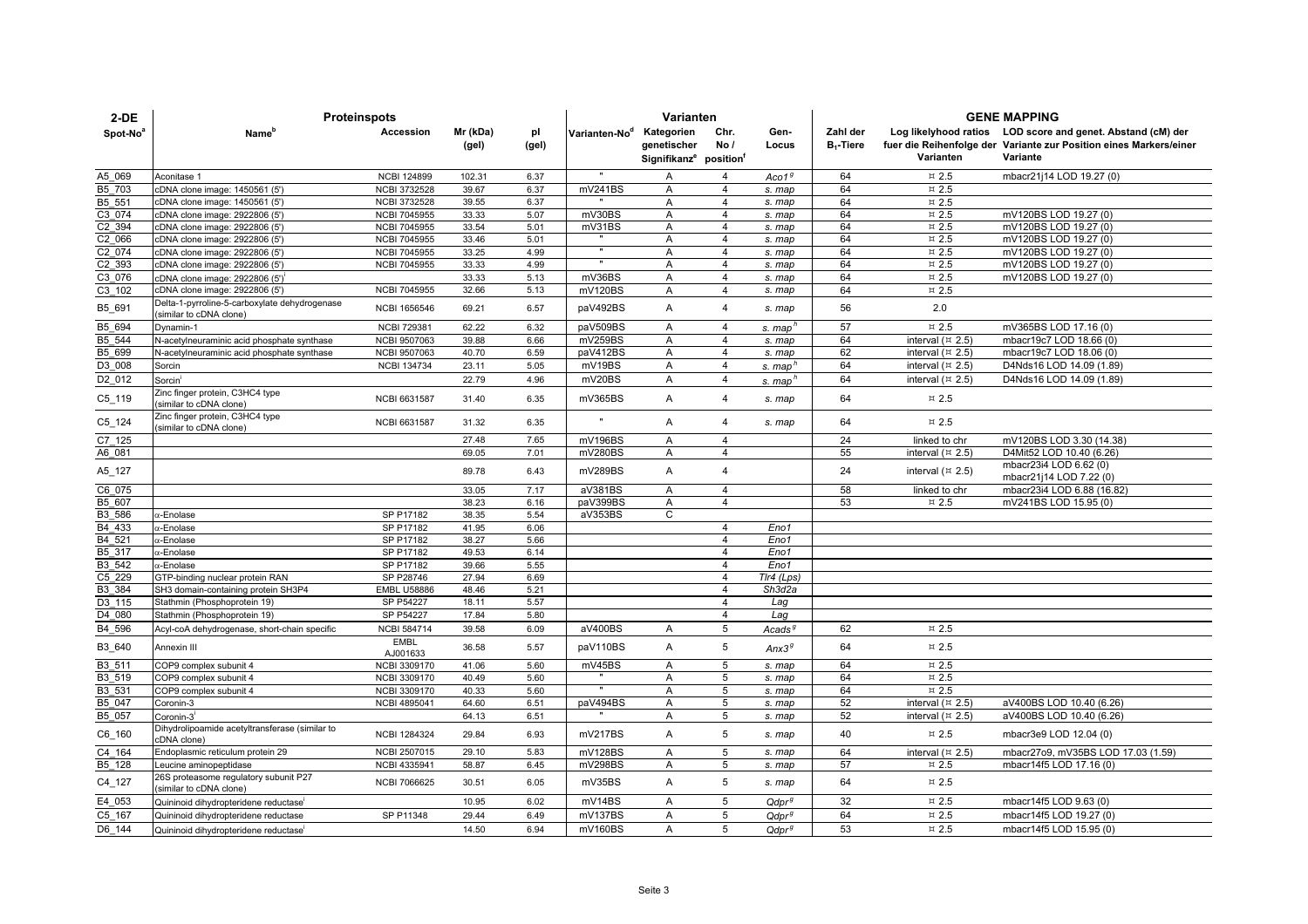| $2-DE$               | <b>Proteinspots</b>                                                                    |                        | Varianten         |              |                           |                                                                             |                     | <b>GENE MAPPING</b> |                          |                                      |                                                                                                                                               |
|----------------------|----------------------------------------------------------------------------------------|------------------------|-------------------|--------------|---------------------------|-----------------------------------------------------------------------------|---------------------|---------------------|--------------------------|--------------------------------------|-----------------------------------------------------------------------------------------------------------------------------------------------|
| Spot-No <sup>8</sup> | Name <sup>"</sup>                                                                      | Accession              | Mr (kDa)<br>(gel) | pl<br>(gel)  | Varianten-No <sup>d</sup> | Kategorien<br>genetischer<br>Signifikanz <sup>e</sup> position <sup>T</sup> | Chr.<br>No/         | Gen-<br>Locus       | Zahl der<br>$B_1$ -Tiere | Varianten                            | Log likelyhood ratios LOD score and genet. Abstand (cM) der<br>fuer die Reihenfolge der Variante zur Position eines Markers/einer<br>Variante |
| A4 199               | Serum albumin                                                                          | SP P07724              | 72.00             | 5.67         | mV83BS                    | A                                                                           | 5/1                 | Alb1 <sup>g</sup>   | 64                       | $\overline{2.5}$                     |                                                                                                                                               |
| A4 210               | Serum albumin                                                                          |                        | 73.00             | 5.62         |                           | A                                                                           | 5/1                 | Alb1 <sup>g</sup>   | 64                       | $\pi$ 2.5                            |                                                                                                                                               |
| C4_215               | Serum albumin                                                                          | <b>NCBI 5915682</b>    | 27.61             | 6.05         | paV52BS                   | $\overline{A}$                                                              | 5/2                 | s. map <sup>n</sup> | 63                       | interval $($ ¤ 2.5)                  | mV83BS LOD 13.73 (5.5)<br>mV45BS LOD 12.49 (6.79)                                                                                             |
| B5 012               | T-complex protein 1, zeta subunit                                                      | <b>NCBI 549061</b>     | 67.14             | 6.24         | mV299BS                   | Α                                                                           | 5                   | s. map              | 64                       | $\,\pi$ 2.5                          |                                                                                                                                               |
| B5 031               | T-complex protein 1, zeta subunit                                                      |                        | 66.03             | 6.24         |                           | A                                                                           | 5                   | s. map              | 64                       | $\,\pi$ 2.5                          |                                                                                                                                               |
| E5 002               |                                                                                        |                        | 13.89             | 6.28         | mV157BS                   | $\overline{A}$                                                              | 5                   |                     | 60                       | $\overline{2.5}$                     | mV83BS LOD 18.06 (0)                                                                                                                          |
| B4 336               |                                                                                        |                        | 48.13             | 6.05         | mV236BS                   | $\overline{A}$                                                              | 5                   |                     | 61                       | interval $(\times 2.5)$              | mV83BS LOD 10.85 (8.95)                                                                                                                       |
| B6 382               |                                                                                        |                        | 40.31             | 6.81         | mV260BS                   | A                                                                           | 5                   |                     | 64<br>56                 | $\,\pi$ 2.5                          | mV45BS LOD 19.27 (0)                                                                                                                          |
| B4 593<br>C5 286     |                                                                                        |                        | 36.88<br>26.46    | 5.70<br>6.30 | paV109BS<br>paV247BS      | A<br>Α                                                                      | $\overline{5}$<br>5 |                     | 36                       | interval $($ ¤ 2.5)<br>linked to chr | paV110BS, mV45BS LOD 10.60 (7.71)<br>D5Nds6 LOD 3.35 (21.77)                                                                                  |
| C5 382               |                                                                                        |                        | 28.47             | 6.50         | paV258BS                  | A                                                                           | 5                   |                     | 60                       | linked to chr                        | bir39m21 LOD 4.82 (26.11)                                                                                                                     |
| C6 383               |                                                                                        |                        | 29.65             | 6.94         | paV294BS                  | A                                                                           | 5                   |                     | 56                       | linked to chr                        | mbacr3e9, mbacr32a11 LOD 4.22 (27.98)                                                                                                         |
| C3 419               | Phosphatidylethanolamine-binding protein                                               | <b>EMBL U43206</b>     | 24.60             | 5.10         | aV102BS                   | B                                                                           |                     |                     |                          |                                      |                                                                                                                                               |
| B6 451               | Malate dehydrogenase, mitochondrial                                                    | SP P08249              | 37.38             | 7.18         |                           |                                                                             | 5                   | Mor1                |                          |                                      |                                                                                                                                               |
| C3 317               | Ubiquitin carboxyl-terminal hydrolase isozyme L1                                       | SP Q00981              | 27.26             | 5.16         |                           |                                                                             | 5                   | Uchl1               |                          |                                      |                                                                                                                                               |
| C3 314               | Ubiquitin carboxyl-terminal hydrolase isozyme L1                                       | SP Q00981              | 27.42             | 5.29         |                           |                                                                             | 5                   | Uchl1               |                          |                                      |                                                                                                                                               |
| B <sub>6</sub> _209  | Acyl-coA thioesterase                                                                  | <b>NCBI 5102774</b>    | 48.98             | 6.84         | paV440BS                  | A                                                                           | 6                   | s. map              | 62                       | $\overline{2.5}$                     |                                                                                                                                               |
| B6_212               | Acyl-coA thioesterase                                                                  |                        | 48.91             | 6.74         | mV369BS                   | A                                                                           | 6                   | s. map              | 58                       | $\text{m}$ 2.5                       | paV440BS LOD 16.86 (0)                                                                                                                        |
| B5 702               | Fructose-bisphosphate aldolase A (muscle)                                              | <b>NCBI 553861</b>     | 37.12             | 6.66         | paV398BS                  | A                                                                           | 6                   | s. map              | 64                       | interval $(\times 2.5)$              | mV286BS, D6Mit47 LOD 13.97 (3.51)                                                                                                             |
| B5 651               | Fructose-bisphosphate aldolase A (muscle)                                              |                        | 37.04             | 6.66         | aV574BS                   | $\overline{A}$<br>C                                                         | 6                   | s. map              | 64                       | interval $($ ¤ 2.5)                  | mV286BS, D6Mit47 LOD 13.97 (3.51)                                                                                                             |
| B6 318<br>B6 308     | Fructose-bisphosphate aldolase A (muscle)                                              | SP P05064<br>SP P05064 | 43.13<br>43.36    | 7.07<br>7.05 |                           |                                                                             |                     |                     |                          |                                      |                                                                                                                                               |
| B6 328               | Fructose-bisphosphate aldolase A (muscle)<br>Fructose-bisphosphate aldolase A (muscle) | SP P05064              | 43.13             | 7.05         |                           |                                                                             |                     |                     |                          |                                      |                                                                                                                                               |
| B6 309               | Fructose-bisphosphate aldolase A (muscle)                                              | SP P05064              | 43.13             | 7.14         |                           |                                                                             |                     |                     |                          |                                      |                                                                                                                                               |
| C4_285               | -Enolase <sup>1</sup>                                                                  |                        | 25.24             | 5.73         | mV21BS                    | A                                                                           | 6/1                 | Eno2 <sup>g</sup>   | 62                       | $\text{m}$ 2.5                       | mV73BS LOD 18.66 (0)                                                                                                                          |
| C3 254               | /-Enolase <sup>+</sup>                                                                 |                        | 28.64             | 5.56         | mV34BS                    | A                                                                           | 6/1                 | Eno2 <sup>g</sup>   | 52                       | $\text{m}$ 2.5                       | mV73BS LOD 15.65 (0)                                                                                                                          |
| B3 402               | /-Enolase <sup>+</sup>                                                                 |                        | 47.48             | 5.12         | mV39BS                    | A                                                                           | 6/1                 | Eno2 <sup>g</sup>   | 57                       | $\overline{2.5}$                     | mV73BS LOD 17.16 (0)                                                                                                                          |
| B3 411               | /-Enolase <sup>.</sup>                                                                 |                        | 47.32             | 5.06         | mV40BS                    | A                                                                           | 6/1                 | Eno2 <sup>g</sup>   | 56                       | $\,\pi$ 2.5                          | mV73BS LOD 17.16 (0)                                                                                                                          |
| B3 483               | /-Enolase <sup>i</sup>                                                                 |                        | 42.68             | 5.23         | mV49BS                    | A                                                                           | 6/1                 | Eno2 <sup>g</sup>   | 58                       | $\,\pi$ 2.5                          | mV73BS LOD 17.46 (0)                                                                                                                          |
| B3 507               | -Enolase <sup>'</sup>                                                                  |                        | 41.22             | 5.15         | mV51BS                    | $\overline{A}$                                                              | 6/1                 | Eno2 <sup>g</sup>   | 64                       | $\,\pi$ 2.5                          | mV73BS LOD 19.27 (0)                                                                                                                          |
| B2 378               | -Enolase <sup>i</sup>                                                                  |                        | 40.57             | 5.04         | mV52BS                    | A                                                                           | 6/1                 | Eno2 <sup>g</sup>   | 64                       | $\,\pi$ 2.5                          | mV73BS LOD 19.27 (0)                                                                                                                          |
| B2 384               | -Enolase <sup>i</sup>                                                                  |                        | 40.65             | 5.02         | $\mathbf{u}$              | A                                                                           | 6/1                 | Eno2 <sup>g</sup>   | 64                       | $\pi$ 2.5                            | mV73BS LOD 19.27 (0)                                                                                                                          |
| B3 527               | -Enolase                                                                               |                        | 40.41             | 5.06         | $\mathbf{u}$              | A                                                                           | 6/1                 | Eno2 <sup>g</sup>   | 64                       | $\,\pi$ 2.5                          | mV73BS LOD 19.27 (0)                                                                                                                          |
| B3 522               | -Enolase                                                                               | SP P17183              | 40.41             | 5.08         | $\mathbf{u}$              | A                                                                           | 6/1                 | Eno2 <sup>g</sup>   | 64                       | $\text{m}$ 2.5                       | mV73BS LOD 19.27 (0)                                                                                                                          |
| B2 423               | -Enolase                                                                               | SP P17183              | 38.90             | 4.96         | mV54BS                    | A                                                                           | 6/1                 | Eno2 <sup>g</sup>   | 64                       | $\,\pi$ 2.5                          | mV73BS LOD 19.27 (0)                                                                                                                          |
| B2 415               | -Enolase                                                                               | SP P17183              | 39.07             | 4.89         | mV55BS                    | $\overline{A}$                                                              | 6/1                 | Eno2 <sup>g</sup>   | 64                       | $\text{m}$ 2.5                       | mV73BS LOD 19.27 (0)                                                                                                                          |
| B2 485               | /-Enolase <sup>,</sup>                                                                 |                        | 37.17             | 4.88         | mV58BS                    | A                                                                           | 6/1                 | Eno2 <sup>g</sup>   | 63                       | $\text{m}$ 2.5                       | mV73BS LOD 18.96 (0)                                                                                                                          |
| B2 460               | -Enolase <sup>'</sup>                                                                  |                        | 37.93             | 4.92         | mV59BS                    | A                                                                           | 6/1                 | Eno2 <sup>g</sup>   | 64                       | $\text{m}$ 2.5                       | mV73BS LOD 19.27 (0)                                                                                                                          |
| B2 250               | -Enolase <sup>'</sup>                                                                  |                        | 48.94             | 5.03         | mV73BS                    | $\overline{A}$                                                              | 6/1                 | Eno2 <sup>g</sup>   | 64                       | $\,\pi$ 2.5                          | D6Mit24 LOD 17.76 (0)                                                                                                                         |
| B2 249               | -Enolase <sup>'</sup>                                                                  |                        | 49.19             | 4.96         |                           | A                                                                           | 6/1                 | Eno2 <sup>g</sup>   | 64                       | $\text{m}$ 2.5                       | D6Mit24 LOD 17.76 (0)                                                                                                                         |
| B3 359               | -Enolase                                                                               | SP P17183              | 48.62             | 5.08         | $\mathbf{u}$              | $\overline{A}$                                                              | 6/1                 | Eno2 <sup>g</sup>   | 64                       | $\,\pi$ 2.5                          | D6Mit24 LOD 17.76 (0)                                                                                                                         |
| B3 370               | -Enolase <sup>®</sup>                                                                  |                        | 48.78             | 5.10         | $\mathbf{u}$              | A                                                                           | 6/1                 | Eno2 <sup>g</sup>   | 64                       | $\,\pi$ 2.5                          | D6Mit24 LOD 17.76 (0)                                                                                                                         |
| B3 300               | -Enolase <sup>i</sup>                                                                  |                        | 47.72             | 5.05         | mV74BS                    | A                                                                           | 6/1                 | Eno2 <sup>g</sup>   | 61                       | $\,\pi$ 2.5                          | mV73BS LOD 18.36 (0)                                                                                                                          |
| B2 259               | /-Enolase <sup>+</sup>                                                                 |                        | 48.29             | 5.00         | mV75BS                    | $\overline{A}$                                                              | 6/1                 | (Eno2) <sup>9</sup> | 39                       | interval $(\pi$ 2.5)                 | mV73BS, mV29BS LOD 11.74 (0)                                                                                                                  |
| B2 387               | /-Enolase <sup>+</sup>                                                                 |                        | 40.16             | 4.97         | mV129BS                   | A                                                                           | 6/1                 | Eno2 <sup>g</sup>   | 56                       | $\,\pi$ 2.5                          | mV73BS LOD 16.86 (0)                                                                                                                          |
| C3 006               | -Enolase                                                                               | <b>NCBI 119348</b>     | 35.86             | 5,07         | mV57BS                    | $\mathsf{A}$                                                                | 6/2                 | s. map <sup>n</sup> | 57                       | linked to chr                        |                                                                                                                                               |
| B2_309               | -Enolase                                                                               | <b>NCBI 119348</b>     | 45.28             | 4.86         | mV364BS                   | A                                                                           | 6/3                 | s. map <sup>h</sup> | 29                       | linked to chr                        | mV232BS, mV141BS, mV73BS, mV29 BS<br>LOD 4.54 (11.59)                                                                                         |
| C2 003               | y-Enolase                                                                              | SP P17183              | 35.86             | 5.03         |                           |                                                                             | 6                   | Eno2                |                          |                                      |                                                                                                                                               |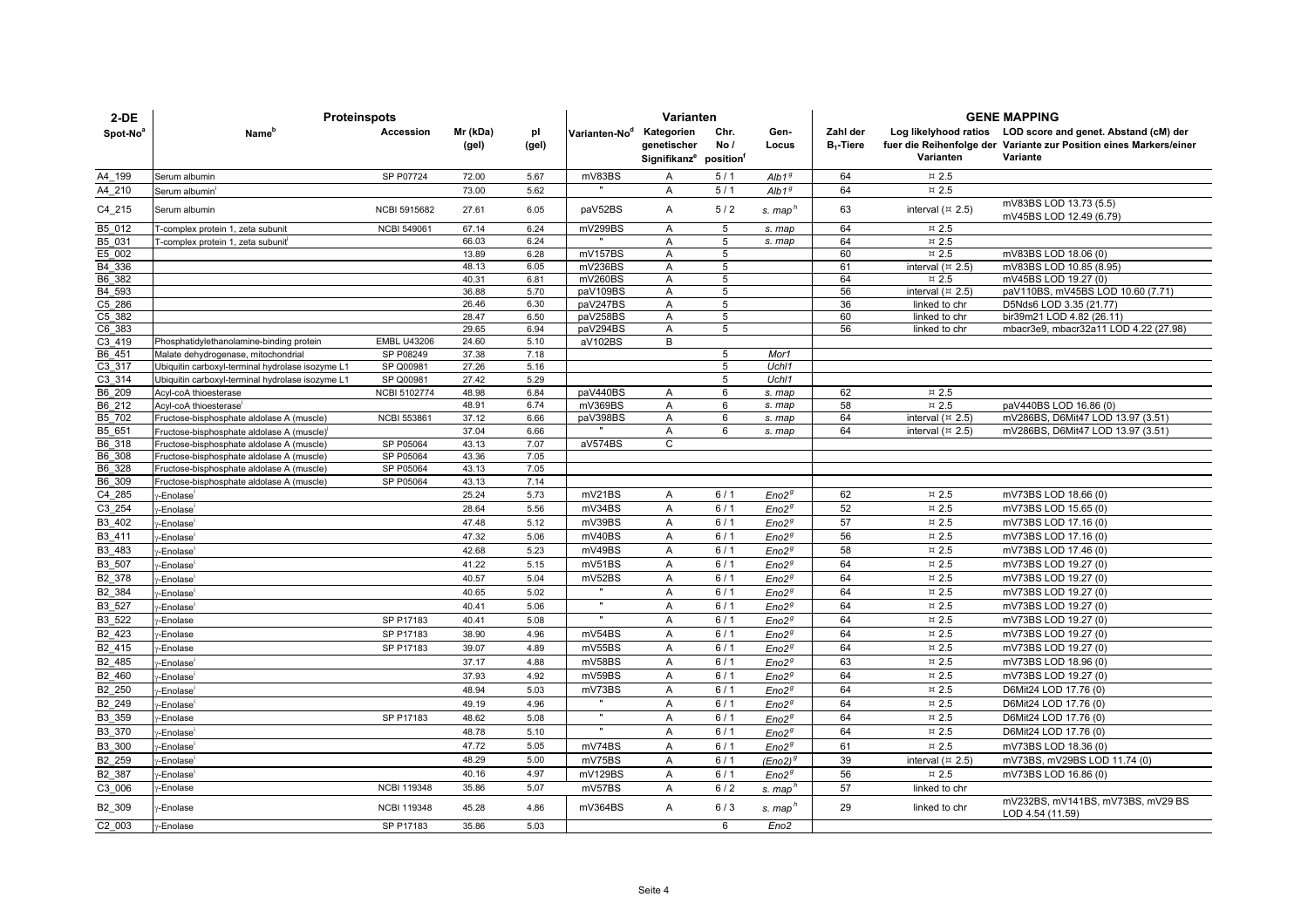| $2-DE$               | <b>Proteinspots</b>                                                            |                     | Varianten      |              |                           |                                                               |        | <b>GENE MAPPING</b>                    |              |                               |                                                                                |
|----------------------|--------------------------------------------------------------------------------|---------------------|----------------|--------------|---------------------------|---------------------------------------------------------------|--------|----------------------------------------|--------------|-------------------------------|--------------------------------------------------------------------------------|
| Spot-No <sup>8</sup> | Name'                                                                          | Accession           | Mr (kDa)       | pl           | Varianten-No <sup>d</sup> | Kategorien                                                    | Chr.   | Gen-                                   | Zahl der     |                               | Log likelyhood ratios LOD score and genet. Abstand (cM) der                    |
|                      |                                                                                |                     | (gel)          | (gel)        |                           | genetischer<br>Signifikanz <sup>e</sup> position <sup>1</sup> | No/    | Locus                                  | $B_1$ -Tiere | Varianten                     | fuer die Reihenfolge der Variante zur Position eines Markers/einer<br>Variante |
| C7_095               | Glyceraldehyde 3-phosphate dehydrogenase                                       |                     | 28.39          | 7.98         | mV141BS                   | Α                                                             | 6/1    | Gapd <sup>9</sup>                      | 63           | $\text{m}$ 2.5                | mV73BS LOD 18.96 (0)                                                           |
| C7 107               | Glyceraldehyde 3-phosphate dehydrogenase                                       |                     | 28.15          | 7.99         |                           | Α                                                             | 6/1    | Gapd <sup>9</sup>                      | 63           | $\,\pi$ 2.5                   | mV73BS LOD 18.96 (0)                                                           |
| B5 660               | Glyceraldehyde 3-phosphate dehydrogenase                                       | SP P16858           | 36.71          | 6.55         | mV143BS                   | Α                                                             | 6/1    | (Gapd) <sup>s</sup>                    | 62           | interval $(\times 2.5)$       | mV73BS LOD 14.83 (3.33)                                                        |
| B5_618               | Glyceraldehyde 3-phosphate dehydrogenase                                       |                     | 38.15          | 6.64         | mV145BS                   | A                                                             | 6/1    | Gapd <sup>9</sup>                      | 64           | $\text{m}$ 2.5                | D6Mit24 LOD 17.76 (0)                                                          |
| B5 611               | Glyceraldehyde 3-phosphate dehydrogenase                                       | SP P16858           | 38.19          | 6.72         |                           | Α                                                             | 6/1    | Gapd <sup>9</sup>                      | 64           | $\text{m}$ 2.5                | D6Mit24 LOD 17.76 (0)                                                          |
| B6 448               | Glyceraldehyde 3-phosphate dehydrogenase                                       | SP P16858           | 38.07          | 6.80         |                           | Α                                                             | 6/1    | $G$ apd $g$                            | 64           | $\,\pi$ 2.5                   | D6Mit24 LOD 17.76 (0)                                                          |
| B6_442               | Glyceraldehyde 3-phosphate dehydrogenase                                       | SP P16858           | 38.11          | 6.95         |                           | Α                                                             | 6/1    | Gapd <sup>9</sup>                      | 64           | $\text{m}$ 2.5                | D6Mit24 LOD 17.76 (0)                                                          |
| B6 436               | Glyceraldehyde 3-phosphate dehydrogenase                                       | SP P16858           | 38.07          | 7.00         |                           | Α                                                             | 6/1    | Gapd <sup>9</sup>                      | 64           | $\,\pi$ 2.5                   | D6Mit24 LOD 17.76 (0)                                                          |
| C8 016               | Glyceraldehyde 3-phosphate dehydrogenase                                       |                     | 29.33          | 8.34         | mV152BS                   | Α                                                             | 6/1    | Gapd <sup>9</sup>                      | 63           | $\,\pi$ 2.5                   | mV73BS LOD 18.96 (0)                                                           |
| C8 014               | Glyceraldehyde 3-phosphate dehydrogenase                                       |                     | 29.46          | 8.31         |                           | A                                                             | 6/1    | $G$ apd $g$                            | 63           | $\overline{2.5}$              | mV73BS LOD 18.96 (0)                                                           |
| C8 013               | Glyceraldehyde 3-phosphate dehydrogenase                                       |                     | 29.60          | 8.30         |                           | A                                                             | 6/1    | Gapd <sup>9</sup>                      | 63           | $\,\pi$ 2.5                   | mV73BS LOD 18.96 (0)                                                           |
| D7 091               | Glyceraldehyde 3-phosphate dehydrogenase                                       |                     | 14.33          | 7.81         | mV179BS                   | Α                                                             | 6/1    | $G$ apd $g$                            | 62           | $\overline{2.5}$              | mV73BS LOD 18.66 (0)                                                           |
| D7_078               | Glyceraldehyde 3-phosphate dehydrogenase                                       |                     | 15.47          | 7.77         | mV180BS                   | Α                                                             | 6/1    | (Gapd) $^g$                            | 16           | interval $($ ¤ 2.5)           | mV73BS, mV29BS LOD 4.82 (0)                                                    |
| D7 080               | Glyceraldehyde 3-phosphate dehydrogenase                                       |                     | 15.30          | 7.80         |                           | Α                                                             | 6/1    | (Gapd) $^g$                            | 16           | interval $(\pi 2.5)$          | mV73BS, mV29BS LOD 4.82 (0)                                                    |
| C8 019               | Glyceraldehyde 3-phosphate dehydrogenase                                       |                     | 28.93          | 8.39         | mV202BS                   | Α                                                             | 6/1    | (Gapd) <sup>g</sup>                    | 30           | interval $(\times 2.5)$       | mV73BS, mV29BS LOD 9.03 (0)                                                    |
| C7 129               | Glyceraldehyde 3-phosphate dehydrogenase                                       |                     | 27.16          | 8.30         | mV203BS                   | Α                                                             | 6/1    | (Gapd) <sup>9</sup>                    | 30           | interval $(\times 2.5)$       | mV73BS, mV29BS LOD 9.03 (0)                                                    |
| C7 140               | Glyceraldehyde 3-phosphate dehydrogenase                                       |                     | 26.92          | 8.11         | mV204BS                   | A                                                             | 6/1    | $G$ apd $g$                            | 59           | $\overline{2.5}$              | mV73BS LOD 17.76 (0)                                                           |
| C7 003               | Glyceraldehyde 3-phosphate dehydrogenase                                       |                     | 35.56          | 7.44         | mV232BS                   | Α                                                             | 6/1    | $G$ apd $g$                            | 62           | $\text{m}$ 2.5                | mV73BS LOD 18.66 (0)                                                           |
| C7 007               | Glyceraldehyde 3-phosphate dehydrogenase                                       |                     | 34.98          | 7.43         |                           | Α                                                             | 6/1    | $G$ apd $g$                            | 62           | $\text{m}$ 2.5                | mV73BS LOD 18.66 (0)                                                           |
| B6_430               | Glyceraldehyde 3-phosphate dehydrogenase                                       |                     | 38.68          | 6.90         | paV431BS                  | A                                                             | 6/1    | Gapd <sup>9</sup>                      | 64           | $\text{m}$ 2.5                | mV73BS LOD 19.27 (0)                                                           |
| B5_612               | Glyceraldehyde 3-phosphate dehydrogenase                                       | <b>NCBI 120707</b>  | 38.31          | 6.55         | paV408BS                  | Α                                                             | 6/2    | s. map <sup>r</sup>                    | 62           | linked to chr                 | mV29BS LOD 9.28 (10.03)                                                        |
| B6 476               | Glyceraldehyde 3-phosphate dehydrogenase                                       | <b>NCBI 120707</b>  | 36.95          | 6.91         | paV425BS                  | A                                                             | 6/3    | s. map <sup>h</sup>                    | 32           | linked to chr                 | mV29BS, paV431BS LOD 5.31 (10.38)                                              |
| B4 385               | GTP-specific succinyl-coA synthetase beta subunit                              | <b>NCBI 3766203</b> | 44.80          | 5.64         | mV355BS                   | A                                                             | 6      | s. map                                 | 64           | $\overline{2.5}$              |                                                                                |
| B4 400               | GTP-specific succinyl-coA synthetase beta subunit                              | <b>NCBI 3766203</b> | 43.98          | 5.64         |                           | A                                                             | 6      | s. map                                 | 64           | $\overline{2.5}$              |                                                                                |
|                      |                                                                                |                     |                |              |                           |                                                               |        |                                        |              |                               | mV64BS, mV200BS, mV232BS, D6Mit24,                                             |
| E6_014               | Hemoglobin epsilon-y2 chain                                                    | <b>NCBI 122728</b>  | 12.34          | 6.93         | mV158BS                   | Α                                                             | 6      | s. map"                                | 15           | linked to chr                 | mV141BS, mV73BS, mV29BS,                                                       |
|                      |                                                                                |                     |                |              |                           |                                                               |        |                                        |              |                               | D6Mit14 LOD > 3.6                                                              |
| E1_026               | L-Lactate dehydrogenase H chain'                                               |                     | 9.12           | 4.41         | mV1BS                     | A                                                             | 6      | Ldh2 <sup>g</sup>                      | 64           | $\,\pi$ 2.5                   | mV42BS LOD 19.27 (0)                                                           |
| E2 078               | -Lactate dehydrogenase H chain <sup>i</sup>                                    |                     | 19.84          | 4.58         | mV2BS                     | Α                                                             | 6      | Ldh2 <sup>g</sup>                      | 64           | $\,\pi$ 2.5                   | mV42BS LOD 19.27 (0)                                                           |
| E2 065               | -Lactate dehydrogenase H chain <sup>i</sup>                                    |                     | 20.24          | 4.50         | mV3BS                     | Α                                                             | 6      | Ldh2 <sup>g</sup>                      | 64           | $\,\pi$ 2.5                   | mV42BS LOD 19.27 (0)                                                           |
| C4 337               | -Lactate dehydrogenase H chain <sup>i</sup>                                    |                     | 33.25          | 5.68         | mV24BS<br>$\mathbf{u}$    | A                                                             | 6      | Ldh2 <sup>g</sup>                      | 64           | $\text{m}$ 2.5                | mV42BS LOD 19.27 (0)                                                           |
| C4 050               | -Lactate dehydrogenase H chain                                                 |                     | 33.16          | 5.68         |                           | Α                                                             | 6      | Ldh2 <sup>g</sup>                      | 64           | $\,\pi$ 2.5                   | mV42BS LOD 19.27 (0)                                                           |
| C4 021               | -Lactate dehydrogenase H chain                                                 |                     | 34.81          | 5.66         | mV25BS                    | A                                                             | 6      | Ldh2 <sup>g</sup>                      | 63           | $\,\pi$ 2.5                   | mV42BS LOD 18.96 (0)                                                           |
| C4_336               | -Lactate dehydrogenase H chain                                                 |                     | 35.44<br>35.36 | 5.81<br>5.81 | mV26BS                    | Α                                                             | 6<br>6 | Ldh2 <sup>g</sup>                      | 64<br>64     | $\text{m}$ 2.5<br>$\,\pi$ 2.5 | mV42BS LOD 19.27 (0)                                                           |
| C4 005<br>B3 671     | -Lactate dehydrogenase H chain                                                 |                     | 37.30          | 5.56         | mV42BS                    | Α<br>A                                                        | 6      | Ldh2 <sup>g</sup>                      | 64           | $\text{m}$ 2.5                | mV42BS LOD 19.27 (0)                                                           |
|                      | -Lactate dehydrogenase H chain <sup>1</sup>                                    |                     | 37.22          | 5.56         |                           |                                                               | 6      | Ldh2 <sup>g</sup>                      | 64           | $\overline{2.5}$              |                                                                                |
| B3_620<br>B4 595     | -Lactate dehydrogenase H chain <sup>1</sup><br>-Lactate dehydrogenase H chain  | SP P16125           | 37.22          | 5.66         | $\mathbf{u}$              | Α<br>A                                                        | 6      | Ldh2 <sup>g</sup><br>Ldh2 <sup>g</sup> | 64           | $\,\pi$ 2.5                   |                                                                                |
| B4 547               | L-Lactate dehydrogenase H chain                                                | SP P16125           | 37.13          | 5.66         | $\mathbf{u}$              | Α                                                             | 6      | Ldh2 <sup>g</sup>                      | 64           | $\overline{2.5}$              |                                                                                |
|                      |                                                                                |                     | 36.58          | 5.67         |                           |                                                               | 6      |                                        | 64           | $\text{m}$ 2.5                |                                                                                |
| B4 592<br>B4 594     | L-Lactate dehydrogenase H chain                                                |                     | 35.95          | 5.67         |                           | Α<br>Α                                                        | 6      | Ldh2 <sup>g</sup>                      | 64           | $\text{m}$ 2.5                |                                                                                |
| C3 290               | L-Lactate dehydrogenase H chain <sup>1</sup>                                   |                     | 27.90          | 5.40         | mV117BS                   | Α                                                             | 6      | Ldh2 <sup>g</sup><br>Ldh2 <sup>g</sup> | 64           | $\text{m}$ 2.5                | mV42BS LOD 19.27 (0)                                                           |
| C3 458               | -Lactate dehydrogenase H chain <sup>1</sup>                                    |                     | 28.54          | 5.52         | mV118BS                   | Α                                                             | 6      |                                        | 64           | $\overline{2.5}$              | mV42BS LOD 19.27 (0)                                                           |
| C3 274               | -Lactate dehydrogenase H chain <sup>1</sup>                                    |                     | 28.30          | 5.53         | mV122BS                   | A                                                             | 6      | Ldh2 <sup>g</sup><br>Ldh2 <sup>g</sup> | 64           | $\text{m}$ 2.5                | mV42BS LOD 19.27 (0)                                                           |
| E3 064               | -Lactate dehydrogenase H chain                                                 |                     | 10.99          | 5.24         | paV7BS                    | Α                                                             | 6      | Ldh2 <sup>g</sup>                      | 63           | $\overline{2.5}$              | mV42BS LOD 18.96 (0)                                                           |
| E3 045               | -Lactate dehydrogenase H chain                                                 |                     | 11.96          | 5.55         | paV9BS                    | A                                                             | 6      | Ldh2 <sup>g</sup>                      | 63           | $\text{m}$ 2.5                | mV42BS LOD 18.96 (0)                                                           |
| D4 102               | L-Lactate dehydrogenase H chain                                                |                     | 16.73          | 6.04         | paV17BS                   | Α                                                             | 6      | Ldh2 <sup>g</sup>                      | 60           | $\,\pi$ 2.5                   | mV42BS LOD 18.06 (0)                                                           |
| D4 159               | L-Lactate dehydrogenase H chain                                                |                     | 14.77          | 5.72         | paV35BS                   | Α                                                             | 6      | Ldh2 <sup>g</sup>                      | 64           | $\overline{2.5}$              | mV42BS LOD 19.27 (0)                                                           |
| C4 084               | -Lactate dehydrogenase H chain <sup>1</sup><br>L-Lactate dehydrogenase H chain | <b>NCBI 126042</b>  | 31.98          | 5.96         | paV81BS                   | A                                                             | 6      | Ldh2 <sup>g</sup>                      | 62           | $\overline{2.5}$              | mV42BS LOD 18.66 (0)                                                           |
|                      |                                                                                |                     |                |              |                           |                                                               |        |                                        |              |                               |                                                                                |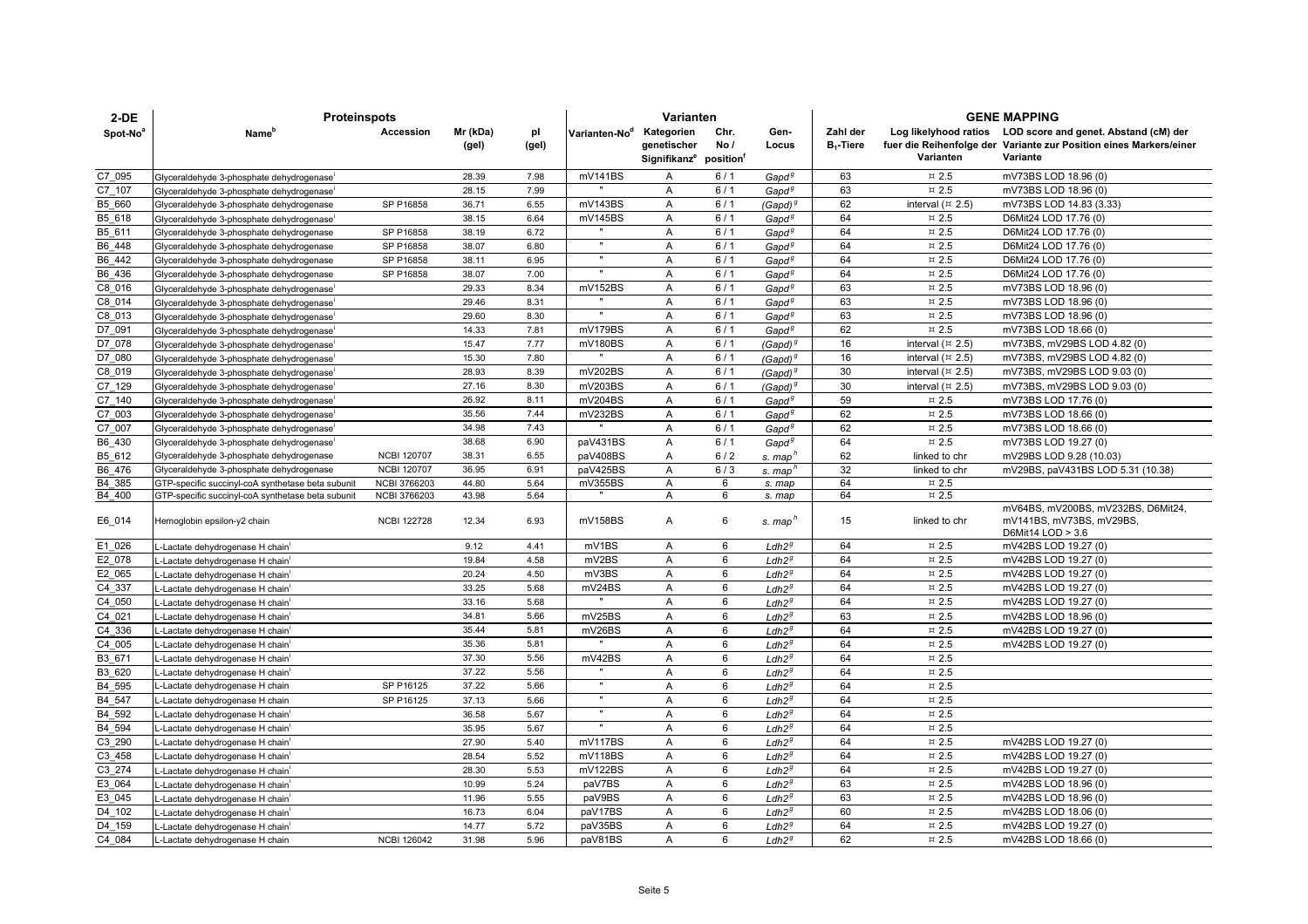| $2-DE$               | <b>Proteinspots</b>                            |                    |                   |              |                           | Varianten                                                                   |             |                   | <b>GENE MAPPING</b>      |                                                            |                                                                                                                                               |  |
|----------------------|------------------------------------------------|--------------------|-------------------|--------------|---------------------------|-----------------------------------------------------------------------------|-------------|-------------------|--------------------------|------------------------------------------------------------|-----------------------------------------------------------------------------------------------------------------------------------------------|--|
| Spot-No <sup>a</sup> | Name <sup>r</sup>                              | Accession          | Mr (kDa)<br>(gel) | pl<br>(gel)  | Varianten-No <sup>d</sup> | Kategorien<br>genetischer<br>Signifikanz <sup>e</sup> position <sup>1</sup> | Chr.<br>No/ | Gen-<br>Locus     | Zahl der<br>$B_1$ -Tiere | Varianten                                                  | Log likelyhood ratios LOD score and genet. Abstand (cM) der<br>fuer die Reihenfolge der Variante zur Position eines Markers/einer<br>Variante |  |
| C4 120               | L-Lactate dehydrogenase H chain                | <b>NCBI 126042</b> | 30.72             | 5.97         | paV198BS                  | A                                                                           | 6           | $(Ldh2)^{9}$      | 22                       | interval $(x 2.5)$                                         | mV42BS, aV6BS LOD 6.62                                                                                                                        |  |
| D5 019               | L-Lactate dehydrogenase H chain                | NCBI 6678674       | 21.13             | 6.28         | paV228BS                  | Α                                                                           | 6           | $(Ldh2)^9$        | 63                       | interval $(\pi$ 2.5)                                       | mV42BS LOD 16.73 (1.61)                                                                                                                       |  |
| D5 128               | L-Lactate dehydrogenase H chain                | NCBI 6678674       | 20.99             | 6.28         |                           | A                                                                           | 6           | $(Ldh2)^{9}$      | 63                       | interval $(\pi$ 2.5)                                       | mV42BS LOD 16.73 (1.61)                                                                                                                       |  |
| C5 369               | L-Lactate dehydrogenase H chain                |                    | 23.81             | 6.60         | paV237BS                  | Α                                                                           | 6           | Ldh2 <sup>g</sup> | 46                       | $\text{m}$ 2.5                                             | mV42BS LOD 13.85 (0)                                                                                                                          |  |
| C5 371               | L-Lactate dehydrogenase H chain                |                    | 23.75             | 6.60         |                           | A                                                                           | 6           | Ldh2 <sup>g</sup> | 46                       | $\text{m}$ 2.5                                             | mV42BS LOD 13.85 (0)                                                                                                                          |  |
| A5 054               | p100 co-activator                              | NCBI 6009521       | 108.85            | 6.48         | mV286BS                   | Α                                                                           | 6           | s. map            | 59                       | $\pi$ 2.5                                                  |                                                                                                                                               |  |
| A5 056               | p100 co-activator                              |                    | 108.85            | 6.45         |                           | A                                                                           | 6           | s. map            | 59                       | $\,\pi$ 2.5                                                |                                                                                                                                               |  |
| A5 057               | p100 co-activator <sup>i</sup>                 |                    | 108.85            | 6.43         | $\mathbf{u}$              | A                                                                           | 6           | s. map            | 59                       | $\,\pi$ 2.5                                                |                                                                                                                                               |  |
| B7 152               | Succinyl-coA ligase alpha-chain, mitochondrial |                    | 37.70             | 8.30         | mV200BS                   | A                                                                           | 6           | s. map            | 64                       | $\pi$ 2.5                                                  |                                                                                                                                               |  |
| B7 150               | Succinyl-coA ligase alpha-chain, mitochondrial |                    | 37.74             | 8.24         |                           | $\overline{A}$                                                              | 6           | s. map            | 64                       | $\pi$ 2.5                                                  |                                                                                                                                               |  |
| B7 153               | Succinyl-coA ligase alpha-chain, mitochondrial |                    | 37.53             | 8.12         | $\mathbf{u}$              | A                                                                           | 6           | s. map            | 64                       | $\pi$ 2.5                                                  |                                                                                                                                               |  |
| B8 010               | Succinyl-coA ligase alpha-chain, mitochondrial |                    | 37.82             | 8.44         |                           | A                                                                           | 6           | s. map            | 64                       | $\,\pi$ 2.5                                                |                                                                                                                                               |  |
| B8 009               | Succinyl-coA ligase alpha-chain, mitochondrial |                    | 37.82             | 8.40         |                           | Α                                                                           | 6           | s. map            | 64                       | $\,\pi$ 2.5                                                |                                                                                                                                               |  |
| B8 008               | Succinyl-coA ligase alpha-chain, mitochondrial | SP P13086          | 37.65             | 8.36         |                           | A                                                                           | 6           | s. map            | 64                       | $\overline{2.5}$                                           |                                                                                                                                               |  |
| C3 115               |                                                |                    | 32.41             | 5.07         | mV29BS                    | A                                                                           | 6           |                   | 64                       | 2.1                                                        |                                                                                                                                               |  |
| B2 198               |                                                |                    | 53.45             | 4.72         | mV77BS                    | Α                                                                           | 6           |                   | 64                       | $\overline{2.5}$                                           |                                                                                                                                               |  |
| B2 194               |                                                |                    | 53.36             | 4.69         |                           | Α                                                                           | 6           |                   | 64                       | $\,\pi$ 2.5                                                |                                                                                                                                               |  |
| B2 359               |                                                |                    | 41.79             | 4.92         | mV116BS                   | A                                                                           | 6           |                   | 64                       | interval $(\times 2.5)$                                    | mV73BS LOD 15.40 (3.23)                                                                                                                       |  |
| D1 017               |                                                |                    | 20.32             | 4.22         | mV119BS                   | $\overline{A}$                                                              | 6           |                   | 62                       | $\text{m}$ 2.5                                             | mV73BS LOD 18.66 (0)                                                                                                                          |  |
| D1 018               |                                                |                    | 20.24             | 4.27         |                           | A                                                                           | 6           |                   | 62                       | $\,\pi$ 2.5                                                | mV73BS LOD 18.66 (0)                                                                                                                          |  |
| D1 080               |                                                |                    | 19.89             | 4.22         |                           | Α                                                                           | 6           |                   | 62                       | $\,\pi$ 2.5                                                | mV73BS LOD 18.66 (0)                                                                                                                          |  |
| D1 077               |                                                |                    | 19.57             | 4.24         | $\mathbf{u}$              | $\overline{A}$                                                              | 6           |                   | 62                       | $\text{m}$ 2.5                                             | mV73BS LOD 18.66 (0)                                                                                                                          |  |
| D1 075               |                                                |                    | 20.35             | 4.25         | $\mathbf{u}$              | Α                                                                           | 6           |                   | 62                       | $\text{m}$ 2.5                                             | mV73BS LOD 18.66 (0)                                                                                                                          |  |
| D1 019               |                                                |                    | 20.19             | 4.23         |                           | A                                                                           | 6           |                   | 62                       | $\,\pi$ 2.5                                                | mV73BS LOD 18.66 (0)                                                                                                                          |  |
| $\overline{D1}$ 081  |                                                |                    | 19.91             | 4.20<br>4.23 |                           | A                                                                           | 6<br>6      |                   | 62                       | $\overline{2.5}$                                           | mV73BS LOD 18.66 (0)                                                                                                                          |  |
| D1 079               |                                                |                    | 19.59<br>20.35    | 4.26         |                           | A<br>A                                                                      | 6           |                   | 62<br>62                 | $\,\pi$ 2.5<br>$\,\pi$ 2.5                                 | mV73BS LOD 18.66 (0)<br>mV73BS LOD 18.66 (0)                                                                                                  |  |
| D1 015<br>D1 021     |                                                |                    | 19.84             | 4.27         |                           | A                                                                           | 6           |                   | 62                       | $\text{m}$ 2.5                                             | mV73BS LOD 18.66 (0)                                                                                                                          |  |
| D1 026               |                                                |                    | 19.62             | 4.27         |                           | A                                                                           | 6           |                   | 62                       | $\,\pi$ 2.5                                                | mV73BS LOD 18.66 (0)                                                                                                                          |  |
| D1 082               |                                                |                    | 19.59             | 4.21         |                           | Α                                                                           | 6           |                   | 62                       | $\,\pi$ 2.5                                                | mV73BS LOD 18.66 (0)                                                                                                                          |  |
| D1 014               |                                                |                    | 20.37             | 4.29         | $\mathbf{u}$              | A                                                                           | 6           |                   | 62                       | $\text{m}$ 2.5                                             | mV73BS LOD 18.66 (0)                                                                                                                          |  |
| D1 070               |                                                |                    | 19.86             | 4.26         |                           | $\overline{A}$                                                              | 6           |                   | 62                       | $\,\pi$ 2.5                                                | mV73BS LOD 18.66 (0)                                                                                                                          |  |
| D1 027               |                                                |                    | 19.62             | 4.26         |                           | A                                                                           | 6           |                   | 62                       | $\,\pi$ 2.5                                                | mV73BS LOD 18.66 (0)                                                                                                                          |  |
| D1 076               |                                                |                    | 19.46             | 4.27         |                           | A                                                                           | 6           |                   | 62                       | $\,\pi$ 2.5                                                | mV73BS LOD 18.66 (0)                                                                                                                          |  |
| D1 020               |                                                |                    | 19.95             | 4.29         |                           | $\overline{A}$                                                              | 6           |                   | 62                       | $\pi$ 2.5                                                  | mV73BS LOD 18.66 (0)                                                                                                                          |  |
| D1 022               |                                                |                    | 19.89             | 4.23         |                           | $\overline{A}$                                                              | 6           |                   | 62                       | $\,\pi$ 2.5                                                | mV73BS LOD 18.66 (0)                                                                                                                          |  |
| D1 078               |                                                |                    | 19.64             | 4.24         |                           | A                                                                           | 6           |                   | 62                       | $\,\pi$ 2.5                                                | mV73BS LOD 18.66 (0)                                                                                                                          |  |
| D6 057               |                                                |                    | 19.60             | 7.30         | mV132BS                   | Α                                                                           | 6           |                   | 64                       | $\,\pi$ 2.5                                                | mV73BS LOD 19.27 (0)                                                                                                                          |  |
| D6 060               |                                                |                    | 19.32             | 7.31         |                           | A                                                                           | 6           |                   | 64                       | $\,\pi$ 2.5                                                | mV73BS LOD 19.27 (0)                                                                                                                          |  |
| D6 021               |                                                |                    | 21.69             | 7.38         | mV133BS                   | Α                                                                           | 6<br>6      |                   | 64<br>51                 | $\,\pi$ 2.5                                                | mV73BS LOD 19.27 (0)                                                                                                                          |  |
| E5 074<br>D6 072     |                                                |                    | 11.90             | 6.21         | mV156BS<br>mV175BS        | A<br>Α                                                                      | 6           |                   |                          | interval $(\times 2.5)$<br>interval $($ $\overline{2}$ .5) | mV42BS LOD 8.25 (10.91<br>mV73BS, mV29BS LOD 5.42 (0)                                                                                         |  |
| C6 302               |                                                |                    | 18.12<br>26.22    | 7.33<br>7.05 | mV192BS                   | Α                                                                           | 6           |                   | 18<br>57                 | interval $(x 2.5)$                                         | mV73BS LOD 10.87 (7.56)                                                                                                                       |  |
| D6_001               |                                                |                    | 23.22             | 7.06         | mV194BS                   | A                                                                           | 6           |                   | 12                       | interval $(\times 2.5)$                                    | D6Mit24 LOD 3.01 (0)                                                                                                                          |  |
| C6 357               |                                                |                    | 24.32             | 7.30         | mV195BS                   | Α                                                                           | 6           |                   | 26                       | interval $(\pi$ 2.5)                                       | mV29BS LOD 3.61 (0)<br>mV73BS, mV29BS LOD 7.83 (0)                                                                                            |  |
| C7 164               |                                                |                    | 26.14             | 7.43         | mV197BS                   | A                                                                           | 6           |                   | 61                       | $\text{m}$ 2.5                                             |                                                                                                                                               |  |
| $C7$ _185            |                                                |                    | 25.12             | 7.85         | mV199BS                   | A                                                                           | 6           |                   | 33                       | linked to chr                                              | mV232BS, mV141BS, mV73BS, mV29BS<br>LOD 4.64 (13.88)                                                                                          |  |
| C7 046               |                                                |                    | 30.78             | 7.93         | mV201BS                   | A                                                                           | 6           |                   | 17                       | interval (2.4)                                             | mV200BS LOD 3.47 (0)                                                                                                                          |  |
| E4 050               |                                                |                    | 11.15             | 5.86         | aV6BS                     | A                                                                           | 6           |                   | 63                       | 2.3                                                        |                                                                                                                                               |  |
| C4 340               |                                                |                    | 26.28             | 5.61         | paV41BS                   | Α                                                                           | 6           |                   | 48                       | interval $($ ¤ 2.5)                                        | mV77BS LOD 12.34 (2.13)                                                                                                                       |  |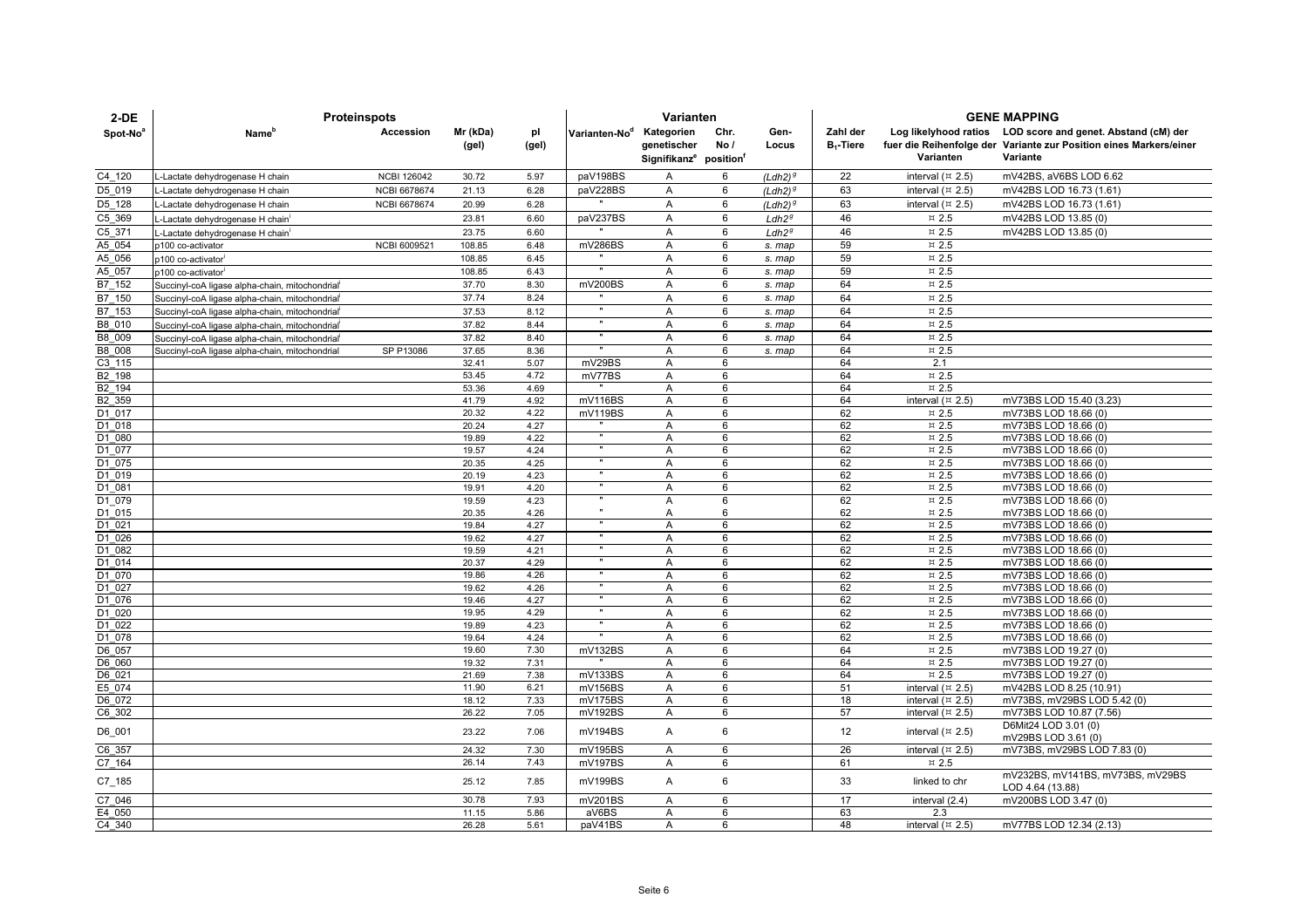| $2-DE$               | <b>Proteinspots</b>                         |                     |                   |              |                           | Varianten                                                                   |                     |                   | <b>GENE MAPPING</b>      |                              |                                                                                                                                               |  |
|----------------------|---------------------------------------------|---------------------|-------------------|--------------|---------------------------|-----------------------------------------------------------------------------|---------------------|-------------------|--------------------------|------------------------------|-----------------------------------------------------------------------------------------------------------------------------------------------|--|
| Spot-No <sup>®</sup> | Name'                                       | Accession           | Mr (kDa)<br>(gel) | pl<br>(gel)  | Varianten-No <sup>d</sup> | Kategorien<br>genetischer<br>Signifikanz <sup>e</sup> position <sup>t</sup> | Chr.<br>No/         | Gen-<br>Locus     | Zahl der<br>$B_1$ -Tiere | Varianten                    | Log likelyhood ratios LOD score and genet. Abstand (cM) der<br>fuer die Reihenfolge der Variante zur Position eines Markers/einer<br>Variante |  |
| D6 160               |                                             |                     | 17.00             | 6.74         | paV220BS                  | Α                                                                           | 6                   |                   | 52                       | interval $(\times 2.5)$      | mV42BS LOD 7.58 (13.12)                                                                                                                       |  |
| E6 033               |                                             |                     | 11.15             | 7.02         | paV223BS                  | Α                                                                           | 6                   |                   | 41                       | linked to chr                | mV29BS LOD 3.55 (24.73)                                                                                                                       |  |
| C4 344               |                                             |                     | 29.76             | 6.09         | aV253BS                   | A                                                                           | 6                   |                   | 53                       | interval $(\times 2.5)$      | aV6BS LOD 8.50 (10.68)                                                                                                                        |  |
| C4 157               |                                             |                     | 29.26             | 6.09         |                           | A                                                                           | 6                   |                   | 53                       | interval $(\times 2.5)$      | aV6BS LOD 8.50 (10.68)                                                                                                                        |  |
| $C5$ 378             |                                             |                     | 32.72             | 6.26         | paV266BS                  | A                                                                           | 6                   |                   | 54                       | interval $(\times 2.5)$      | mV42BS LOD 14.09 (1.89)                                                                                                                       |  |
| C5 377               |                                             |                     | 31.40             | 6.26         |                           | A                                                                           | 6                   |                   | 54                       | interval $($ ¤ 2.5)          | mV42BS LOD 14.09 (1.89)                                                                                                                       |  |
| C5 250               | Friosephosphate isomerase                   | SP P17751           | 27.37             | 6.56         |                           |                                                                             | 6                   | Tpi               |                          |                              |                                                                                                                                               |  |
| C5 254               | Triosephosphate isomerase                   | SP P17751           | 27.37             | 6.37         |                           |                                                                             | 6                   | Tpi               |                          |                              |                                                                                                                                               |  |
| C5 264               | Triosephosphate isomerase                   | SP P17751           | 27.24             | 6.32         |                           |                                                                             | 6                   | Tpi               |                          |                              |                                                                                                                                               |  |
| B6 513               | E-stop protein                              | <b>NCBI 3287265</b> | 58.49             | 7.15         | mV276BS                   | A                                                                           | $\overline{7}$      | s. map            | 64                       | $\text{m}$ 2.5               |                                                                                                                                               |  |
| B6 066               | E-stop protein                              | <b>NCBI 3287265</b> | 58.30             | 7.15         |                           | A                                                                           | $\overline{7}$      | s. map            | 64                       | $\,\pi$ 2.5                  |                                                                                                                                               |  |
| B6 010               | E-stop protein                              |                     | 66.98             | 7.31         | mV279BS                   | A                                                                           | $\overline{7}$      | s. map            | 62                       | $\,\pi$ 2.5                  | mV276BS LOD 18.66 (0)                                                                                                                         |  |
| B5 464               | Fructose-bisphosphate aldolase C (brain)    | SP P09117           | 43.20             | 6.49         | paV419BS                  | A                                                                           | $\overline{7}$      | s. map'           | 49                       | 1.9                          |                                                                                                                                               |  |
| B5 701               | Fumarylacetoacetase                         | <b>NCBI 544273</b>  | 42.73             | 6.70         | paV417BS                  | $\overline{A}$                                                              | $\overline{7}$      | Fah <sup>g</sup>  | 39                       | interval $(\times 2.5)$      | mV276BS LOD 8.31 (5.41)                                                                                                                       |  |
| C6 001               | Glucose-6-phosphate isomerase               | <b>NCBI 120741</b>  | 35.88             | 7.17         | mV144BS                   | A                                                                           | $\overline{7}$      | Gpi $19$          | 60                       | ¤ 2.5                        | D7Nds5 LOD 16.56 (0)                                                                                                                          |  |
| C6 003               | Glucose-6-phosphate isomerase               | <b>NCBI 120741</b>  | 35.80             | 7.16         |                           | A                                                                           | $\overline{7}$      | Gpi $19$          | 60                       | $\,\pi$ 2.5                  | D7Nds5 LOD 16.56 (0)                                                                                                                          |  |
| D7 040               | Glucose-6-phosphate isomerase               |                     | 18.06             | 8.26         | mV178BS                   | A                                                                           | $\overline{7}$      | Gpi1 <sup>9</sup> | 44                       | ¤ 2.5                        | D7Nds5 LOD 12.34 (0)                                                                                                                          |  |
| D7_048               | Glucose-6-phosphate isomerase               |                     | 17.51             | 8.29         |                           | A                                                                           | $\overline{7}$      | Gpi1 <sup>9</sup> | 44                       | $\,\pi$ 2.5                  | D7Nds5 LOD 12.34 (0)                                                                                                                          |  |
| C8 054               | Glucose-6-phosphate isomerase               |                     | 23.99             | 8.56         | mV206BS                   | A                                                                           | $\overline{7}$      | Gpi $19$          | 62                       | $\,\pi$ 2.5                  | D7Nds5 LOD 17.16 (0)                                                                                                                          |  |
| C8 052               | Glucose-6-phosphate isomerase'              |                     | 24.80             | 8.49         |                           | A                                                                           | $\overline{7}$      | Gpi $19$          | 62                       | $\approx 2.5$                | D7Nds5 LOD 17.16 (0)                                                                                                                          |  |
| B6 312               | Glucose-6-phosphate isomerase               | <b>NCBI 120741</b>  | 43.75             | 7.33         | mV263BS                   | A                                                                           | $\overline{7}$      | Gpi $19$          | 53                       | $\approx 2.5$                | D7Nds5 LOD 14.75 (0)                                                                                                                          |  |
| B6 295               | Glucose-6-phosphate isomerase               |                     | 44.77             | 7.32         |                           | A                                                                           | $\overline{7}$      | Gpi $19$          | 53                       | $\,\pi$ 2.5                  | D7Nds5 LOD 14.75 (0)                                                                                                                          |  |
| B6 096               | Glucose-6-phosphate isomerase               | <b>NCBI 120741</b>  | 55.75             | 6.98         | mV274BS                   | $\overline{A}$                                                              | $\overline{7}$      | Gpi $1g$          | 63                       | $\text{m}$ 2.5               | D7Nds5 LOD 17.46 (0)                                                                                                                          |  |
| B3 624               | MU-crystallin homolog                       | <b>NCBI 3913376</b> | 37.22             | 5.46         | mV43BS                    | A                                                                           | $\overline{7}$      | Crym <sup>g</sup> | 64                       | $\text{m}$ 2.5               |                                                                                                                                               |  |
| B3 621               | MU-crystallin homolog                       |                     | 37.30             | 5.36         | paV160BS                  | A                                                                           | $\overline{7}$      | Crym <sup>9</sup> | 56                       | $\text{m}$ 2.5               | mV43BS LOD 16.86 (0)                                                                                                                          |  |
| B4_233               | Ornithine aminotransferase                  | SP P29758           | 47.80             | 5.90         | mV343BS                   | A                                                                           | $\overline{7}$      | $\mathsf{Oat}^g$  | 58                       | $\overline{2.5}$             |                                                                                                                                               |  |
| B4_340               | Ornithine aminotransferase                  | SP P29758           | 47.64             | 5.90         |                           | A                                                                           | $\overline{7}$      | $\mathsf{Oat}^g$  | 58                       | $\,\pi$ 2.5                  |                                                                                                                                               |  |
| B3 525               | PKCq-interacting protein PICOT              | NCBI 6840949        | 40.33             | 5.53         | mV47BS                    | A                                                                           | $\overline{7}$      | s. map            | 62                       | $\approx 2.5$                |                                                                                                                                               |  |
| B3 550               | Sumo-1 activating enzyme (similar to human) | NCBI 5689242        | 39.49             | 5.26         | mV357BS                   | A                                                                           | $\overline{7}$      | s. map            | 64                       | ¤ 2.5                        |                                                                                                                                               |  |
| B2_038               |                                             |                     | 69.66             | 4.83         | mV94BS                    | $\mathsf{A}$                                                                | $\overline{7}$      |                   | 64                       | $\text{II}$ 2.5              |                                                                                                                                               |  |
| B2 520               |                                             |                     | 70.20             | 4.80         |                           | A                                                                           | $\overline{7}$      |                   | 64                       | $\text{m}$ 2.5               |                                                                                                                                               |  |
| A2 159               |                                             |                     | 85.41             | 4.71         | mV102BS                   | A                                                                           | $\overline{7}$      |                   | 64                       | $\text{m}$ 2.5               |                                                                                                                                               |  |
| A2 121               |                                             |                     | 91.85             | 4.63         |                           | A                                                                           | $\overline{7}$      |                   | 64                       | $\text{m}$ 2.5               |                                                                                                                                               |  |
| A2 125               |                                             |                     | 91.11             | 4.67         |                           | A                                                                           | $\overline{7}$      |                   | 64                       | $\text{m}$ 2.5               |                                                                                                                                               |  |
| A2 147               |                                             |                     | 88.92             | 4.62         |                           | A                                                                           | 7                   |                   | 64                       | ¤ 2.5                        |                                                                                                                                               |  |
| A2 146               |                                             |                     | 88.65             | 4.68         |                           | Α                                                                           | 7                   |                   | 64                       | ¤ 2.5                        |                                                                                                                                               |  |
| A2 153               |                                             |                     | 87.57             | 4.68         |                           | A                                                                           | $\overline{7}$      |                   | 64                       | $\text{m}$ 2.5               |                                                                                                                                               |  |
| C6 112               |                                             |                     | 31.23             | 7.26         | mV235BS                   | A                                                                           | $\overline{7}$      |                   | 44                       | interval $(\times 2.5)$      | D7Nds5 LOD 12.04 (0)                                                                                                                          |  |
| E2 040               |                                             |                     | 11.91<br>60.51    | 4.65         | mV304BS                   | A                                                                           | $\overline{7}$<br>7 |                   | 49<br>62                 | linked to chr                | mV47BS LOD 6.35 (14.74)<br>D7Nds5 LOD 14.97 (1.79)                                                                                            |  |
| B2 090<br>B2 523     |                                             |                     | 47.40             | 4.88<br>4.65 | mV311BS<br>mV352BS        | A<br>$\overline{A}$                                                         | $\overline{7}$      |                   | 64                       | interval $($ ¤ 2.5)<br>¤ 2.5 |                                                                                                                                               |  |
| D2 284               |                                             |                     | 22.21             | 4.83         | paV26BS                   | A                                                                           | 7                   |                   | 64                       | linked to chr                | paV78BS LOD 6.29 (21.48)                                                                                                                      |  |
| C3 253               |                                             |                     | 28.78             | 5.08         | paV78BS                   | $\overline{A}$                                                              | $\overline{7}$      |                   | 63                       | $\,\pi$ 2.5                  | mV43BS LOD 18.96 (0)                                                                                                                          |  |
| C3 462               |                                             |                     | 28.48             | 5.09         |                           | $\mathsf{A}$                                                                | $\overline{7}$      |                   | 63                       | $\text{m}$ 2.5               | mV43BS LOD 8.96 (0)                                                                                                                           |  |
| C3 457               |                                             |                     | 31.69             | 5.06         | paV94BS                   | A                                                                           | 7                   |                   | 61                       | linked to chr                | mV343BS LOD 10.33 (7.86)                                                                                                                      |  |
| C3 149               | Apolipoprotein E                            | SP P08226           | 31.31             | 5.53         | aV345BS                   | $\mathbf{C}$                                                                |                     |                   |                          |                              |                                                                                                                                               |  |
| E6 010               | Hemoglobin beta-1 chain                     | SP P02088           | 12.38             | 7.34         |                           |                                                                             | $\overline{7}$      | $Hbb-b1$          |                          |                              |                                                                                                                                               |  |
| C5 001               | -Lactate dehydrogenase M chain              | SP P06151           | 35.31             | 6.59         |                           |                                                                             | $\overline{7}$      | Ldh1              |                          |                              |                                                                                                                                               |  |
| D <sub>2</sub> 113   | Olfactory marker protein                    | <b>EMBL U01213</b>  | 18.56             | 4.93         |                           |                                                                             | $\overline{7}$      | Omp               |                          |                              |                                                                                                                                               |  |
| B5 199               | Glutamate dehydrogenase                     | <b>NCBI 6980956</b> | 55.94             | 6.65         | mV271BS                   | A                                                                           | 8                   | s. map            | 54                       | linked to chr                | mbacr28o8 LOD 5.74 (13.98)                                                                                                                    |  |
| B6 088               | Glutathione reductase                       | SP P47791           | 56.32             | 6.73         | mV269BS                   | A                                                                           | 8                   | Gr1 <sup>g</sup>  | 64                       | interval $($ ¤ 2.5)          | D8Mit4 LOD 12.26 (3.92)                                                                                                                       |  |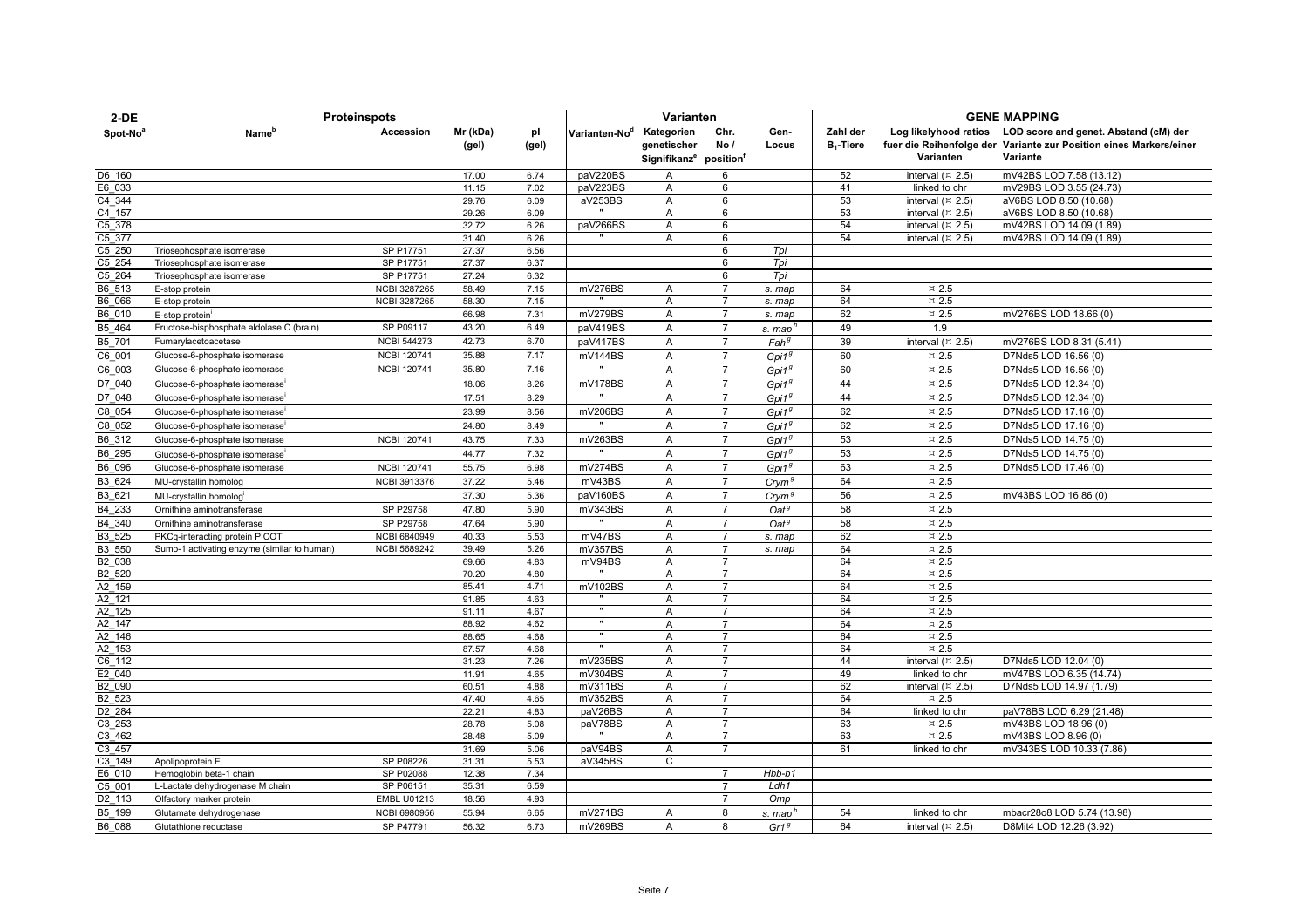| $2-DE$               | <b>Proteinspots</b>                         |                     |                |              |                           | Varianten                                      |        |                    | <b>GENE MAPPING</b> |                                          |                                                                    |  |
|----------------------|---------------------------------------------|---------------------|----------------|--------------|---------------------------|------------------------------------------------|--------|--------------------|---------------------|------------------------------------------|--------------------------------------------------------------------|--|
| Spot-No <sup>8</sup> | Name <sup>'</sup>                           | Accession           | Mr (kDa)       | pl           | Varianten-No <sup>d</sup> | Kategorien                                     | Chr.   | Gen-               | Zahl der            |                                          | Log likelyhood ratios LOD score and genet. Abstand (cM) der        |  |
|                      |                                             |                     | (gel)          | (gel)        |                           | genetischer                                    | No/    | Locus              | $B_1$ -Tiere        |                                          | fuer die Reihenfolge der Variante zur Position eines Markers/einer |  |
|                      |                                             |                     |                |              |                           | Signifikanz <sup>e</sup> position <sup>T</sup> |        |                    |                     | Varianten                                | Variante                                                           |  |
| B3 502               | Histone deacetylase 1                       | <b>NCBI 2347180</b> | 41.54          | 5.11         | paV133BS                  | A                                              | 8      | s. map             | 58                  | interval $(\times 2.5)$                  | Acta1 LOD 12.26 (3.92)                                             |  |
| C6 154               | NAD(P)H dehydrogenase 1, quinone            | SP Q64669           | 29.97          | 7.10         | mV219BS                   | $\overline{A}$                                 | 8      | $Di$ a $4^9$       | 64                  | ¤ 2.5                                    | mbacr10i4 LOD 18.06 (0)                                            |  |
| C6 198               | Proline synthetase associated               | <b>NCBI 4126980</b> | 28.87          | 6.93         | paV292BS                  | A                                              | 8      | s. map             | 64                  | $\,\pi$ 2.5                              |                                                                    |  |
| C6 384               | Proline synthetase associated               |                     | 29.57          | 6.91         | paV293BS                  | A                                              | 8      | s. map             | 56                  | $\,\pi$ 2.5                              | paV292BS LOD 16.86 (0)                                             |  |
| B2_385               |                                             |                     | 40.41          | 4.67         | mV63BS                    | $\overline{A}$                                 | 8      |                    | 60                  | 2.1                                      | mV272BS LOD 18.06 (0)                                              |  |
| B1 027               |                                             |                     | 54.45          | 4.39         | mV78BS                    | $\overline{A}$                                 | 8      |                    | 43                  | $\text{m}$ 2.5                           | mV272BS LOD 12.94 (0)                                              |  |
| B1 006               |                                             |                     | 53.55          | 4.39         |                           | A                                              | 8      |                    | 43                  | $\text{m}$ 2.5                           | mV272BS LOD 12.94 (0)                                              |  |
| E8 014               |                                             |                     | 12.41          | 8.40         | mV181BS                   | A                                              | 8      |                    | 10                  | linked to chr                            | mV272BS LOD 3.01 (0)                                               |  |
| B6 059               |                                             |                     | 58.87          | 6.84         | mV272BS                   | A                                              | 8      |                    | 64                  | $\,\pi$ 2.5                              |                                                                    |  |
| B1 024               |                                             |                     | 59.09          | 4.45         | mV315BS                   | A                                              | 8      |                    | 28                  | linked to chr                            | mV272BS LOD 4.29 (12.06)                                           |  |
| B1 005               |                                             |                     | 58.18          | 4.45         |                           | A                                              | 8      |                    | 28                  | linked to chr                            | mV272BS LOD 4.29 (12.06)                                           |  |
| C1 025               |                                             |                     | 35.06          | 4.09         | paV116BS                  | A                                              | 8      |                    | 20                  | linked to chr                            | mbacr10i4 LOD 3.74 (5.89)                                          |  |
| C1 024               |                                             |                     | 34.68<br>34.89 | 4.10<br>4.07 |                           | $\overline{A}$<br>A                            | 8<br>8 |                    | 20                  | linked to chr                            | mbacr10i4 LOD 3.74 (5.89)                                          |  |
| C1 026<br>B3 293     |                                             |                     | 52.27          | 5.36         | paV165BS                  | A                                              | 8      |                    | 20<br>62            | linked to chr<br>interval $(\times 2.5)$ | mbacr10i4 LOD 3.74 (5.89)<br>mV272BS LOD 14.83 (3.33)              |  |
|                      |                                             |                     |                |              |                           |                                                |        |                    |                     |                                          | paV292BS LOD 3.41 (34.66)                                          |  |
|                      |                                             |                     |                |              |                           |                                                |        |                    |                     |                                          | D8Mit4 LOD 3.61 (28.99)                                            |  |
| B3_665               |                                             |                     | 64.75          | 5.52         | paV180BS                  | A                                              | 8      |                    | 60                  | linked to chr                            | bir38b16 LOD 3.54 (32.96)                                          |  |
|                      |                                             |                     |                |              |                           |                                                |        |                    |                     |                                          | mV272BS LOD 3.91 (31.43)                                           |  |
| C6 382               |                                             |                     | 29.14          | 6.77         | paV288BS                  | A                                              | 8      |                    | 58                  | $\,\pi$ 2.5                              | paV292BS LOD 17.46 (0)                                             |  |
| C6 381               |                                             |                     | 28.95          | 6.77         |                           | A                                              | 8      |                    | 58                  | $\overline{2.5}$                         | paV292BS LOD 17.46 (0)                                             |  |
| C6 180               |                                             |                     | 29.28          | 7.07         | paV300BS                  | $\overline{A}$                                 | 8      |                    | 63                  | $\text{m}$ 2.5                           | paV292BS LOD 18.96 (0)                                             |  |
| B1 001               | Calreticulin                                | SP P14211           | 17.00          | 4.45         | aV373BS                   | C                                              |        |                    |                     |                                          |                                                                    |  |
| B7 125               | Aspartate aminotransferase, mitochondrial   | SP P05202           | 40.39          | 7.55         |                           |                                                | 8      | Got2               |                     |                                          |                                                                    |  |
| B7 128               | Aspartate aminotransferase, mitochondrial   | SP P05202           | 40.39          | 7.45         |                           |                                                | 8      | Got2               |                     |                                          |                                                                    |  |
| C6 345               | Osteoblast specific factor 3                | SP P35700           | 24.93          | 6.84         |                           |                                                | 8      | Paga               |                     |                                          |                                                                    |  |
| B5 463               | Acetyl-coA acetyltransferase, mitochondrial |                     | 43.20          | 6.54         | mV147BS                   | A                                              | 9      | Acat1 <sup>9</sup> | 64                  | $\text{m}$ 2.5                           |                                                                    |  |
| B5 461               | Acetyl-coA acetyltransferase, mitochondrial | SP P17764           | 43.28          | 6.69         |                           | A                                              | 9      | Acat1 <sup>9</sup> | 64                  | $\,\pi$ 2.5                              |                                                                    |  |
| C6 362               | alpha-B-crystallin                          | <b>EMBL M73741</b>  | 24.10          | 6.88         | aV274BS                   | A                                              | 9      | (Crya2) $9$        | 64                  | linked to chr                            | mV110BS LOD 5.43 (24.48)                                           |  |
| C3 460               | Apolipoprotein A-I                          | NCBI 2145139        | 25.40          | 5.38         | mV348BS                   | A                                              | 9      | Apoa1 <sup>9</sup> | 64                  | $\text{m}$ 2.5                           |                                                                    |  |
| B3 486               | Apolipoprotein A-IV                         | <b>NCBI 1703331</b> | 42.20          | 5.19         | mV50BS                    | A                                              | 9      | $A$ poa $49$       | 64                  | ¤ 2.5                                    | sV348BS LOD 18.66 (0)                                              |  |
| A3 035               | Glucose regulated protein 170K              | <b>NCBI 2137069</b> | 180.69         | 5.24         | mV110BS                   | A                                              | 9      | s. map             | 64                  | $\,\pi$ 2.5                              |                                                                    |  |
| A3 036               | Glucose regulated protein 170K              | NCBI 2137069        | 179.77         | 5.22         |                           | A                                              | 9      | s. map             | 64                  | $\overline{2.5}$                         |                                                                    |  |
| A3 037               | Glucose regulated protein 170K              | NCBI 2137069        | 178.85         | 5.20         |                           | A                                              | 9      | s. map             | 64                  | $\,\pi$ 2.5                              |                                                                    |  |
| A3 040               | Glucose regulated protein 170K              |                     | 178.85         | 5.18         |                           | A                                              | 9      | s. map             | 64                  | $\,\pi$ 2.5                              |                                                                    |  |
| A3 042               | Glucose regulated protein 170K              |                     | 178.85         | 5.16         |                           | A                                              | 9      | s. map             | 64                  | $\,\pi$ 2.5                              |                                                                    |  |
| A3 047               | Glucose regulated protein 170K              |                     | 170.57         | 5.11         | mV111BS                   | A                                              | 9      | s. map             | 63                  | $\,\pi$ 2.5                              | mV110BS LOD 18.36 (0)                                              |  |
| A3 049               | Glucose regulated protein 170K              |                     | 169.66         | 5.09         |                           | A                                              | 9      | s. map             | 63                  | $\,\pi$ 2.5                              | mV110BS LOD 18.36 (0)                                              |  |
| A3 051               | Glucose regulated protein 170K              |                     | 168.74         | 5.07         | $\mathbf{u}$              | A                                              | 9      | s. map             | 63                  | $\,\pi$ 2.5                              | mV110BS LOD 18.36 (0)                                              |  |
| A3 052               | Glucose regulated protein 170K              |                     | 168.74         | 5.06         |                           | A                                              | 9      | s. map             | 63                  | $\overline{2.5}$                         | mV110BS LOD 18.36 (0)                                              |  |
| A3 054               | Glucose regulated protein 170K              |                     | 167.82         | 5.05         |                           | A                                              | 9      | s. map             | 63                  | $\approx 2.5$                            | mV110BS LOD 18.36 (0)                                              |  |
| A3_064               | Glucose regulated protein 170K              |                     | 154.94         | 5.08         | mV112BS                   | A                                              | 9      | s. map             | 55                  | interval $(\times 2.5)$                  | mV110BS LOD 15.95 (0)<br>D9Nds10 LOD 14.75 (0)                     |  |
| A3_065               | Glucose regulated protein 170K              |                     | 154.02         | 5.07         | $\mathbf{u}$ .            | A                                              | 9      | s. map             | 55                  | interval $(\times 2.5)$                  | mV110BS LOD 15.95 (0)<br>D9Nds10 LOD 14.75 (0)                     |  |
| A3_067               | Glucose regulated protein 170K              |                     | 151.26         | 5.05         | $\mathbf{u}$              | A                                              | 9      | s. map             | 55                  | interval $($ ¤ 2.5)                      | mV110BS LOD 15.95 (0)<br>D9Nds10 LOD 14.75 (0)                     |  |
| C5 006               | Heat shock protein cognate 70               | <b>NCBI 123651</b>  | 35.76          | 6.12         | mV223BS                   | A                                              | 9      | (Hsc70) $9$        | 60                  | linked to chr                            | mV6BS LOD 5.88 (21.14)                                             |  |
| B3 001               | Heat shock protein cognate 70               | <b>EMBL U73744</b>  | 69.15          | 5.34         |                           |                                                | 9      | Hsc70              |                     |                                          |                                                                    |  |
| B3 003               | Heat shock protein cognate 70               | <b>EMBL U73744</b>  | 68.98          | 5.38         |                           |                                                | 9      | Hsc70              |                     |                                          |                                                                    |  |
| B4 278               | Heat shock protein cognate 70               | SP P08109           | 51.00          | 5.75         |                           |                                                | 9      | Hsc70              |                     |                                          |                                                                    |  |
| B5 021               | NADP-dependent malic enzyme                 | <b>NCBI 126738</b>  | 66.51          | 6.47         | mV296BS                   | $\mathsf{A}$                                   | 9/1    | Mod1 <sup>9</sup>  | 64                  | ¤ 2.5                                    |                                                                    |  |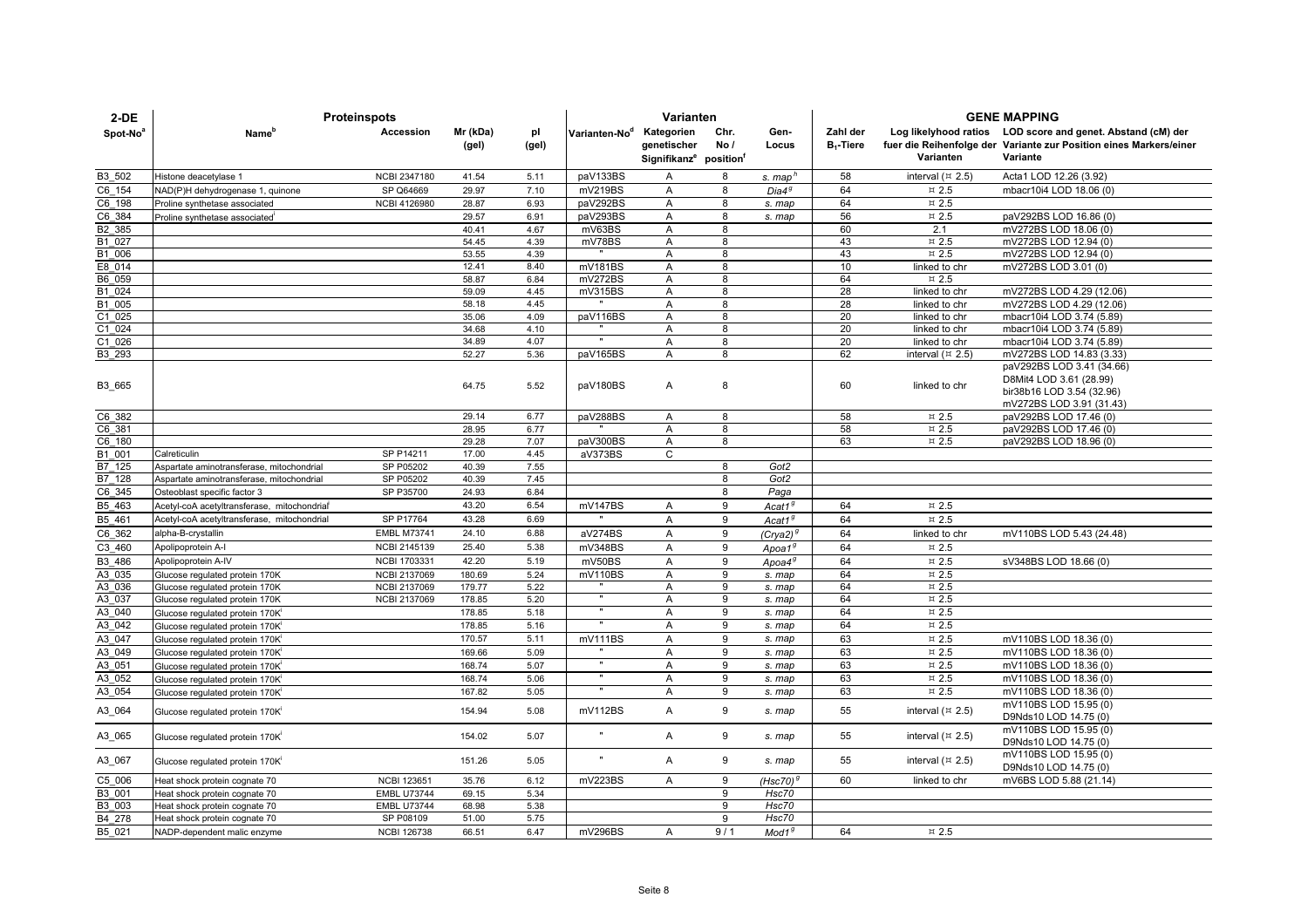| $2-DE$              | <b>Proteinspots</b>                      |                     | Varianten         |              |                           |                                                                |                | <b>GENE MAPPING</b> |                          |                                  |                                                                                                                                               |
|---------------------|------------------------------------------|---------------------|-------------------|--------------|---------------------------|----------------------------------------------------------------|----------------|---------------------|--------------------------|----------------------------------|-----------------------------------------------------------------------------------------------------------------------------------------------|
| Spot-No             | Name <sup>r</sup>                        | Accession           | Mr (kDa)<br>(gel) | pl<br>(gel)  | Varianten-No <sup>d</sup> | Kategorien<br>genetischer<br>Signifikanz <sup>e</sup> position | Chr.<br>No/    | Gen-<br>Locus       | Zahl der<br>$B_1$ -Tiere | Varianten                        | Log likelyhood ratios LOD score and genet. Abstand (cM) der<br>fuer die Reihenfolge der Variante zur Position eines Markers/einer<br>Variante |
| $C5$ _381           | NADP-dependent malic enzyme              | <b>NCBI 126738</b>  | 31.85             | 6.59         | paV271BS                  | Α                                                              | 9/2            | s. map <sup>n</sup> | 35                       | interval $(\pi$ 2.5)             | mV28BS, mV296BS LOD 7.21 (6.07)<br>mbacr1k4 LOD 6.11 (6.91)                                                                                   |
| C2 047              | Topomyosin alpha chain, brain-3          | <b>NCBI 136104</b>  | 34.26             | 4.78         | mV28BS                    | A                                                              | 9              | s. map              | 64                       | $\,\pi$ 2.5                      |                                                                                                                                               |
| C2 170              | Topomyosin alpha chain, brain-3          | <b>NCBI 136104</b>  | 29.87             | 4.79         | mV38BS                    | A                                                              | 9              | s. map              | 64                       | $\,\pi$ 2.5                      | mV28BS LOD 18.66 (0)                                                                                                                          |
| A5 135              | Serotransferrin (similar to cDNA clone)  | NCBI 1446473        | 87.78             | 6.46         | mV291BS                   | A                                                              | 9              | Trf <sup>g</sup>    | 59                       | $\,\pi$ 2.5                      | D9Mit24 LOD 15.65 (0)                                                                                                                         |
| A5 150              | Serotransferrin (similar to cDNA clone)  | NCBI 1446473        | 87.33             | 6.46         |                           | A                                                              | 9              | Trf <sup>g</sup>    | 59                       | $\,\pi$ 2.5                      | D9Mit24 LOD 15.65 (0)                                                                                                                         |
| C6_326              | Smooth muscle protein 22-alpha           | NCBI 1351075        | 25.47             | 6.96         | mV190BS                   | A                                                              | 9              | Tagin <sup>9</sup>  | 57                       | interval $(\pi$ 2.5)             | mV110BS, sV348BS LOD 16.56 (0)<br>D9Nds10 LOD 15.65 (0)                                                                                       |
| D4 156              | Spermatid specific heat shock protein 70 | NCBI 3461872        | 13.85             | 5.61         | mV6BS                     | A                                                              | 9              | s. map <sup>n</sup> | 64                       | $\,\pi$ 2.5                      |                                                                                                                                               |
| B4 432              |                                          |                     | 42.20             | 5.84         | mV41BS                    | $\overline{A}$                                                 | 9              |                     | 64                       | $\overline{2.5}$                 | mV368BS LOD 18.66 (0)                                                                                                                         |
| B2 388              |                                          |                     | 40.16             | 4.52         | mV70BS                    | A                                                              | 9              |                     | 57                       | interval $(\times 2.5)$          | mbacr9k13, mV6BS LOD 16.56 (0)                                                                                                                |
| B2 393              |                                          |                     | 39.92             | 4.48         |                           | A                                                              | $\overline{9}$ |                     | 57                       | interval $(\pi$ 2.5)             | mbacr9k13, mV6BS LOD 16.56 (0)                                                                                                                |
| B2 182              |                                          |                     | 54.18             | 5.01         | mV79BS                    | A                                                              | 9              |                     | 59                       | $\,\pi$ 2.5                      | D9Mit24 LOD 15.95 (0)                                                                                                                         |
| B2 104              |                                          |                     | 59.64             | 4.77         | mV88BS                    | Α                                                              | 9              |                     | 52                       | interval $(\times 2.5)$          | sV348BS LOD 14.09 (1.89)                                                                                                                      |
| A2 109              |                                          |                     | 102.14            | 4.68         | mV103BS                   | A                                                              | 9              |                     | 58                       | interval (2.2)                   | mV110BS LOD 11.78 (5.67)                                                                                                                      |
| A2 219              |                                          |                     | 105.36            | 4.76         | $\overline{ }$            | A                                                              | 9              |                     | 58                       | interval (2.2)                   | mV110BS LOD 11.78 (5.67)                                                                                                                      |
| A2 220              |                                          |                     | 104.29            | 4.77         |                           | $\overline{A}$                                                 | 9              |                     | 58                       | interval (2.2)                   | mV110BS LOD 11.78 (5.67)                                                                                                                      |
| A2_095              |                                          |                     | 103.21            | 4.77         |                           | A                                                              | 9              |                     | 58                       | interval (2.2)                   | mV110BS LOD 11.78 (5.67)                                                                                                                      |
| A2 217              |                                          |                     | 105.00            | 4.74<br>4.75 | $\mathbf{u}$              | A                                                              | 9              |                     | 58                       | interval (2.2)                   | mV110BS LOD 11.78 (5.67)                                                                                                                      |
| A2 218<br>A2 098    |                                          |                     | 103.21<br>102.14  | 4.75         |                           | A<br>A                                                         | 9<br>9         |                     | 58<br>58                 | interval (2.2)<br>interval (2.2) | mV110BS LOD 11.78 (5.67)<br>mV110BS LOD 11.78 (5.67)                                                                                          |
| A2 216              |                                          |                     | 103.57            | 4.72         | $\mathbf{u}$              | A                                                              | 9              |                     | 58                       | interval (2.2)                   | mV110BS LOD 11.78 (5.67)                                                                                                                      |
| $\overline{A2}$ 215 |                                          |                     | 102.50            | 4.72         |                           | A                                                              | $\overline{9}$ |                     | 58                       | interval (2.2)                   | mV110BS LOD 11.78 (5.67)                                                                                                                      |
| A2 105              |                                          |                     | 101.79            | 4.72         |                           | A                                                              | 9              |                     | 58                       | interval (2.2)                   | mV110BS LOD 11.78 (5.67)                                                                                                                      |
| A2_214              |                                          |                     | 102.86            | 4.70         |                           | A                                                              | 9              |                     | 58                       | interval (2.2)                   | mV110BS LOD 11.78 (5.67)                                                                                                                      |
| A2 107              |                                          |                     | 101.79            | 4.70         |                           | A                                                              | 9              |                     | 58                       | interval (2.2)                   | mV110BS LOD 11.78 (5.67)                                                                                                                      |
| A6 056              |                                          |                     | 76.28             | 7.09         | mV281BS                   | A                                                              | 9              |                     | 60                       | $\,\pi$ 2.5                      |                                                                                                                                               |
| B6 294              |                                          |                     | 44.69             | 7.35         | mV368BS                   | $\overline{A}$                                                 | 9              |                     | 64                       | $\,\pi$ 2.5                      |                                                                                                                                               |
| B4 590              |                                          |                     | 40.73             | 6.04         | paV119BS                  | Α                                                              | 9              |                     | 49                       | $\,\pi$ 2.5                      |                                                                                                                                               |
| D5 131              |                                          |                     | 16.16             | 6.28         | paV234BS                  | A                                                              | $\overline{9}$ |                     | 57                       | interval $(\times 2.5)$          | sV348BS, mV147BS LOD 11.50 (5.78)                                                                                                             |
| B5 073              | Pyruvate kinase, isozyme M2              | SP P52480           | 61.75             | 6.68         |                           |                                                                | 9              | Pk3                 |                          |                                  |                                                                                                                                               |
| B5 092              | Pyruvate kinase, isozyme M2              | SP P52480           | 59.91             | 6.55         |                           |                                                                | 9              | Pk3                 |                          |                                  |                                                                                                                                               |
| E4 079              | D-dopachrome tautomerase                 | NCBI 6753618        | 12.21             | 6.07         | mV4BS                     | A                                                              | 10             | $Ddt^g$             | 64                       | interval $(\pi$ 2.5)             | D10Mit20 LOD 14.45 (0)                                                                                                                        |
| A2 097              | Endoplasmin                              | SP P08113           | 105.71            | 4.86         | mV104BS                   | A                                                              | 10             | Tra1 <sup>g</sup>   | 64                       | 2.2                              |                                                                                                                                               |
| A2 087              | Endoplasmin                              | SP P08113           | 106.79            | 4.83         |                           | A                                                              | 10             | Tra1 <sup>g</sup>   | 64                       | 2.2                              |                                                                                                                                               |
| A2 091              | Endoplasmin                              | SP P08113           | 106.43            | 4.86         | $\mathbf{u}$              | A                                                              | 10             | Tra1 <sup>g</sup>   | 64                       | 2.2                              |                                                                                                                                               |
| A2 094              | Endoplasmin                              | SP P08113           | 106.07            | 4.83         | $\mathbf{u}$              | A                                                              | 10             | Tra1 <sup>g</sup>   | 64                       | 2.2                              |                                                                                                                                               |
| A2 086              | Endoplasmin                              | SP P08113           | 107.14            | 4.84         | $\mathbf{u}$              | $\overline{A}$                                                 | 10             | Tra1 <sup>g</sup>   | 64                       | 2.2                              |                                                                                                                                               |
| A2 092              | Endoplasmin                              | SP P08113           | 106.43            | 4.84         | $\mathbf{u}$              | $\overline{A}$                                                 | 10             | Tra1 <sup>g</sup>   | 64                       | 2.2                              |                                                                                                                                               |
| A2 088              | Endoplasmin                              | SP P08113           | 106.43            | 4.89         | $\mathbf{u}$              | $\overline{A}$                                                 | 10             | $\text{Tra1}^{\,g}$ | 64                       | 2.2                              |                                                                                                                                               |
| A2 082              | Endoplasmin                              | SP P08113           | 107.14            | 4.88         | $\mathbf{u}$              | A                                                              | 10             | Tra1 <sup>g</sup>   | 64                       | 2.2                              |                                                                                                                                               |
| A2 090              | Endoplasmin                              | SP P08113           | 106.43            | 4.88         | $\mathbf{u}$              | A                                                              | 10             | Tra1 <sup>g</sup>   | 64                       | 2.2                              |                                                                                                                                               |
| A2 096              | Endoplasmin                              | SP P08113           | 105.71            | 4.88         |                           | $\mathsf{A}$                                                   | 10             | Tra1 <sup>g</sup>   | 64                       | 2.2                              |                                                                                                                                               |
| A2 084              | Endoplasmin                              | SP P08113           | 107.50            | 4.87         | $\mathbf{u}$              | A                                                              | 10             | Tra1 <sup>g</sup>   | 64                       | 2.2                              |                                                                                                                                               |
| A2 089              | Endoplasmin                              | SP P08113           | 106.79            | 4.87         | $\mathbf{u}$              | A                                                              | 10             | Tra1 <sup>g</sup>   | 64                       | 2.2                              |                                                                                                                                               |
| A2 093              | Endoplasmin                              | SP P08113           | 106.07            | 4.87         |                           | A                                                              | 10             | Tra1 <sup>g</sup>   | 64                       | 2.2                              |                                                                                                                                               |
| A2 085              | Endoplasmin                              | SP P08113           | 107.14            | 4.86         | $\mathbf{u}$              | A                                                              | 10             | Tra1 <sup>g</sup>   | 64                       | 2.2                              |                                                                                                                                               |
| A2_210              | H-2 class I histocompatibility antigen,  | <b>NCBI 122130</b>  | 75.20             | 4.94         | mV97BS                    | A                                                              | 10             | s. map"             | 36                       | linked to chr                    | mV104BS LOD 7.48 (5.89)                                                                                                                       |
|                     | D-P alpha chain                          |                     |                   |              |                           |                                                                |                |                     |                          |                                  |                                                                                                                                               |
| C6 265              | KNP-I alpha protein                      |                     | 27.08             | 7.09         | mV366BS                   | A                                                              | 10<br>10       | s. map              | 64<br>64                 | interval $(\times 2.5)$          | D10Mit20 LOD 14.45 (0)<br>D10Mit20 LOD 14.45 (0)                                                                                              |
| C6 271              | KNP-I alpha protein                      | <b>NCBI 2250700</b> | 27.02             | 7.09         |                           | A                                                              |                | s. map              |                          | interval $(\times 2.5)$          |                                                                                                                                               |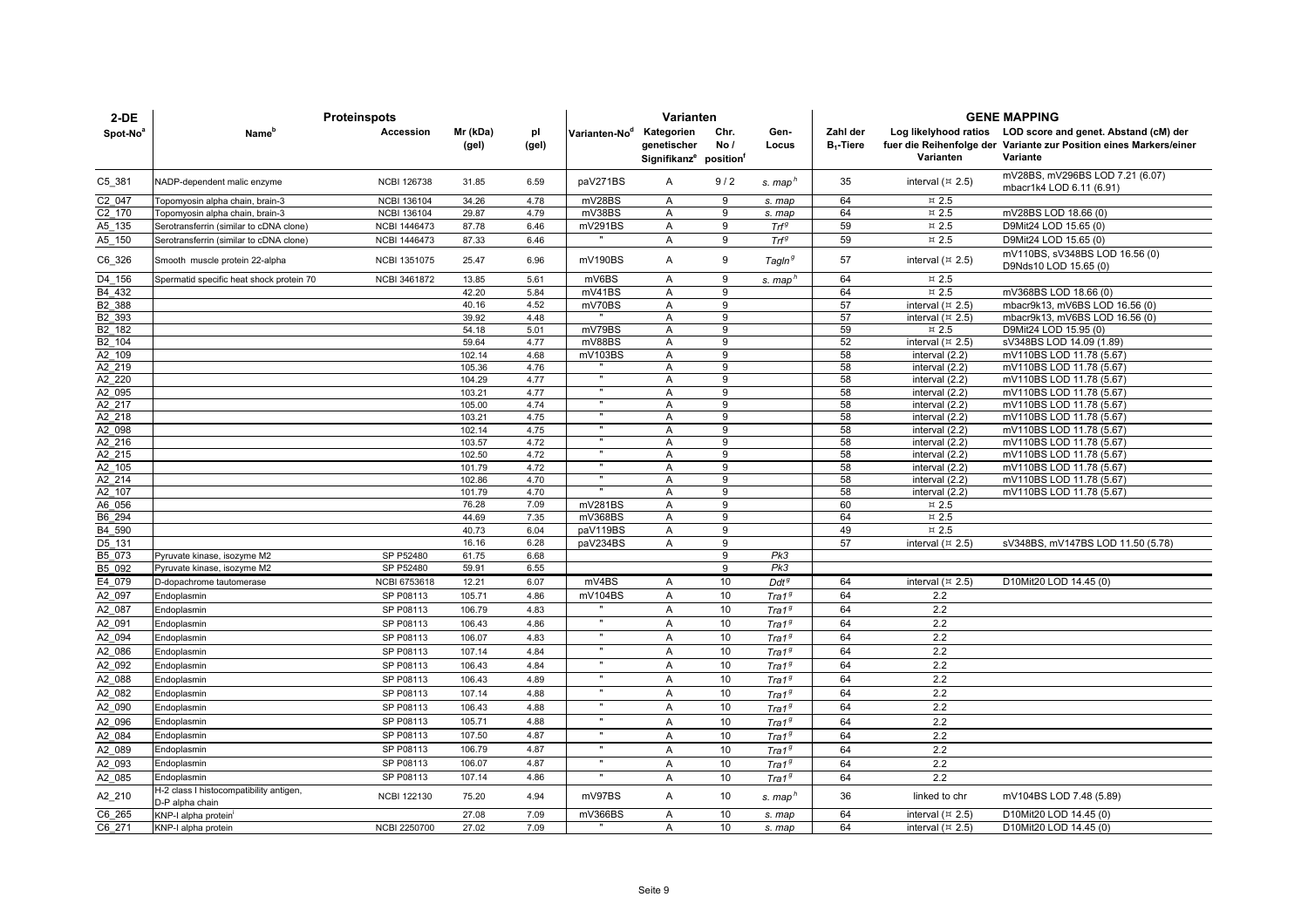| $2-DE$             |                                         |                     | Varianten         |              |                           |                                                                             |              | <b>GENE MAPPING</b> |                          |                                 |                                                                                                                                               |
|--------------------|-----------------------------------------|---------------------|-------------------|--------------|---------------------------|-----------------------------------------------------------------------------|--------------|---------------------|--------------------------|---------------------------------|-----------------------------------------------------------------------------------------------------------------------------------------------|
| Spot-No®           | Name <sup>r</sup>                       | Accession           | Mr (kDa)<br>(gel) | pl<br>(gel)  | Varianten-No <sup>d</sup> | Kategorien<br>genetischer<br>Signifikanz <sup>e</sup> position <sup>t</sup> | Chr.<br>No / | Gen-<br>Locus       | Zahl der<br>$B_1$ -Tiere | Varianten                       | Log likelyhood ratios LOD score and genet. Abstand (cM) der<br>fuer die Reihenfolge der Variante zur Position eines Markers/einer<br>Variante |
| C6 273             | KNP-I alpha protein                     |                     | 26.89             | 7.10         | $\mathbf{u}$              | $\overline{A}$                                                              | 10           | s. map              | 64                       | interval ( $\approx$ 2.5)       | D10Mit20 LOD 14.45 (0)                                                                                                                        |
| C6 260             | KNP-I alpha protein                     | <b>NCBI 2250700</b> | 27.16             | 7.23         | mV367BS                   | Α                                                                           | 10           | s. map              | 64                       | interval $($ $\overline{2}$ .5) | D10Mit20 LOD 14.45 (0)                                                                                                                        |
| E3 073             |                                         |                     | 10.36             | 5.40         | mV11BS                    | A                                                                           | 10           |                     | 63                       | $\,\pi$ 2.5                     |                                                                                                                                               |
| B2 506             |                                         |                     | 36.41             | 4.76         | mV65BS                    | A                                                                           | 10           |                     | 28                       | linked to chr                   | mV104BS LOD 3.44 (16.82)                                                                                                                      |
| A3 031             |                                         |                     | 181.61            | 5.50         | mV114BS                   | A                                                                           | 10           |                     | 61                       | 2.1                             |                                                                                                                                               |
| A3 032             |                                         |                     | 181.61            | 5.49         | $\overline{ }$            | Α                                                                           | 10           |                     | 61                       | 2.1                             |                                                                                                                                               |
| A3 033             |                                         |                     | 181.61            | 5.48         | $\mathbf{u}$              | A                                                                           | 10           |                     | 61                       | 2.1                             |                                                                                                                                               |
| A3 034             |                                         |                     | 182.53            | 5.46         |                           | A                                                                           | 10           |                     | 61                       | 2.1                             |                                                                                                                                               |
| A4 232             |                                         |                     | 90.00             | 6.01         | mV115BS                   | Α<br>$\overline{A}$                                                         | 10<br>10     |                     | 14<br>64                 | interval $(\times 2.5)$         | D10Mit24 LOD 4.21 (0)                                                                                                                         |
| C5 034<br>C5 044   |                                         |                     | 34.65<br>34.53    | 6.33<br>6.33 | mV226BS<br>$\mathbf{u}$   | A                                                                           | 10           |                     | 64                       | $\,\pi$ 2.5<br>$\,\pi$ 2.5      |                                                                                                                                               |
| C6_081             |                                         |                     | 32.67             | 6.89         | mV239BS                   | A                                                                           | 10           |                     | 62                       | interval $(\times 2.5)$         | bir51f7 LOD 9.34 (11.37)<br>D10Mit20 LOD 9.30 (6.83)<br>D10Mit7 LOD 8.47 (9.12)<br>mV104BS LOD 10.10 (10.46)                                  |
| C4 338             |                                         |                     | 28.75             | 5.61         | paV65BS                   | Α                                                                           | 10           |                     | 52                       | linked to chr                   | mV104BS LOD 6.77 (19.47)                                                                                                                      |
| C6 277             |                                         |                     | 26.78             | 6.93         | paV276BS                  | A                                                                           | 10           |                     | 47                       | $\,\pi$ 2.5                     |                                                                                                                                               |
| A2 207             | Heat shock protein 110 kDa <sup>i</sup> |                     | 75.60             | 4.90         | mV93BS                    | $\overline{A}$                                                              | 11           | s. map              | 64                       | interval $(\times 2.5)$         | D11Nds19 LOD 13.97 (3.51)                                                                                                                     |
| A2 225             | Heat shock protein 110 kDa <sup>i</sup> |                     | 76.00             | 4.88         |                           | A                                                                           | 11           | s. map              | 64                       | interval $(\times 2.5)$         | D11Nds19 LOD 13.97 (3.51)                                                                                                                     |
| A2 206             | leat shock protein 110 kDa'             |                     | 75.80             | 4.88         | $\mathbf{u}$              | A                                                                           | 11           | s. map              | 64                       | interval $(\times 2.5)$         | D11Nds19 LOD 13.97 (3.51)                                                                                                                     |
| A2 204             | Heat shock protein 110 kDa'             |                     | 76.00             | 4.86         | $\overline{ }$            | $\overline{A}$                                                              | 11           | s. map              | 64                       | interval $(\times 2.5)$         | D11Nds19 LOD 13.97 (3.51)                                                                                                                     |
| A2 224             | leat shock protein 110 kDa'             |                     | 76.20             | 4.85         | $\mathbf{u}$              | $\overline{A}$                                                              | 11           | s. map              | 64                       | interval $(\times 2.5)$         | D11Nds19 LOD 13.97 (3.51)                                                                                                                     |
| B2 015             | leat shock protein 110 kDa <sup>i</sup> |                     | 72.00             | 4.93         | $\overline{\phantom{a}}$  | A                                                                           | 11           | s. map              | 64                       | interval $(\times 2.5)$         | D11Nds19 LOD 13.97 (3.51)                                                                                                                     |
| B2 003             | leat shock protein 110 kDa              |                     | 72.40             | 4.90         |                           | Α                                                                           | 11           | s. map              | 64                       | interval $(\times 2.5)$         | D11Nds19 LOD 13.97 (3.51)                                                                                                                     |
| B2 013             | Heat shock protein 110 kDa <sup>i</sup> |                     | 72.40             | 4.88         |                           | A                                                                           | 11           | s. map              | 64                       | interval $($ ¤ 2.5)             | D11Nds19 LOD 13.97 (3.51)                                                                                                                     |
| B2_001             | Heat shock protein 110 kDa              |                     | 72.60             | 4.87         | $\mathbf{u}$              | A                                                                           | 11           | s. map              | 64                       | interval $(\times 2.5)$         | D11Nds19 LOD 13.97 (3.51)                                                                                                                     |
| B2 007             | Heat shock protein 110 kDa              |                     | 72.40             | 4.87         | $\mathbf{u}$              | A                                                                           | 11           | s. map              | 64                       | interval $(\times 2.5)$         | D11Nds19 LOD 13.97 (3.51)                                                                                                                     |
| B2 046             | Heat shock protein 110 kDa'             |                     | 67.97             | 4.79         | mV96BS                    | $\overline{A}$                                                              | 11           | s. map              | 63                       | interval $(\times 2.5)$         | D11Nds19 LOD 13.97 (3.51)                                                                                                                     |
| B2 055             | leat shock protein 110 kDa'             |                     | 67.29             | 4.79         |                           | $\overline{A}$                                                              | 11           | s. map              | 63                       | interval $(\times 2.5)$         | D11Nds19 LOD 13.97 (3.51)                                                                                                                     |
| B2 051             | Heat shock protein 110 kDa <sup>i</sup> |                     | 67.46             | 4.81         | $\mathbf{u}$              | A                                                                           | 11           | s. map              | 63                       | interval $(\times 2.5)$         | D11Nds19 LOD 13.97 (3.51)                                                                                                                     |
| B <sub>2_048</sub> | Heat shock protein 110 kDa'             |                     | 68.14             | 4.81         | F                         | A                                                                           | 11           | s. map              | 63                       | interval $(\times 2.5)$         | D11Nds19 LOD 13.97 (3.51)                                                                                                                     |
| B2 050             | Heat shock protein 110 kDa <sup>1</sup> |                     | 67.29             | 4.82         | $\mathbf{u}$              | A                                                                           | 11           | s. map              | 63                       | interval $(\times 2.5)$         | D11Nds19 LOD 13.97 (3.51)                                                                                                                     |
| B2 049             | leat shock protein 110 kDa <sup>i</sup> |                     | 67.63             | 4.84         | $\mathbf{u}$              | A                                                                           | 11           | s. map              | 63                       | interval $(\pi$ 2.5)            | D11Nds19 LOD 13.97 (3.51)                                                                                                                     |
| A2 123             | Heat shock protein 110 kDa <sup>i</sup> |                     | 89.46             | 4.96         | mV98BS                    | A                                                                           | 11           | s. map              | 64                       | interval $(\times 2.5)$         | D11Nds19 LOD 13.97 (3.51)                                                                                                                     |
| A2 141             | Heat shock protein 110 kDa'             |                     | 89.73             | 4.94         |                           | $\overline{A}$                                                              | 11           | s. map              | 64                       | interval $(\times 2.5)$         | D11Nds19 LOD 13.97 (3.51)                                                                                                                     |
| A2 140             | Heat shock protein 110 kDa <sup>1</sup> |                     | 89.73             | 4.91         |                           | A                                                                           | 11           | s. map              | 64                       | interval $(\times 2.5)$         | D11Nds19 LOD 13.97 (3.51)                                                                                                                     |
| A2 155             | leat shock protein 110 kDa'             |                     | 85.68             | 4.96         | mV99BS                    | A                                                                           | 11           | s. map              | 58                       | interval $(\pi$ 2.5)            | D11Nds19 LOD 12.54 (3.85)                                                                                                                     |
| A2 156             | Heat shock protein 110 kDa              |                     | 85.68             | 4.93         |                           | Α                                                                           | 11           | s. map              | 58                       | interval $(\times 2.5)$         | D11Nds19 LOD 12.54 (3.85)                                                                                                                     |
| A2_164             | leat shock protein 110 kDa'             |                     | 84.59             | 5.03         | mV100BS                   | A                                                                           | 11           | s. map              | 53                       | interval $(\times 2.5)$         | D11Nds19 LOD 11.12 (4.26)                                                                                                                     |
| A2 165             | leat shock protein 110 kDa <sup>i</sup> |                     | 84.59             | 5.00         |                           | A                                                                           | 11           | s. map              | 53                       | interval $(\times 2.5)$         | D11Nds19 LOD 11.12 (4.26)                                                                                                                     |
| A2 173             | leat shock protein 110 kDa <sup>i</sup> |                     | 82.43             | 4.99         | mV101BS                   | Α                                                                           | 11           | s. map              | 63                       | interval $(\pi$ 2.5)            | D11Nds19 LOD 13.97 (3.51)                                                                                                                     |
| A2 174             | Heat shock protein 110 kDa'             |                     | 82.43             | 4.96         |                           | $\boldsymbol{\mathsf{A}}$                                                   | 11           | s. map              | 63                       | interval $(\times 2.5)$         | D11Nds19 LOD 13.97 (3.51)                                                                                                                     |
| A3 173             | Heat shock protein 110 kDa <sup>i</sup> |                     | 101.07            | 5.10         | mV106BS                   | Α                                                                           | 11           | s. map              | 63                       | interval $(\times 2.5)$         | D11Nds19 LOD 13.97 (3.51)                                                                                                                     |
| A3 166             | leat shock protein 110 kDa <sup>i</sup> |                     | 101.43            | 5.13         |                           | A                                                                           | 11           | s. map              | 63                       | interval $(\times 2.5)$         | D11Nds19 LOD 13.97 (3.51)                                                                                                                     |
| A3 165             | Heat shock protein 110 kDa'             |                     | 101.79            | 5.16         | $\mathbf{u}$              | A                                                                           | 11           | s. map              | 63                       | interval $(\times 2.5)$         | D11Nds19 LOD 13.97 (3.51)                                                                                                                     |
| A3 149             | Heat shock protein 110 kDa              |                     | 105.71            | 5.15         | mV107BS                   | A                                                                           | 11           | s. map              | 63                       | interval $(\times 2.5)$         | D11Nds19 LOD 13.97 (3.51)                                                                                                                     |
| A3 151             | Heat shock protein 110 kDa'             |                     | 105.71            | 5.13         |                           | A                                                                           | 11           | s. map              | 63                       | interval $(\times 2.5)$         | D11Nds19 LOD 13.97 (3.51)                                                                                                                     |
| A3 153             | Heat shock protein 110 kDa <sup>i</sup> |                     | 105.71            | 5.10         | Ŧ                         | A                                                                           | 11           | s. map              | 63                       | interval $(\times 2.5)$         | D11Nds19 LOD 13.97 (3.51)                                                                                                                     |
| A3 150             | Heat shock protein 110 kDa              |                     | 105.71            | 5.21         | $\mathbf{u}$              | $\overline{A}$                                                              | 11           | s. map              | 63                       | interval $(\pi$ 2.5)            | D11Nds19 LOD 13.97 (3.51)                                                                                                                     |
| A3 148             | Heat shock protein 110 kDa              |                     | 105.71            | 5.18         |                           | $\overline{A}$                                                              | 11           | s. map              | 63                       | interval $(\pi 2.5)$            | D11Nds19 LOD 13.97 (3.51)                                                                                                                     |
| A3 146             | Heat shock protein 110 kDa              |                     | 106.76            | 5.33         | mV108BS                   | A                                                                           | 11           | s. map              | 53                       | interval $(\times 2.5)$         | D11Nds19 LOD 13.97 (3.51)                                                                                                                     |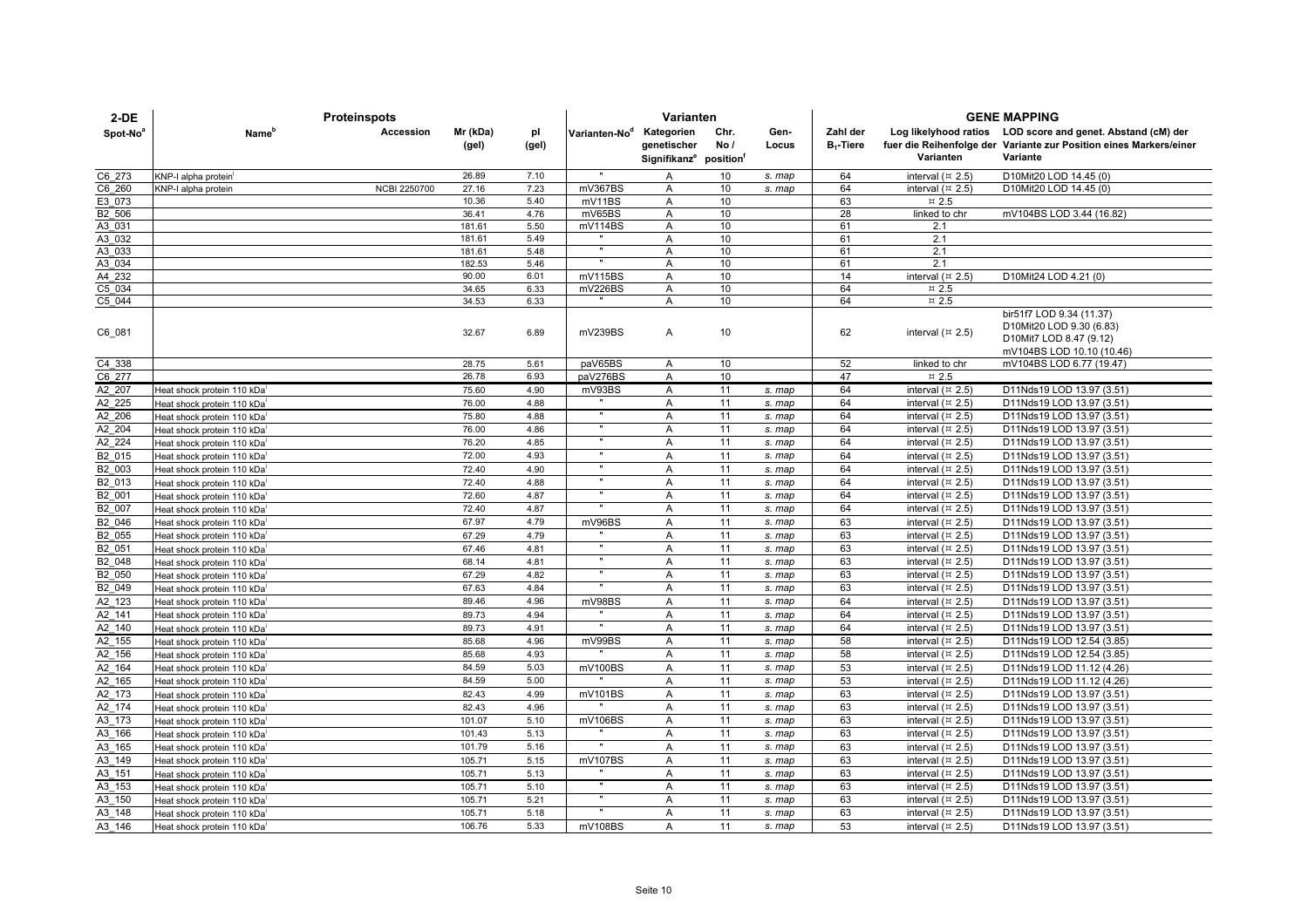| $2-DE$               | <b>Proteinspots</b>                                                |                     | Varianten         |              |                           |                                                                             |              | <b>GENE MAPPING</b>      |                          |                                                        |                                                                                                                                               |
|----------------------|--------------------------------------------------------------------|---------------------|-------------------|--------------|---------------------------|-----------------------------------------------------------------------------|--------------|--------------------------|--------------------------|--------------------------------------------------------|-----------------------------------------------------------------------------------------------------------------------------------------------|
| Spot-No <sup>8</sup> | Name'                                                              | Accession           | Mr (kDa)<br>(gel) | pl<br>(gel)  | Varianten-No <sup>d</sup> | Kategorien<br>genetischer<br>Signifikanz <sup>e</sup> position <sup>1</sup> | Chr.<br>No / | Gen-<br>Locus            | Zahl der<br>$B_1$ -Tiere | Varianten                                              | Log likelyhood ratios LOD score and genet. Abstand (cM) der<br>fuer die Reihenfolge der Variante zur Position eines Markers/einer<br>Variante |
|                      |                                                                    |                     | 106.43            | 5.30         |                           |                                                                             |              |                          |                          |                                                        |                                                                                                                                               |
| A3 144               | Heat shock protein 110 kDa                                         |                     | 106.07            | 5.27         |                           | A                                                                           | 11<br>11     | s. map                   | 53<br>53                 | interval $(x 2.5)$<br>interval $(4 2.5)$               | D11Nds19 LOD 13.97 (3.51)<br>D11Nds19 LOD 13.97 (3.51)                                                                                        |
| A3 140               | Heat shock protein 110 kDa                                         |                     |                   |              |                           | Α<br>$\overline{A}$                                                         |              | s. map                   | 63                       |                                                        |                                                                                                                                               |
| A3 111<br>A3 110     | Heat shock protein 110 kDa                                         |                     | 118.95<br>119.47  | 5.31<br>5.28 | mV109BS                   |                                                                             | 11           | s. map                   |                          | interval $($ ¤ 2.5)                                    | D11Nds19 LOD 13.97 (3.51)                                                                                                                     |
| A3 092               | Heat shock protein 110 kDa                                         | <b>EMBL D85904</b>  | 119.47            | 5.25         |                           | $\overline{A}$<br>A                                                         | 11<br>11     | s. map                   | 63<br>63                 | interval $($ $\overline{2}$ .5)<br>interval $($ ¤ 2.5) | D11Nds19 LOD 13.97 (3.51)<br>D11Nds19 LOD 13.97 (3.51)                                                                                        |
| A3 077               | Heat shock protein 110 kDa<br>Heat shock protein 110 kDa           | <b>EMBL D85904</b>  | 120.00            | 5.23         |                           | Α                                                                           | 11           | s. map<br>s. map         | 63                       | interval $($ ¤ 2.5)                                    | D11Nds19 LOD 13.97 (3.51)                                                                                                                     |
| A3 084               | Heat shock protein 110 kDa                                         | <b>EMBL D85904</b>  | 120.00            | 5.20         |                           | $\overline{A}$                                                              | 11           | s. map                   | 63                       | interval $($ ¤ 2.5)                                    | D11Nds19 LOD 13.97 (3.51)                                                                                                                     |
| A3 086               | Heat shock protein 110 kDa                                         | <b>EMBL D85904</b>  | 120.00            | 5.18         |                           | A                                                                           | 11           | s. map                   | 63                       | interval $($ ¤ 2.5)                                    | D11Nds19 LOD 13.97 (3.51)                                                                                                                     |
| A3 109               | Heat shock protein 110 kDa                                         | <b>EMBL D85904</b>  | 120.00            | 5.16         |                           | A                                                                           | 11           | s. map                   | 63                       | interval $($ ¤ 2.5)                                    | D11Nds19 LOD 13.97 (3.51)                                                                                                                     |
| B2 158               | Heat shock protein 110 kDa                                         |                     | 55.50             | 4.67         | mV314BS                   | A                                                                           | 11           | s. map                   | 29                       | interval $($ ¤ 2.5)                                    | D11Nds19 LOD 6.27 (3.85)                                                                                                                      |
| B2 157               | Heat shock protein 110 kDa                                         |                     | 55.64             | 4.70         |                           | A                                                                           | 11           | s. map                   | 29                       | interval $(\times 2.5)$                                | D11Nds19 LOD 6.27 (3.85)                                                                                                                      |
| A2 120               | Heat shock protein 110 kDa                                         |                     | 93.33             | 5.05         | mV316BS                   | A                                                                           | 11           | s. map                   | 63                       | interval $($ ¤ 2.5)                                    | D11Nds19 LOD 13.97 (3.51)                                                                                                                     |
| A3_223               | Heat shock protein 110 kDa                                         |                     | 92.96             | 5.08         |                           | A                                                                           | 11           | s. map                   | 63                       | interval $($ ¤ 2.5)                                    | D11Nds19 LOD 13.97 (3.51)                                                                                                                     |
| A3 227               | Heat shock protein 110 kDa                                         |                     | 92.59             | 5.11         | $\mathbf{u}$              | $\overline{A}$                                                              | 11           | s. map                   | 63                       | interval $($ ¤ 2.5)                                    | D11Nds19 LOD 13.97 (3.51)                                                                                                                     |
| A2 222               | Heat shock protein 110 kDa                                         |                     | 89.46             | 4.89         | mV372BS                   | A                                                                           | 11           | s. map                   | 64                       | interval $($ ¤ 2.5)                                    | D11Nds19 LOD 13.97 (3.51)                                                                                                                     |
| A2 148               | Heat shock protein 110 kDa                                         |                     | 88.92             | 4.89         |                           | A                                                                           | 11           | s. map                   | 64                       | interval $($ ¤ 2.5)                                    | D11Nds19 LOD 13.97 (3.51)                                                                                                                     |
| A2 221               | Heat shock protein 110 kDa                                         |                     | 89.73             | 4.87         |                           | Α                                                                           | 11           | s. map                   | 64                       | interval $($ ¤ 2.5)                                    | D11Nds19 LOD 13.97 (3.51)                                                                                                                     |
| A2 142               | Heat shock protein 110 kDa                                         |                     | 89.19             | 4.87         |                           | A                                                                           | 11           | s. map                   | 64                       | interval $(x 2.5)$                                     | D11Nds19 LOD 13.97 (3.51)                                                                                                                     |
| B5 046               | Dihydropyrimidinase related protein-1                              | NCBI 3122030        | 64.44             | 6.53         | paV493BS                  | A                                                                           | 11           | s. map                   | 60                       | $\,\pi$ 2.5                                            | bir42k5 LOD 18.06 (0)                                                                                                                         |
| B5 065               | Dihydropyrimidinase related protein-4                              | <b>NCBI 3122037</b> | 63.65             | 6.26         | paV507BS                  | A                                                                           | 11           | s. map                   | 60                       | interval $(x 2.5)$                                     | paV496BS LOD 14.39 (1.85)                                                                                                                     |
| B5 695               | Elongation factor TU, mitochondrial                                | <b>NCBI 1706611</b> | 46.56             | 6.33         | paV468BS                  | $\overline{A}$                                                              | 11           | s. map                   | 61                       | interval $($ ¤ 2.5)                                    | D11Mit16 LOD 6.60 (14.38)                                                                                                                     |
| D6_120               | Fructose-bisphosphate aldolase C (brain)                           | NCBI 2118269        | 15.63             | 6.92         | mV159BS                   | Α                                                                           | 11           | $A$ ldo $39$             | 42                       | interval $(x 2.5)$                                     | D11Mit31 LOD 7.70 (3.23)<br>paV189BS LOD 7.99 (3.13)<br>mV351 LOD 8.28 (3.03)                                                                 |
| B5 467               | Fructose-bisphosphate aldolase C (brain)                           | SP P09117           | 43.28             | 6.47         |                           |                                                                             | 11           | Aldo3                    |                          |                                                        |                                                                                                                                               |
| B5 490               | Fructose-bisphosphate aldolase C (brain)                           | SP P09117           | 42.42             | 6.48         |                           |                                                                             | 11           | Aldo3                    |                          |                                                        |                                                                                                                                               |
| B5_040               | Hypothetical 32.1 kd protein (similar to cDNA<br>clone)            | NCBI 1864372        | 65.24             | 6.40         | mV300BS                   | A                                                                           | 11           | s. map                   | 64                       | interval $(\times 2.5)$                                | bir42k5 LOD 15.40 (3.23)                                                                                                                      |
| A2 007               | Neurofilament triplet H protein                                    | <b>NCBI 128127</b>  |                   | 4.86         | paV190BS                  | A                                                                           | 11           | $N$ fh $\,$ <sup>g</sup> | 57                       | interval $(x 2.5)$                                     | D11Mit16 LOD 12.05 (2.17)                                                                                                                     |
| A2 009               | Neurofilament triplet H protein                                    |                     |                   | 4.77         |                           | $\overline{A}$                                                              | 11           | $Nfh^g$                  | 57                       | interval $(x 2.5)$                                     | D11Mit16 LOD 12.05 (2.17)                                                                                                                     |
| A2 011               | Neurofilament triplet H protein                                    |                     | 193.56            | 4.68         |                           | A                                                                           | 11           | Nfh <sup>g</sup>         | 57                       | interval $(x 2.5)$                                     | D11Mit16 LOD 12.05 (2.17)                                                                                                                     |
| A2 014               | Neurofilament triplet H protein                                    |                     | 178.85            | 4.61         |                           | $\overline{A}$                                                              | 11           | Nfh <sup>g</sup>         | 57                       | interval $($ ¤ 2.5)                                    | D11Mit16 LOD 12.05 (2.17)                                                                                                                     |
| C6 186               | Phosphoglycerate mutase, muscle form                               | NCBI 6093745        | 29.17             | 7.16         | aV380BS                   | A                                                                           | 11           | s. map                   | 63                       | interval $($ ¤ 2.5)                                    | D11Mit16 LOD 10.12 (6.39)                                                                                                                     |
| B2 464               | Protein disulfide isomerase                                        | <b>NCBI 202547</b>  | 37.97             | 4.82         | mV130BS                   | Α                                                                           | 11/1         | $(P4hb)^{9}$             | 64                       | interval $(x 2.5)$                                     | D11Mit11 LOD 4.22 (27.98)                                                                                                                     |
| B <sub>2_458</sub>   | Protein disulfide isomerase                                        | <b>NCBI 202547</b>  | 38.19             | 4.80         |                           | $\overline{A}$                                                              | 11/1         | $(P4hb)^{g}$             | 64                       | interval $($ ¤ 2.5)                                    | D11Mit11 LOD 4.22 (27.98)                                                                                                                     |
| B2 150               | Protein disulfide isomerase                                        |                     | 56.36             | 4.89         | mV86BS                    | A                                                                           | 11/2         | s. map <sup>h</sup>      | 64                       | interval $($ ¤ 2.5)                                    | D11Mit11 LOD 7.69 (14.38)                                                                                                                     |
| B2 146               | Protein disulfide isomerase                                        | <b>NCBI 129729</b>  | 56.55             | 4.86         |                           | $\overline{A}$                                                              | 11/2         | s. map'                  | 64                       | interval $(x 2.5)$                                     | D11Mit11 LOD 7.69 (14.38)                                                                                                                     |
| B2 147               | Protein disulfide isomerase                                        |                     | 56.64             | 4.83         |                           | $\overline{A}$                                                              | 11/2         | s. map'                  | 64                       | interval $(x 2.5)$                                     | D11Mit11 LOD 7.69 (14.38)                                                                                                                     |
| C5 165               | Pyridoxine 5'-phosphate oxidase                                    | NCBI 3237304        | 29.65             | 6.12         | mV209BS                   | A                                                                           | 11           | s. map                   | 64                       | $\,\pi$ 2.5                                            |                                                                                                                                               |
| B5 692               | Pyruvate kinase, isozyme M2                                        | <b>NCBI 2506796</b> | 61.43             | 6.49         | paV495BS                  | $\overline{A}$                                                              | 11           | s. map'                  | 54                       | interval $($ ¤ 2.5)                                    | paV496BS LOD 10.84 (4.35)                                                                                                                     |
| B5 393               | 45kD Secretory protein                                             | <b>NCBI 5596963</b> | 46.88             | 6.19         | mV237BS                   | A                                                                           | 11           | s. map                   | 64                       | interval $(x 2.5)$                                     | mbacr27l20 LOD 8.79 (14.38)                                                                                                                   |
| B4 523               | Serine racemase                                                    | <b>NCBI 6448865</b> | 38.27             | 5.63         | paV189BS                  | Α                                                                           | 11           | s. map                   | 63                       | 2.4                                                    |                                                                                                                                               |
| B <sub>4</sub> _532  | Serine racemase                                                    | <b>NCBI 6448865</b> | 38.06             | 5.63         |                           | A                                                                           | 11           | s. map                   | 63                       | 2.4                                                    |                                                                                                                                               |
| $C3$ _162            | Serine/threonine-protein kinase kkialre<br>(similar to cDNA clone) | NCBI 1285464        | 30.72             | 5.38         | mV351BS                   | A                                                                           | 11           | s. map                   | 64                       | 2.2                                                    |                                                                                                                                               |
| B3 240               |                                                                    |                     | 54.82             | 5.25         | mV80BS                    | $\overline{A}$                                                              | 11           |                          | 62                       | interval $(x 2.5)$                                     | D11Mit16 LOD 12.63 (2.08)                                                                                                                     |
| C4 342               |                                                                    |                     | 24.12             | 5.82         | mV127BS                   | $\overline{A}$                                                              | 11           |                          | 64                       | $\text{m}$ 2.5                                         | bir42k5 LOD 19.27 (0)                                                                                                                         |
| D5 129               |                                                                    |                     | 17.35             | 6.21         | mV168BS                   | A                                                                           | 11           |                          | 48                       | linked to chr                                          | paV189BS LOD 3.58 (27.72)                                                                                                                     |
| B <sub>2_521</sub>   |                                                                    |                     | 54.36             | 4.94         | mV309BS                   | A                                                                           | 11           |                          | 33                       | interval $(x 2.5)$                                     | bir42k5 LOD 4.64 (13.88)<br>D11Mit11 LOD 4.15 (14.92)                                                                                         |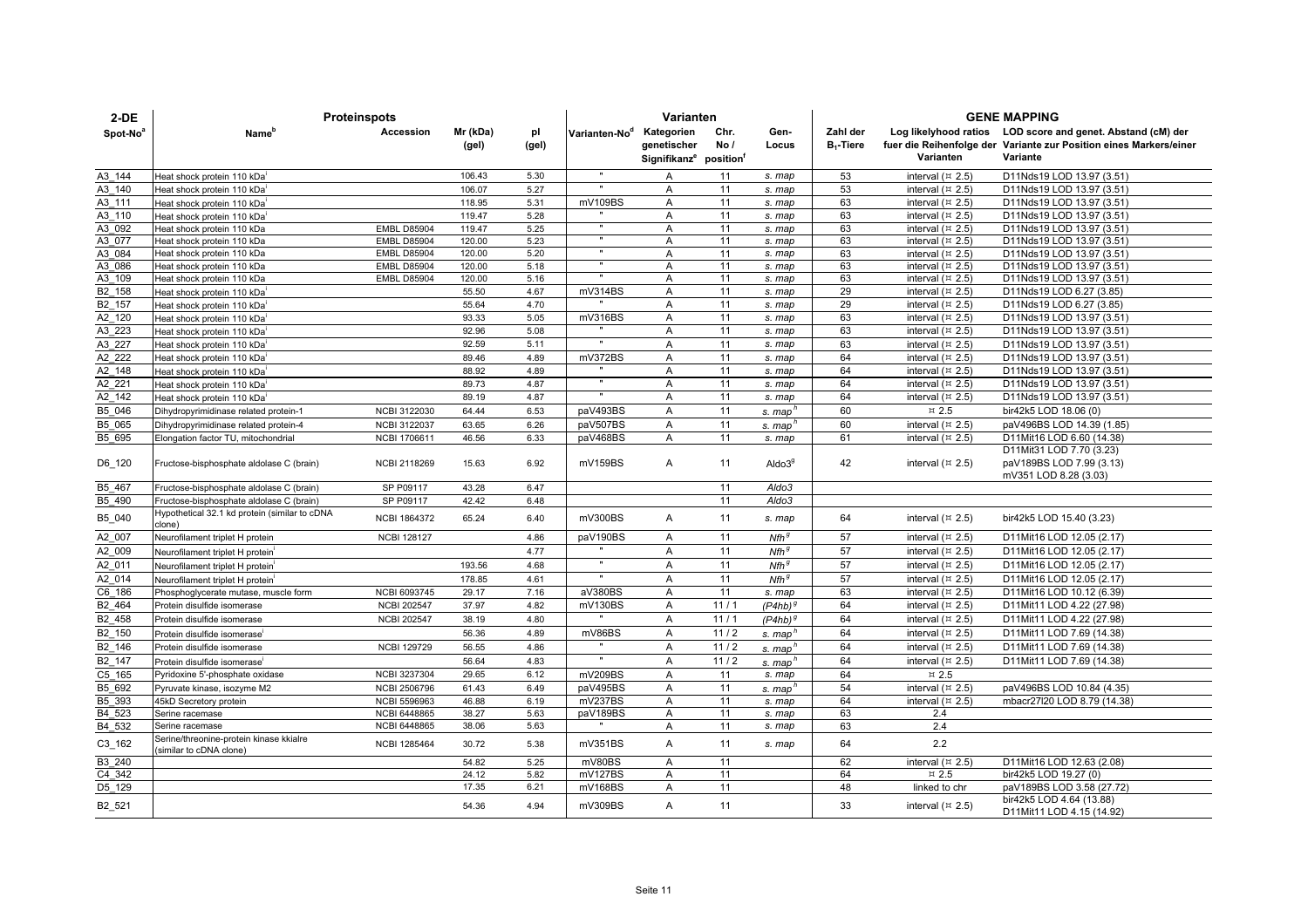| $2-DE$               | <b>Proteinspots</b>                                     |                     |                   |              | Varianten                 |                                                                             |             |                  |                          | <b>GENE MAPPING</b>                |                                                                                                                                               |  |  |
|----------------------|---------------------------------------------------------|---------------------|-------------------|--------------|---------------------------|-----------------------------------------------------------------------------|-------------|------------------|--------------------------|------------------------------------|-----------------------------------------------------------------------------------------------------------------------------------------------|--|--|
| Spot-No <sup>8</sup> | Name <sup>n</sup>                                       | Accession           | Mr (kDa)<br>(gel) | pl<br>(gel)  | Varianten-No <sup>d</sup> | Kategorien<br>genetischer<br>Signifikanz <sup>e</sup> position <sup>t</sup> | Chr.<br>No/ | Gen-<br>Locus    | Zahl der<br>$B_1$ -Tiere | Varianten                          | Log likelyhood ratios LOD score and genet. Abstand (cM) der<br>fuer die Reihenfolge der Variante zur Position eines Markers/einer<br>Variante |  |  |
| B <sub>2_180</sub>   |                                                         |                     | 54.45             | 4.91         | $\mathbf u$               | A                                                                           | 11          |                  | 33                       | interval $($ ¤ 2.5)                | bir42k5 LOD 4.64 (13.88)<br>D11Mit11 LOD 4.15 (14.92)                                                                                         |  |  |
| C2 137               |                                                         |                     | 31.27             | 4.75         | mV322BS                   | A                                                                           | 11          |                  | 55                       | interval $($ ¤ 2.5)                | D11Mit11 LOD 4.18 (24.14)                                                                                                                     |  |  |
| C2 328               |                                                         |                     | 25.61             | 5.04         | paV95BS                   | A                                                                           | 11          |                  | 61                       | linked to chr                      | mV351BS LOD 9.85 (10.95)                                                                                                                      |  |  |
| B6 412               |                                                         |                     | 39.26             | 7.29         | paV432BS                  | $\overline{A}$                                                              | 11          |                  | 63                       | interval $($ ¤ 2.5)                | D11Mit11 LOD 4.60 (25.54)                                                                                                                     |  |  |
| B5 066               |                                                         |                     | 63.65             | 6.17         | paV496BS                  | A                                                                           | 11          |                  | 58                       | $\,\pi$ 2.5                        |                                                                                                                                               |  |  |
| E7 015               | Hemoglobin alpha-1 chain                                | SP P01942           | 12.14             | 7.68         |                           |                                                                             | 11          | $Hba-a1$         |                          |                                    |                                                                                                                                               |  |  |
| C4 022               | Malate dehydrogenase, cytoplasmic                       | SP P14152           | 34.35             | 5.88         |                           |                                                                             | 11          | Mor2             |                          |                                    |                                                                                                                                               |  |  |
| C5 295               | Malate dehydrogenase, cytoplasmic                       | SP P14152           | 26.09             | 6.45         |                           |                                                                             | 11          | Mor <sub>2</sub> |                          |                                    |                                                                                                                                               |  |  |
| C6 331               | Peptidyl-prolyl cis-trans isomerase A                   | SP P17742           | 25.25             | 7.07         |                           |                                                                             | 11          | Ppia             |                          |                                    |                                                                                                                                               |  |  |
| D6 091               | Peptidyl-prolyl cis-trans isomerase A                   | SP P17742           | 17.46             | 6.76         |                           |                                                                             | 11          | Ppia             |                          |                                    |                                                                                                                                               |  |  |
| D6 075               | Peptidyl-prolyl cis-trans isomerase A                   | SP P17742           | 18.06             | 6.76         |                           |                                                                             | 11          | Ppia             |                          |                                    |                                                                                                                                               |  |  |
| B4 589               | Acyl-coA thioesterase long chain, mitochondrial         | <b>NCBI 6478480</b> | 45.37             | 6.07         | paV118BS                  | A                                                                           | 12          | s. map           | 61                       | interval $(\times 2.5)$            | mV48BS LOD 15.56 (1.72)                                                                                                                       |  |  |
| B5_167               | Methylmalonate-semialdehyde dehydrogenase,<br>acylating | <b>NCBI 400269</b>  | 56.60             | 6.33         | paV463BS                  | A                                                                           | 12          | s. map           | 64                       | $\text{m}$ 2.5                     |                                                                                                                                               |  |  |
| B5_428               | Methylmalonate-semialdehyde dehydrogenase,<br>acvlating |                     | 45.31             | 6.22         | paV421BS                  | A                                                                           | 12          | s. map           | 62                       | $\,\pi$ 2.5                        | paV463BS LOD 18.66 (0)                                                                                                                        |  |  |
| B5_172               | Methylmalonate-semialdehyde dehydrogenase,<br>acylating | <b>NCBI 400269</b>  | 56.70             | 6.22         | paV486BS                  | A                                                                           | 12          | s. map           | 50                       | $\text{m}$ 2.5                     |                                                                                                                                               |  |  |
| B2 151               | Tubulin beta-5 chain                                    | <b>NCBI 135471</b>  | 56.64             | 5.03         | aV174BS                   | A                                                                           | 12          | s. map           | 56                       | interval $(\times 2.5)$            | paV175BS LOD 9.28 (10.03)                                                                                                                     |  |  |
| B2 121               | Tubulin beta-5 chain                                    | SP P05218           | 57.91             | 4.95         |                           |                                                                             | 12          | Tubb5            |                          |                                    |                                                                                                                                               |  |  |
| B2 118               | Tubulin beta-5 chain                                    | SP P05218           | 58.00             | 4.98         |                           |                                                                             | 12          | Tubb5            |                          |                                    |                                                                                                                                               |  |  |
| B3 513               |                                                         |                     | 41.06             | 5.34         | mV48BS                    | A                                                                           | 12          |                  | 62                       | $\,\pi$ 2.5                        | paV463BS LOD 81.66 (0)                                                                                                                        |  |  |
| B2 117               |                                                         |                     | 58.36             | 4.83         | mV310BS                   | A                                                                           | 12          |                  | 57                       | interval (2.4)                     | paV175BS LOD 10.33 (7.86)                                                                                                                     |  |  |
| B2 111               |                                                         |                     | 58.64             | 4.77         |                           | $\overline{A}$                                                              | 12          |                  | 57                       | interval $($ $\overline{2}$ , 2.5) | paV175BS LOD 10.33 (7.86)                                                                                                                     |  |  |
| D3 223               |                                                         |                     | 14.35             | 5.47         | paV18BS                   | A                                                                           | 12          |                  | 49                       | linked to chr                      | D12Mit4 LOD 3.77 (25.54)                                                                                                                      |  |  |
| B3 207               |                                                         |                     | 56.27             | 5.05         | aV173BS                   | A                                                                           | 12          |                  | 61                       | interval $($ ¤ 2.5)                | D12Nds11 LOD 3.36 (33.79)                                                                                                                     |  |  |
| B2 137               |                                                         |                     | 57.36             | 4.97         | paV175BS                  | A                                                                           | 12          |                  | 61                       | $\,\pi$ 2.5                        |                                                                                                                                               |  |  |
| B2 138               |                                                         |                     | 57.36             | 4.95<br>4.91 |                           | A<br>A                                                                      | 12<br>12    |                  | 61<br>58                 | $\,\pi$ 2.5<br>$\,\pi$ 2.5         | paV175BS LOD 17.46 (0)                                                                                                                        |  |  |
| B2 134<br>B2 133     |                                                         |                     | 57.45<br>57.64    | 4.91         | paV176BS                  | $\mathsf{A}$                                                                | 12          |                  | 58                       | $\text{m}$ 2.5                     | paV175BS LOD 17.46 (0)                                                                                                                        |  |  |
| E6 071               |                                                         |                     | 11.68             | 6.78         | paV225BS                  | $\overline{A}$                                                              | 12          |                  | 45                       | interval $($ ¤ 2.5)                | D12Nds11 LOD 3.76 (23.98)                                                                                                                     |  |  |
| C3 058               | Creatine kinase b chain                                 | SP Q04447           | 34.09             | 5.22         | aV348BS                   | $\mathsf{C}$                                                                |             |                  |                          |                                    |                                                                                                                                               |  |  |
| B3 423               | Creatine kinase b chain                                 | SP Q04447           | 46.42             | 5.53         |                           |                                                                             | 12          | Ckb              |                          |                                    |                                                                                                                                               |  |  |
| B4 354               | Creatine kinase b chain                                 | SP Q04447           | 46.26             | 5.59         |                           |                                                                             | 12          | Ckb              |                          |                                    |                                                                                                                                               |  |  |
| C2 189               | Creatine kinase b chain                                 | SP Q04447           | 29.18             | 4.89         |                           |                                                                             | 12          | Ckb              |                          |                                    |                                                                                                                                               |  |  |
| C3 052               | Creatine kinase b chain                                 | SP Q04447           | 34.26             | 5.32         |                           |                                                                             | 12          | Ckb              |                          |                                    |                                                                                                                                               |  |  |
| C3 135               | Creatine kinase b chain                                 | SP Q04447           | 31.73             | 5.19         |                           |                                                                             | 12          | Ckb              |                          |                                    |                                                                                                                                               |  |  |
| C3 141               | Creatine kinase b chain                                 | SP Q04447           | 31.60             | 5.09         |                           |                                                                             | 12          | Ckb              |                          |                                    |                                                                                                                                               |  |  |
| C6 023               | Aldo-keto reductase                                     | <b>EMBL U68535</b>  | 35.23             | 6.83         | mV229BS                   | A                                                                           | 13          | s. map           | 64                       | $\pi$ 2.5                          | mV290BS LOD 19.27 (0)                                                                                                                         |  |  |
| C6 034               | Aldo-keto reductase                                     | <b>EMBL U68535</b>  | 34.98             | 6.83         |                           | A                                                                           | 13          | s. map           | 64                       | $\overline{2.5}$                   | mV290BS LOD 19.27 (0)                                                                                                                         |  |  |
| A3 098               | Calpastatin                                             |                     | 129.20            | 5.14         | mV113BS                   | A                                                                           | 13          | s. map           | 64                       | $\text{m}$ 2.5                     |                                                                                                                                               |  |  |
| A3 101               | Calpastatin                                             |                     | 129.20            | 5.11         |                           | A                                                                           | 13          | s. map           | 64                       | $\text{m}$ 2.5                     |                                                                                                                                               |  |  |
| A3 093               | Calpastatin                                             |                     | 132.87            | 5.11         |                           | A                                                                           | 13          | s. map           | 64                       | $\pi$ 2.5                          |                                                                                                                                               |  |  |
| A3 089               | Calpastatin                                             | NCBI 6006275        | 136.55            | 5.11         | $\overline{u}$            | $\overline{A}$                                                              | 13          | s. map           | 64                       | $\overline{2.5}$                   |                                                                                                                                               |  |  |
| A3 083               | Calpastatin                                             |                     | 141.15            | 5.11         | Ŧ                         | A                                                                           | 13          | s. map           | 64                       | $\overline{2.5}$                   |                                                                                                                                               |  |  |
| A3 397               | Calpastatin                                             |                     | 129.20            | 5.10         |                           | A                                                                           | 13          | s. map           | 64                       | $\pi$ 2.5                          |                                                                                                                                               |  |  |
| A3 094               | Calpastatin                                             |                     | 133.79            | 5.09         | $\overline{u}$            | $\overline{A}$                                                              | 13          | s. map           | 64                       | $\pi$ 2.5                          |                                                                                                                                               |  |  |
| A3 090               | Calpastatin                                             | NCBI 6006275        | 136.55            | 5.09         |                           | A                                                                           | 13          | s. map           | 64                       | $\,\pi$ 2.5                        |                                                                                                                                               |  |  |
| A3 080               | Calpastatin                                             |                     | 141.15            | 5.08         |                           | A                                                                           | 13          | s. map           | 64                       | $\,\pi$ 2.5                        |                                                                                                                                               |  |  |
| A3 076               | Calpastatin                                             |                     | 146.67            | 5.08         |                           | $\overline{A}$                                                              | 13          | s. map           | 64                       | $\pi$ 2.5                          |                                                                                                                                               |  |  |
| A3 095               | Calpastatin                                             |                     | 133.79            | 5.07         | $\mathbf{u}$              | $\overline{A}$                                                              | 13          | s. map           | 64                       | $\text{m}$ 2.5                     |                                                                                                                                               |  |  |
| A3 091               | Calpastatin                                             | <b>NCBI 6006275</b> | 137.47            | 5.06         |                           | $\overline{A}$                                                              | 13          | s. map           | 64                       | $\pi$ 2.5                          |                                                                                                                                               |  |  |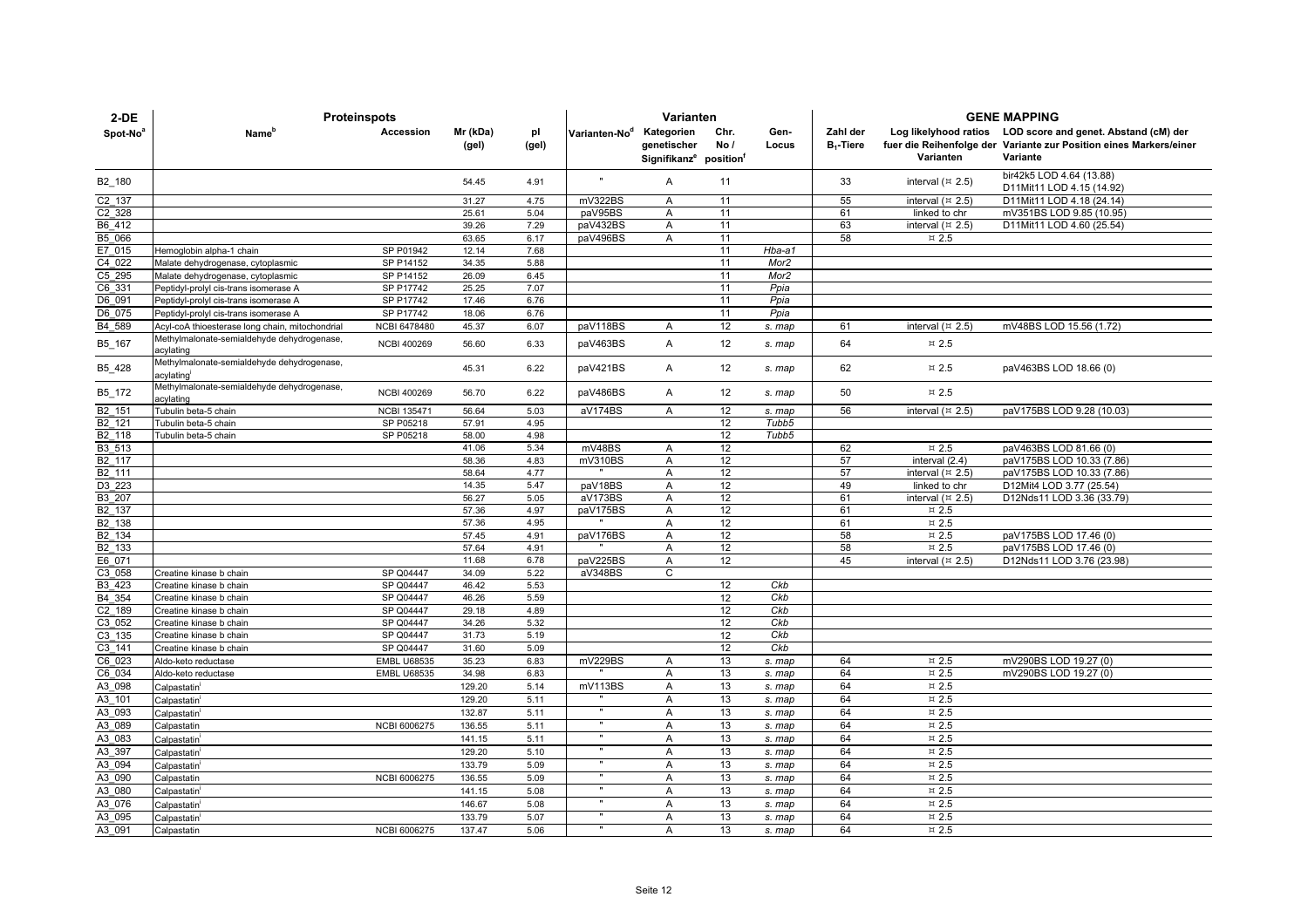| $2-DE$           | <b>Proteinspots</b>                                |                     |                   |              |                           | Varianten                                                                   |             |                     | <b>GENE MAPPING</b>      |                                        |                                                                                                                                               |  |
|------------------|----------------------------------------------------|---------------------|-------------------|--------------|---------------------------|-----------------------------------------------------------------------------|-------------|---------------------|--------------------------|----------------------------------------|-----------------------------------------------------------------------------------------------------------------------------------------------|--|
| Spot-No          | Name <sup>r</sup>                                  | Accession           | Mr (kDa)<br>(gel) | pl<br>(gel)  | Varianten-No <sup>d</sup> | Kategorien<br>genetischer<br>Signifikanz <sup>e</sup> position <sup>1</sup> | Chr.<br>No/ | Gen-<br>Locus       | Zahl der<br>$B_1$ -Tiere | Varianten                              | Log likelyhood ratios LOD score and genet. Abstand (cM) der<br>fuer die Reihenfolge der Variante zur Position eines Markers/einer<br>Variante |  |
| A3 081           | Calpastatin                                        |                     | 140.23            | 5.06         | $\mathbf{u}$              | Α                                                                           | 13          | s. map              | 64                       | $\text{m}$ 2.5                         |                                                                                                                                               |  |
| A3 078           | Calpastatin                                        |                     | 143.91            | 5.06         |                           | Α                                                                           | 13          | s. map              | 64                       | $\text{m}$ 2.5                         |                                                                                                                                               |  |
| E6 045           | Hemoglobin alpha-1 chain                           | <b>NCBI 109958</b>  | 10.04             | 7.03         | paV224BS                  | Α                                                                           | 13          | s. map              | 64                       | $\text{m}$ 2.5                         |                                                                                                                                               |  |
| B4 169           | Hydroxymethylglutaryl-coA synthase, cytoplasmic    | <b>NCBI 123333</b>  | 56.45             | 5.75         | paV157BS                  | $\overline{A}$                                                              | 13          | Hmgcs1 $6$          | 63                       | $\text{H}$ 2.5                         |                                                                                                                                               |  |
| A5_147           | Phosphofructokinase-1 C isozyme                    | NCBI 4567052        | 87.11             | 6.26         | mV290BS                   | A                                                                           | 13          | s. map              | 64                       | $\text{m}$ 2.5                         | D13Mit56 LOD 10.06 (8.02)                                                                                                                     |  |
| C6 392           | Transaldolase                                      | NCBI 2851596        | 28.07             | 7.14         | mV221BS                   | Α                                                                           | 13          | s. map              | 50                       | $\,\pi$ 2.5                            | aV124BS LOD 15.05 (0)                                                                                                                         |  |
| A2 209           | Ubiquilin <sup>i</sup>                             |                     | 75.00             | 4.61         | mV91BS                    | Α                                                                           | 13          | s. map              | 51                       | $\,\pi$ 2.5                            |                                                                                                                                               |  |
| A2 212           | Ubiquilin                                          | NCBI 5733824        | 74.80             | 4.66         |                           | $\overline{A}$                                                              | 13          | s. map              | 51                       | $\pi$ 2.5                              |                                                                                                                                               |  |
| B2 014           | Ubiquilin                                          |                     | 71.60             | 4.62         | $\mathbf{u}$              | Α                                                                           | 13          | s. map              | 51                       | $\,\pi$ 2.5                            |                                                                                                                                               |  |
| B2 019           | Ubiquilin                                          | NCBI 5733824        | 71.60             | 4.66         |                           | A                                                                           | 13          | s. map              | 51                       | $\,\pi$ 2.5                            |                                                                                                                                               |  |
| E5 046           | Ubiquitin                                          | <b>NCBI 346623</b>  | 10.31             | 6.24         | mV155BS                   | A                                                                           | 13          | s. map              | 63                       | $\,\pi$ 2.5                            | paV224BS LOD 18.96 (0)                                                                                                                        |  |
| C6 226           |                                                    |                     | 28.15             | 7.30         | mV140BS                   | Α                                                                           | 13          |                     | 63                       | $\pi$ 2.5                              | aV124BS LOD 18.96 (0)                                                                                                                         |  |
| E4 080           |                                                    |                     | 9.91              | 5.76         | paV5BS                    | Α                                                                           | 13          |                     | 63                       | interval $(\pi 2.5)$                   | sV113BS LOD 16.73 (1.61)                                                                                                                      |  |
| C4 221           |                                                    |                     | 27.58             | 6.06         | paV50BS                   | Α                                                                           | 13          |                     | 61                       | 1.7                                    | D13Mit56 LOD 8.50 (10.68)                                                                                                                     |  |
| C4 311<br>B4 474 |                                                    |                     | 24.34<br>39.87    | 5.91<br>5.86 | paV117BS<br>aV124BS       | A<br>$\overline{A}$                                                         | 13<br>13    |                     | 61<br>64                 | interval $(\times 2.5)$<br>$\,\pi$ 2.5 | aV124BS LOD 13.17 (5.18)                                                                                                                      |  |
| B4 490           |                                                    |                     | 39.28             | 5.75         | paV125BS                  | A                                                                           | 13          |                     | 64                       | $\,\pi$ 2.5                            | aV124BS LOD 19.27 (0)                                                                                                                         |  |
| B4 179           |                                                    |                     | 56.27             | 5.67         | aV161BS                   | Α                                                                           | 13          |                     | 64                       | linked to chr                          | paV157BS LOD 6.99 (19.10)                                                                                                                     |  |
| C4 019           |                                                    |                     | 34.98             | 6.09         | paV395BS                  | A                                                                           | 13          |                     | 59                       | $\,\pi$ 2.5                            | D13Mit56 LOD 10.12 (6.39)                                                                                                                     |  |
| B5 458           |                                                    |                     | 43.75             | 6.27         | paV420BS                  | A                                                                           | 13          |                     | 64                       | interval $(\times 2.5)$                | aV124BS LOD 17.03 (1.59)                                                                                                                      |  |
| B3 248           | <b>Annexin VII</b>                                 | SP Q07076           | 54.36             | 5.11         | paV171BS                  | Α                                                                           | 14          | Anx7 <sup>g</sup>   | 62                       | $\,\pi$ 2.5                            |                                                                                                                                               |  |
| D5 073           | Bis(5'-adenosyl)-triphosphatase                    | NCBI 6015152        | 17.59             | 6.38         | paV231BS                  | A                                                                           | 14          | Fhit <sup>9</sup>   | 59                       | interval $($ ¤ 2.5)                    | mbacr19c16 LOD 15.56 (1.72)                                                                                                                   |  |
| C4 114           | Dihydropyrimidinase related protein-2              | NCBI 3122040        | 30.93             | 5.76         | paV86BS                   | A                                                                           | 14          | Dpvsl2 <sup>9</sup> | 63                       | $\text{m}$ 2.5                         | mbacr11b5 LOD 18.66 (0)                                                                                                                       |  |
| A4 216           | Dihydropyrimidinase related protein-2              | SP P47942           | 71.80             | 5.82         |                           |                                                                             | 14          | Dpysl2              |                          |                                        |                                                                                                                                               |  |
| B4 018           | Dihydropyrimidinase related protein-2              | SP P47942           | 66.44             | 5.90         |                           |                                                                             | 14          | Dpysl2              |                          |                                        |                                                                                                                                               |  |
| B4 022           | Dihydropyrimidinase related protein-2              | SP P47942           | 66.10             | 6.01         |                           |                                                                             | 14          | Dpysl2              |                          |                                        |                                                                                                                                               |  |
| D3 092           | Glia maturation factor beta                        | SP Q63228           | 18.76             | 5.16         | mV8BS                     | A                                                                           | 14          | s. map              | 63                       | interval $(x 2.5)$                     | mbacr11b5 LOD 16.44 (1.64)                                                                                                                    |  |
| A5_294           | Phosphenolpyruvate carboxykinase,<br>mitochondrial | SP Q16822           | 72.79             | 6.20         | mV301BS                   | A                                                                           | 14          | s. map              | 64                       | $\,\pi$ 2.5                            | mbacr11b5 LOD 18.96 (0)                                                                                                                       |  |
| B4_151           | Synapsin IIb                                       | <b>NCBI 3860049</b> | 57.55             | 5.99         | mV358BS                   | $\overline{A}$                                                              | 14          | s. map <sup>r</sup> | 59                       | 2.3                                    |                                                                                                                                               |  |
| C2 163           |                                                    |                     | 30.08             | 4.76         | mV321BS                   | A                                                                           | 14          |                     | 57                       | interval $(\times 2.5)$                | mbacr11b5 LOD 13.11 (3.71)                                                                                                                    |  |
| D4 160           |                                                    |                     | 21.84             | 6.09         | paV23BS                   | A                                                                           | 14          |                     | 43                       | interval $($ ¤ 2.5)                    | mbacr19c16 LOD 10.88 (2.38)                                                                                                                   |  |
| B3 666           |                                                    |                     | 52.45             | 5.13         | paV170BS                  | Α                                                                           | 14          |                     | 64                       | linked to chr                          | mbacr19c16 LOD 5.85 (23.50)                                                                                                                   |  |
| C5_387           |                                                    |                     | 26.84             | 6.46         | paV250BS                  | A                                                                           | 14          |                     | 59                       | linked to chr                          | D14Mit45 LOD 4.03 (28.67)<br>D14Nds7 LOD 4.60 (25.54)                                                                                         |  |
| B5 176           | Glutamate dehydrogenase                            | SP P26443           | 56.32             | 6.56         |                           |                                                                             | 14          | Glud                |                          |                                        |                                                                                                                                               |  |
| B2 017           | Neurofilament triplet L protein                    | SP P08551           | 71.40             | 4.79         |                           |                                                                             | 14          | Nfl                 |                          |                                        |                                                                                                                                               |  |
| A5 103           | Aconitase 2, mitochondrial                         |                     | 92.50             | 6.61         | mV150BS                   | Α                                                                           | 15/1        | s. map              | 61                       | $\,\pi$ 2.5                            | mbacr20n16 LOD 18.36 (0)                                                                                                                      |  |
| A5 102           | Aconitase 2, mitochondrial                         |                     | 92.19             | 6.65         |                           | A                                                                           | 15/1        | s. map              | 61                       | $\,\mathrm{\mathfrak{x}}\,$ 2.5        | mbacr20n16 LOD 18.36 (0)                                                                                                                      |  |
| A5 097           | Aconitase 2, mitochondrial                         | SP P16276           | 91.88             | 6.73         | $\mathbf{u}$              | A                                                                           | 15/1        | s. map              | 61                       | $\,\mathrm{\mathfrak{x}}\,$ 2.5        | mbacr20n16 LOD 18.36 (0)                                                                                                                      |  |
| A6 008           | Aconitase 2, mitochondrial                         | SP P16276           | 91.56             | 6.74         | Ŧ                         | A                                                                           | 15/1        | s. map              | 61                       | $\pi$ 2.5                              | mbacr20n16 LOD 18.36 (0)                                                                                                                      |  |
| A6 012           | Aconitase 2, mitochondrial                         |                     | 88.44             | 6.80         |                           | A                                                                           | 15/1        | s. map              | 61                       | $\,\mathrm{\mathfrak{x}}\,$ 2.5        | mbacr20n16 LOD 18.36 (0)                                                                                                                      |  |
| A6 011           | Aconitase 2, mitochondrial                         |                     | 88.44             | 6.86         |                           | A                                                                           | 15/1        | s. map'             | 61                       | $\pi$ 2.5                              | mbacr20n16 LOD 18.36 (0)                                                                                                                      |  |
| A6 009           | Aconitase 2, mitochondrial                         |                     | 91.88             | 6.80         |                           | A                                                                           | 15/1        | s. map'             | 61                       | $\text{m}$ 2.5                         | mbacr20n16 LOD 18.36 (0)                                                                                                                      |  |
| A6 013           | Aconitase 2, mitochondrial                         |                     | 88.22             | 6.81         |                           | $\overline{A}$                                                              | 15/1        | s. map'             | 61                       | $\text{H}$ 2.5                         | mbacr20n16 LOD 18.36 (0)                                                                                                                      |  |
| A6 010           | Aconitase 2, mitochondrial                         |                     | 89.11             | 6.77         | $\mathbf{u}$              | Α                                                                           | 15/1        | s. map              | 61                       | $\,\mathrm{\mathfrak{x}}\,$ 2.5        | mbacr20n16 LOD 18.36 (0)                                                                                                                      |  |
| A6 014           | Aconitase 2, mitochondrial                         |                     | 88.00             | 6.77         | $\mathbf{u}$              | Α                                                                           | 15/1        | s. map'             | 61                       | $\,\mathrm{\mathfrak{x}}\,$ 2.5        | mbacr20n16 LOD 18.36 (0)                                                                                                                      |  |
| A6 015           | Aconitase 2, mitochondrial                         |                     | 87.11             | 6.76         |                           | A                                                                           | 15/1        | s. map              | 61                       | $\,\mathrm{\mathfrak{x}}\,$ 2.5        | mbacr20n16 LOD 18.36 (0)                                                                                                                      |  |
| B6 220           | Aconitase 2, mitochondrial                         | SP P16276           | 48.36             | 7.12         | mV248BS                   | Α                                                                           | 15/1        | s. map'             | 48                       | $\,\mathrm{\mathfrak{x}}\,$ 2.5        | bir46p16 LOD 14.45 (0)                                                                                                                        |  |
| A5 219           | Aconitase 2, mitochondrial                         |                     | 80.00             | 6.66         | mV292BS                   | A                                                                           | 15/1        | s. map              | 62                       | $\,\mathrm{\mathfrak{x}}\,$ 2.5        | mbacr20n16 LOD 18.66 (0)                                                                                                                      |  |
| A5 240           | Aconitase 2, mitochondrial                         |                     | 77.91             | 6.69         |                           | A                                                                           | 15/1        | s. map'             | 62                       | $\pi$ 2.5                              | mbacr20n16 LOD 18.66 (0)                                                                                                                      |  |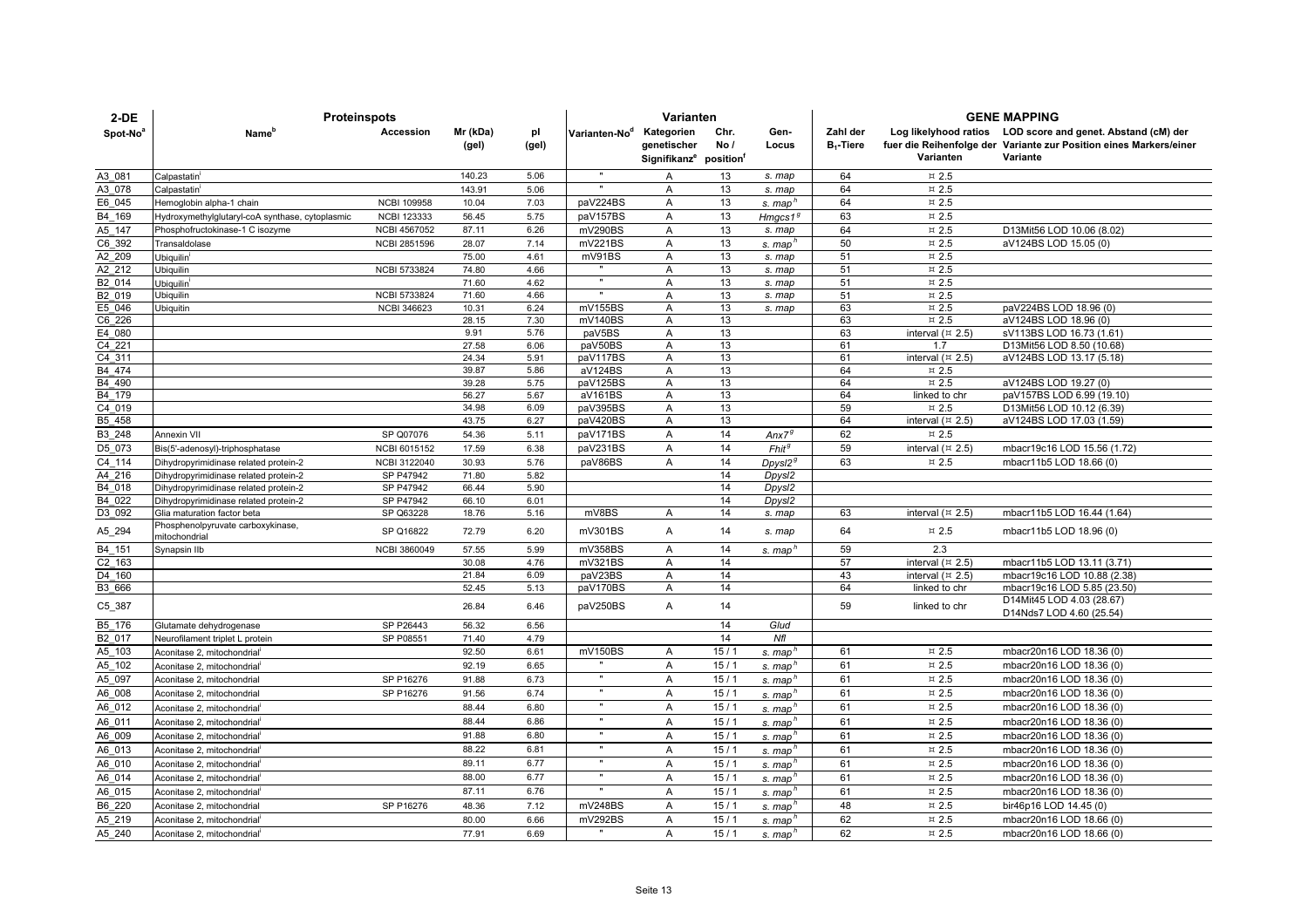| $2-DE$               | <b>Proteinspots</b>                                                                             |                                    |                   |              |                           | Varianten                                                      |              |                      | <b>GENE MAPPING</b>      |                                          |                                                                                                                                               |  |
|----------------------|-------------------------------------------------------------------------------------------------|------------------------------------|-------------------|--------------|---------------------------|----------------------------------------------------------------|--------------|----------------------|--------------------------|------------------------------------------|-----------------------------------------------------------------------------------------------------------------------------------------------|--|
| Spot-No <sup>8</sup> | Name <sup>r</sup>                                                                               | Accession                          | Mr (kDa)<br>(gel) | pl<br>(gel)  | Varianten-No <sup>d</sup> | Kategorien<br>genetischer<br>Signifikanz <sup>e</sup> position | Chr.<br>No / | Gen-<br>Locus        | Zahl der<br>$B_1$ -Tiere | Varianten                                | Log likelyhood ratios LOD score and genet. Abstand (cM) der<br>fuer die Reihenfolge der Variante zur Position eines Markers/einer<br>Variante |  |
| A5 241               | Aconitase 2, mitochondrial                                                                      |                                    | 77.91             | 6.68         |                           | A                                                              | 15/1         | s. map'              | 62                       | $\text{m}$ 2.5                           | mbacr20n16 LOD 18.66 (0)                                                                                                                      |  |
| A5 202               | Aconitase 2, mitochondrial                                                                      | NCBI 5304852                       | 82.22             | 6.65         |                           | Α                                                              | 15/1         | s. map               | 62                       | $\pi$ 2.5                                | mbacr20n16 LOD 18.66 (0)                                                                                                                      |  |
| B5 038               | Aconitase 2. mitochondrial                                                                      | <b>NCBI 3600098</b>                | 65.08             | 6.69         | mV297BS                   | A                                                              | 15/2         | s. map               | 58                       | linked to chr                            | mbacr20n16 LOD 10.06 (9.46)                                                                                                                   |  |
| B5 063               | Aconitase 2, mitochondrial                                                                      | <b>NCBI 3600098</b>                | 63.49             | 6.63         |                           | A                                                              | 15/2         | s. map               | 58                       | linked to chr                            | mbacr20n16 LOD 10.06 (9.46)                                                                                                                   |  |
| B5 263               | Adenylosuccinate Iyase                                                                          | <b>NCBI 1709933</b>                | 52.74             | 6.48         | mV266BS                   | A                                                              | 15           | s. map               | 64                       | $\,\pi$ 2.5                              | mbacr20n16 LOD 19.27 (0)                                                                                                                      |  |
| B5 301               | alpha-Actin, cardiac                                                                            | <b>NCBI 627834</b>                 | 51.13             | 6.62         | mV267BS                   | A                                                              | 15           | s. map'              | 52                       | $\text{m}$ 2.5                           |                                                                                                                                               |  |
| B <sub>2_525</sub>   | -Enolase<br>Epidermal keratin 10                                                                | <b>NCBI 119348</b><br>NCBI 7638398 | 38.06             | 4.94         | mV68BS                    | A                                                              | 15           | s. map<br>s. map     | 57                       | $\text{m}$ 2.5                           |                                                                                                                                               |  |
| C5 236               | GTP-binding nuclear protein RAN                                                                 | <b>NCBI 131844</b>                 | 27.88             | 6.51         | paV257BS                  | Α                                                              | 15           | s. map'              | 32                       | interval (2.0)                           | bir46p16 LOD 6.38 (6.68)                                                                                                                      |  |
| C5 038               | 3-Mercaptopyruvate sulfotransferase                                                             | SP P97532                          | 34.61             | 6.18         | mV363BS                   | Α                                                              | 15           | s. map               | 64                       | $\,\pi$ 2.5                              |                                                                                                                                               |  |
| B5_696               | MHC tum-transplantation antigen P35B                                                            | <b>NCBI 387474</b>                 | 46.09             | 6.48         | paV467BS                  | A                                                              | 15           | s. map               | 50                       | $\text{m}$ 2.5                           |                                                                                                                                               |  |
| B5_124               | Succinyl-coA:3-ketoacid-coenzyme A transferase                                                  | <b>NCBI 2492998</b>                | 58.77             | 6.31         | mV149BS                   | Α                                                              | 15           | s. map               | 64                       | $\pi$ 2.5                                | D15Mit11 LOD 17.76 (0)                                                                                                                        |  |
| B5 129               | Succinyl-coA:3-ketoacid-coenzyme A transferase                                                  | <b>NCBI 2492998</b>                | 58.87             | 6.42         |                           | A                                                              | 15           | s. map               | 64                       | $\text{m}$ 2.5                           | D15Mit11 LOD 17.76 (0)                                                                                                                        |  |
| C2 032               |                                                                                                 |                                    | 34.89             | 4.98         | mV66BS                    | A                                                              | 15           |                      | 64                       | $\text{m}$ 2.5                           |                                                                                                                                               |  |
| B2 517               |                                                                                                 |                                    | 36.24<br>18.37    | 5.02<br>8.36 | mV67BS<br>mV177BS         | Α                                                              | 15<br>15     |                      | 64<br>37                 | $\,\pi$ 2.5                              | mV66BS LOD 19.27 (0)<br>mbacr20n16 LOD 9.14 (2.78)                                                                                            |  |
| D8 016<br>B6 193     |                                                                                                 |                                    | 49.53             | 6.79         | mV246BS                   | Α<br>A                                                         | 15           |                      | 61                       | interval $(\times 2.5)$<br>linked to chr | D15Mit11 LOD 3.68 (31.21)                                                                                                                     |  |
| B5 335               |                                                                                                 |                                    | 49.38             | 6.66         | mV293BS                   | $\mathsf{A}$                                                   | 15           |                      | 59                       | $\text{m}$ 2.5                           | D15Mit11 LOD 16.56 (0)                                                                                                                        |  |
| C <sub>3</sub> _001  |                                                                                                 |                                    | 36.16             | 5.08         | paV114BS                  | Α                                                              | 15           |                      | 64                       | $\,\mathrm{\mathfrak{x}}\,$ 2.5          |                                                                                                                                               |  |
| C6 089               |                                                                                                 |                                    | 32.18             | 6.86         | aV384BS                   | A                                                              | 15           |                      | 36                       | interval $(\times 2.5)$                  | mV66BS, mV363BS LOD 2.86                                                                                                                      |  |
| B5_650               | Glycerol-3-phosphate dehydrogenase,<br>cytoplasmic                                              | SP P13707                          | 37.08             | 6.55         |                           |                                                                | 15           | Gdc1                 |                          |                                          |                                                                                                                                               |  |
| C6 072               | Carbonyl reductase                                                                              | SP P48758                          | 33.09             | 6.93         | mV142BS                   | A                                                              | 16/1         | $(Cbr)^{9}$          | 64                       | interval $(\times 2.5)$                  | Mx1 LOD 13.40 (3.64)                                                                                                                          |  |
| C6 389               | Carbonyl reductase                                                                              | SP P48758                          | 34.12             | 6.74         | mV153BS                   | Α                                                              | 16/1         | $(Cbr)$ <sup>9</sup> | 64                       | interval $(\times 2.5)$                  | Mx1 LOD 13.40 (3.64)                                                                                                                          |  |
| C5 379               | Carbonyl reductase                                                                              | SP P48758                          | 35.06             | 6.54         | mV154BS                   | Α                                                              | 16/1         | $(Cbr)^{9}$          | 64                       | interval $(\times 2.5)$                  | Mx1 LOD 13.40 (3.64)                                                                                                                          |  |
| C5 376               | Carbonyl reductase                                                                              | NCBI 3102770                       | 31.48             | 6.14         | paV264BS                  | A                                                              | 16/2         | s. map               | 63                       | interval $(\times 2.5)$                  | Mx1 LOD 10.60 (7.71)                                                                                                                          |  |
| C6 391               | Carbonyl reductase                                                                              | <b>NCBI 1352256</b>                | 33.13             | 7.11         | paV385BS                  | A                                                              | 16/3         | s. map               | 63                       | interval $(\times 2.5)$                  | Mx1 LOD 10.60 (7.71)                                                                                                                          |  |
| C6_380               | Carbonyl reductase                                                                              | NCBI 1352256                       | 33.09             | 7.11         |                           | A                                                              | 16/3         | s. map               | 63                       | interval $(\times 2.5)$                  | Mx1 LOD 10.60 (7.71)                                                                                                                          |  |
| C3_459               | Catechol O-methyltransferase,<br>membrane-bound form                                            | NCBI 5921831                       | 25.61             | 5.30         | paV47BS                   | A                                                              | 16           | s. map'              | 54                       | $\text{m}$ 2.5                           |                                                                                                                                               |  |
| $C3_258$             | Catechol O-methyltransferase,<br>membrane-bound form                                            | NCBI 5921831                       | 26.22             | 5.11         | paV48BS                   | Α                                                              | 16           | s. map <sup>n</sup>  | 55                       | interval $(\times 2.5)$                  | paV47BS LOD 14.75 (0)                                                                                                                         |  |
| C5 088               | Peroxisome proliferator activated receptor delta                                                | NCBI 2137629                       | 32.63             | 6.30         | aV268BS                   | Α                                                              | 16           | s. map'              | 62                       | interval $(\times 2.5)$                  | Prm1 LOD 10.87 (7.56)                                                                                                                         |  |
| C4 185               | Phosphomannomutase                                                                              | NCBI 4105149                       | 28.40             | 5.89         | mV125BS                   | Α                                                              | 16           | s. map               | 64                       | interval $(\times 2.5)$                  | Prm1 LOD 11.41 (7.29)                                                                                                                         |  |
| C6 059               |                                                                                                 |                                    | 33.91             | 7.37         | mV234BS                   | Α                                                              | 16           |                      | 64                       | $\,\pi$ 2.5                              | mbacr10p3 LOD 17.16 (0)                                                                                                                       |  |
| A4 207               |                                                                                                 |                                    | 74.20             | 5.86         | mV360BS                   | A                                                              | 16           |                      | 62                       | interval $(\times 2.5)$                  | Prm1 LOD 10.87 (7.56)                                                                                                                         |  |
| E3 106               |                                                                                                 |                                    | 10.18             | 5.24         | paV32BS                   | A                                                              | 16           |                      | 36                       | linked to chr                            | paV47BS LOD 4.15 (14.92)                                                                                                                      |  |
| B5 254<br>A5 288     |                                                                                                 |                                    | 53.30             | 6.13         | aV483BS                   | A                                                              | 16<br>16     | Tkt                  | 59                       | linked to chr                            | mbacr10p3 LOD 5.25 (21.24)                                                                                                                    |  |
|                      | Transketolase<br>cDNA clone image: 2182265 (5') similar to Brain                                | SP P40142                          | 72.09             | 6.65         |                           |                                                                |              |                      |                          |                                          |                                                                                                                                               |  |
| D3_200<br>B5_523     | acteylcholinesterase putative membrane acnchor<br>Cytosolic acyl coenzyme A thioester hydrolase | <b>NCBI 5860834</b><br>SP Q64559   | 14.62<br>40.63    | 5.17<br>6.52 | mV347BS<br>paV410BS       | Α<br>A                                                         | 17<br>17     | s. map<br>s. map     | 63<br>35                 | interval $(\times 2.5)$<br>$\approx 2.5$ | bir42m17, cr9h7 LOD 18.96 (0)<br>D17Mit25 LOD 9.90 (0)                                                                                        |  |
| B6 339               | Cytosolic acyl coenzyme A thioester hydrolase                                                   | <b>EMBL U49694</b>                 | 42.11             | 6.73         |                           |                                                                |              |                      |                          |                                          |                                                                                                                                               |  |
| C6 274               | Proteasome component C5                                                                         | SP 009061                          | 26.86             | 6.98         | mV191BS                   | A                                                              | 17           | Psmb1 <sup>9</sup>   | 64                       | 2.2                                      |                                                                                                                                               |  |
| B5 519               | T-complex protein 1x                                                                            | <b>NCBI 539926</b>                 | 40.70             | 6.64         | paV413BS                  | Α                                                              | 17           | $Tcp1-rs1g$          | 60                       | interval $(\pi$ 2.5)                     | D17Mit25 LOD 14.39 (1.85)                                                                                                                     |  |
| C6 192               | 3,2-Trans-Enoyl-coA isomerase, mitochondrial                                                    | <b>NCBI 1169205</b>                | 29.06             | 7.03         | mV220BS                   | A                                                              | 17           | s. map               | 64                       | interval $(\times 2.5)$                  | bir42m17, cr9h7 LOD 19.27 (0)                                                                                                                 |  |
| C4 136               | unknown protein                                                                                 | <b>NCBI 2183321</b>                | 29.92             | 5.65         | mV95BS                    | A                                                              | 17           | s. map               | 57                       | $\text{m}$ 2.5                           |                                                                                                                                               |  |
| B4_078               |                                                                                                 |                                    | 61.36             | 5.79         | mV82BS                    | A                                                              | 17           |                      | 64                       | interval $(\times 2.5)$                  | D17Mit25 LOD 15.56 (1.72)                                                                                                                     |  |
| D <sub>2_259</sub>   |                                                                                                 |                                    | 14.62             | 4.89         | mV126BS                   | Α                                                              | 17           |                      | 64                       | interval $(\times 2.5)$                  | bir42m17, cr9h7 LOD 19.27 (0)                                                                                                                 |  |
| B6 064               |                                                                                                 |                                    | 58.77             | 6.96         | mV273BS                   | A                                                              | 17           |                      | 64                       | 2.4                                      |                                                                                                                                               |  |
| A5 100               |                                                                                                 |                                    | 93.75             | 6.33         | mV288BS                   | Α                                                              | 17           |                      | 57                       | 2.4                                      |                                                                                                                                               |  |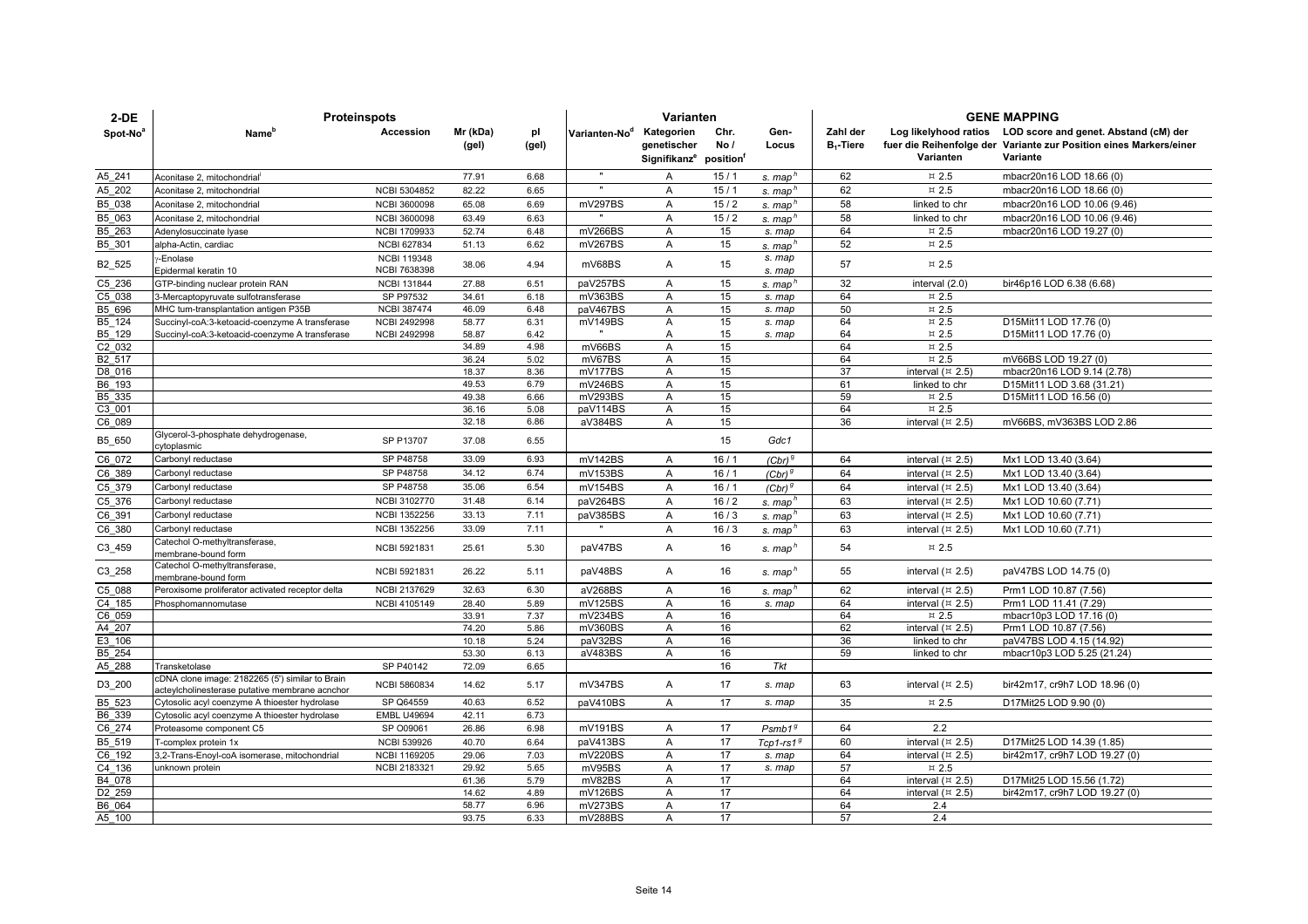| $2-DE$               | <b>Proteinspots</b>                                                 |                                           |                   |              |                           | Varianten                                                                   |             |                      | <b>GENE MAPPING</b>      |                                 |                                                                                                                                               |  |
|----------------------|---------------------------------------------------------------------|-------------------------------------------|-------------------|--------------|---------------------------|-----------------------------------------------------------------------------|-------------|----------------------|--------------------------|---------------------------------|-----------------------------------------------------------------------------------------------------------------------------------------------|--|
| Spot-No <sup>®</sup> | Name <sup>'</sup>                                                   | Accession                                 | Mr (kDa)<br>(gel) | pl<br>(gel)  | Varianten-No <sup>d</sup> | Kategorien<br>genetischer<br>Signifikanz <sup>e</sup> position <sup>1</sup> | Chr.<br>No/ | Gen-<br>Locus        | Zahl der<br>$B_1$ -Tiere | Varianten                       | Log likelyhood ratios LOD score and genet. Abstand (cM) der<br>fuer die Reihenfolge der Variante zur Position eines Markers/einer<br>Variante |  |
| C4_339               |                                                                     |                                           | 26.14             | 5.63         | paV45BS                   | A                                                                           | 17          |                      | 49                       | interval $(\times 2.5)$         | D17Mit9 LOD 9.99 (4.65)<br>mV273BS LOD 11.12 (4.26)<br>cr16i7 LOD 10.84 (4.35)                                                                |  |
| B6_362               |                                                                     |                                           | 40.78             | 6.88         | paV433BS                  | A                                                                           | 17          |                      | 59                       | interval $($ ¤ 2.5)             | D17Mit25 LOD 12.54 (3.85)                                                                                                                     |  |
| B6 371               |                                                                     |                                           | 40.55             | 6.75         | aV438BS                   | $\overline{A}$                                                              | 17          |                      | 55                       | interval $($ ¤ 2.5)             | D17Mit25 LOD 7.33 (13.41)                                                                                                                     |  |
| B4 072               |                                                                     |                                           | 62.20             | 6.07         | paV500BS                  | $\overline{A}$                                                              | 17          |                      | 58                       | $\text{m}$ 2.5                  |                                                                                                                                               |  |
| C3 358               | Lactoylglutathione lyase                                            | SP Q04760                                 | 26.25             | 5.13         |                           |                                                                             | 17          | Glo1                 |                          |                                 |                                                                                                                                               |  |
| C6 331               | Manganese superoxide dismutase, mitochondrial                       | <b>EMBL Z18857</b>                        | 25.25             | 7.07         |                           |                                                                             | 17          | Sod2                 |                          |                                 |                                                                                                                                               |  |
| C6 338               | Manganese superoxide dismutase, mitochondrial                       | <b>EMBL Z18857</b>                        | 25.20             | 6.95         |                           |                                                                             | 17          | Sod <sub>2</sub>     |                          |                                 |                                                                                                                                               |  |
| C3 146               | Apolipoprotein E                                                    | <b>NCBI 114041</b>                        | 31.43             | 5.51         | mV123BS                   | $\mathsf{A}$                                                                | 18          | s. map'              | 64                       | $\text{m}$ 2.5                  | mV10BS LOD 19.27 (0)                                                                                                                          |  |
| B3 113               | dnaK-type molecular chaperone, mitochondrial                        |                                           | 61.19             | 5.22         | mV84BS                    | $\overline{A}$                                                              | 18          | s. map               | 63                       | $\overline{2.5}$                | mV56BS LOD 18.96 (0)                                                                                                                          |  |
| B3 144               | dnaK-type molecular chaperone, mitochondrial                        | <b>NCBI 1072476</b>                       | 59.09             | 5.22         |                           | A                                                                           | 18          | s. map               | 63                       | $\text{m}$ 2.5                  | mV56BS LOD 18.96 (0)                                                                                                                          |  |
| B3 669               | dnaK-type molecular chaperone, mitochondrial                        |                                           | 41.22             | 5.13         | mV56BS                    | A                                                                           | 18          | s. map               | 64                       | $\text{m}$ 2.5                  |                                                                                                                                               |  |
| B3 505               | dnaK-type molecular chaperone, mitochondrial                        |                                           | 40.89             | 5.13         |                           | $\overline{A}$                                                              | 18          | s. map               | 64                       | $\text{m}$ 2.5                  |                                                                                                                                               |  |
| B7 120               | Ferrochelatase <sup>®</sup>                                         |                                           | 42.19             | 7.86         | mV264BS                   | A                                                                           | 18          | Fech <sup>9</sup>    | 64                       | 2.3                             |                                                                                                                                               |  |
| B7 118               | Ferrochelatase                                                      | <b>NCBI 193271</b>                        | 42.19             | 7.81         |                           | A                                                                           | 18          | Fech <sup>9</sup>    | 64                       | 2.3                             |                                                                                                                                               |  |
| B7 119               | Ferrochelatase<br>leat shock protein 74kD, A                        | <b>NCBI 193271</b><br><b>NCBI 6754256</b> | 42.19<br>59.73    | 7.74         | mV308BS                   | A<br>A                                                                      | 18<br>18    | Fech <sup>9</sup>    | 64<br>53                 | 2.3<br>interval $($ ¤ 2.5)      |                                                                                                                                               |  |
| B3_142               | Mitochondrial stress-70 protein)<br>leat shock protein 74kD, A      |                                           |                   | 5.53         |                           |                                                                             |             | Hspa74 <sup>9</sup>  |                          |                                 | mV56BS LOD 12.26 (3.92)                                                                                                                       |  |
| B3_123               | Mitochondrial stress-70 protein)                                    | <b>NCBI 6754256</b>                       | 60.17             | 5.53         |                           | A                                                                           | 18          | Hspa74 $9$           | 53                       | interval $(\times 2.5)$         | mV56BS LOD 12.26 (3.92)                                                                                                                       |  |
| A3_368               | Heat shock protein 74kD, A<br>Mitochondrial stress-70 protein)      | SP P38647                                 | 74.00             | 5.47         |                           |                                                                             | 18          | Hspa74               |                          |                                 |                                                                                                                                               |  |
| B6 495               | Hydroxysteroid 17-beta dehydrogenase 4                              | NCBI 6680287                              | 36.46             | 6.97         | paV426BS                  | A                                                                           | 18          | s. map               | 64                       | 2.0                             |                                                                                                                                               |  |
| D3 152               | Triosephosphate isomerase                                           | SP P17751                                 | 16.24             | 5.54         | aV19BS                    | A                                                                           | 18          | s. map <sup>n</sup>  | 64                       | linked to chr                   | D18Nds1, D18Mit25 LOD 3.23 (35.51)                                                                                                            |  |
| D3 222               |                                                                     |                                           | 15.09             | 5.30         | mV7BS                     | A                                                                           | 18          |                      | 64                       | $\,\pi$ 2.5                     | mV10BS LOD 19.27 (0)                                                                                                                          |  |
| D <sub>3</sub> 192   |                                                                     |                                           | 15.05             | 5.53         | mV10BS                    | A                                                                           | 18          |                      | 64                       | $\text{m}$ 2.5                  |                                                                                                                                               |  |
| C4 081               |                                                                     |                                           | 32.19<br>58.27    | 5.82         | mV23BS                    | A                                                                           | 18          |                      | 64                       | $\text{m}$ 2.5                  | mV10BS LOD 19.27 (0)                                                                                                                          |  |
| B3 168<br>C4 123     |                                                                     |                                           | 30.59             | 5.18<br>5.71 | mV85BS<br>mV124BS         | $\overline{A}$<br>$\overline{A}$                                            | 18<br>18    |                      | 44<br>64                 | linked to chr<br>$\text{m}$ 2.5 | mV56BS LOD 6.48 (12.89)<br>mV10BS LOD 19.27 (0)                                                                                               |  |
| A6 026               |                                                                     |                                           | 85.11             | 6.99         | mV282BS                   | A                                                                           | 18          |                      | 64                       | interval $(\times 2.5)$         | paV426BS LOD 17.03 (1.59)                                                                                                                     |  |
| C2 077               |                                                                     |                                           | 33.21             | 4.53         | paV104BS                  | A                                                                           | 18          |                      | 41                       | 1.9                             |                                                                                                                                               |  |
| $C5$ _322            |                                                                     |                                           | 25.52             | 6.22         | paV240BS                  | A                                                                           | 18          |                      | 59                       | $\,\pi$ 2.5                     |                                                                                                                                               |  |
| B6 084               | Aldehyde dehydrogenase, cytosolic                                   | SP P24549                                 | 56.42             | 6.76         | mV268BS                   | A                                                                           | 19          | $A$ ldh $19$         | 64                       | $\text{m}$ 2.5                  | D19Ler1 LOD 14.75                                                                                                                             |  |
| B3_158               | $\alpha$ -Internexin neuronal intermediate filament<br>protein'     |                                           | 59.00             | 5.41         | mV81BS                    | $\mathsf{A}$                                                                | 19          | s. map               | 64                       | interval $(\times 2.5)$         | D19Nds1 LOD 12.63 (2.08)                                                                                                                      |  |
| B3_150               | x-Internexin neuronal intermediate filament                         |                                           | 59.18             | 5.47         |                           | A                                                                           | 19          | s. map               | 64                       | $\text{m}$ 2.5                  | D19Nds1 LOD 12.63 (2.08)                                                                                                                      |  |
| B3_149               | protein <sup>'</sup><br>x-Internexin neuronal intermediate filament | <b>NCBI 609535</b>                        | 59.09             | 5.52         |                           | A                                                                           | 19          | s. map               | 64                       | $\,\pi$ 2.5                     | D19Nds1 LOD 12.63 (2.08)                                                                                                                      |  |
| C3 456               | protein<br>Creatine kinase b chain                                  | <b>NCBI 417208</b>                        | 33.50             | 5.24         | paV141BS                  | A                                                                           | 19          | s. map <sup>"</sup>  | 58                       | interval (2.0)                  | aV163BS LOD 8.33 (12.31)                                                                                                                      |  |
| C3 073               | Creatine kinase b chain                                             | <b>NCBI 417208</b>                        | 33.38             | 5.24         |                           | A                                                                           | 19          | s. map <sup>n</sup>  | 58                       | interval (2.0)                  | aV163BS LOD 8.33 (12.31)                                                                                                                      |  |
| C4 224               | 1-Cys peroxiredoxin protein                                         | <b>NCBI 4139186</b>                       | 27.42             | 6.03         | aV51BS                    | A                                                                           | 19          | s. map               | 62                       | interval $($ ¤ 2.5)             | Fth LOD 9.58 (6.68)                                                                                                                           |  |
| C5 106               | Glutathione-S-transferase homolog                                   | NCBI 6016174                              | 32.02             | 6.37         | aV269BS                   | A                                                                           | 19          | s. map               | 63                       | interval $(\times 2.5)$         | D19Nds1 LOD 10.84 (4.35)                                                                                                                      |  |
| C3 453               | Glutathione-S-transferase P1                                        | <b>NCBI 576133</b>                        | 23.40             | 5.36         | mV18BS                    | Α                                                                           | 19/1        | (Gstp2) <sup>9</sup> | 62                       | interval $($ ¤ 2.5)             | bir51e8 LOD 15.85 (1.70)                                                                                                                      |  |
| C4 323               | Glutathione-S-transferase P1                                        | <b>NCBI 576133</b>                        | 23.94             | 5.62         | mV53BS                    | A                                                                           | 19/1        | $(Gstp2)^{g}$        | 23                       | interval $(\times 2.5)$         | bir51e8 LOD 6.92                                                                                                                              |  |
| C5_330               | Glutathione-S-transferase P1                                        | <b>NCBI 576133</b>                        | 25.28             | 6.48         | mV212BS                   | A                                                                           | 19/1        | $(Gstp2)^{g}$        | 60                       | interval $($ ¤ 2.5)             | bir51e8 LOD 15.27 (1.75)                                                                                                                      |  |
| D4_149               | Glutathione-S-transferase P1                                        | <b>NCBI 576133</b>                        | 14.26             | 6.03         | mV13BS                    | A                                                                           | 19/2        | s. map'              | 47                       | interval $(\times 2.5)$         | bir51e8 LOD 9.30 (6.83)                                                                                                                       |  |
| C5 360               | Glutathione-S-transferase P1                                        | <b>NCBI 576133</b>                        | 24.26             | 6.32         | mV183BS                   | Α                                                                           | 19/3        | s. map <sup>n</sup>  | 63                       | interval $(\times 2.5)$         | bir51e8 LOD 14.54 (3.39)                                                                                                                      |  |
| C5 366               | Glutathione-S-transferase P1                                        | <b>NCBI 576133</b>                        | 24.16             | 6.32         |                           | A                                                                           | 19/3        | s. map <sup>n</sup>  | 63                       | interval $(\times 2.5)$         | bir51e8 LOD 14.54 (3.39)                                                                                                                      |  |
| C6 296               | Glutathione-S-transferase P1                                        | SP P19157                                 | 26.17             | 6.84         |                           |                                                                             | 19          | Gstp2                |                          |                                 |                                                                                                                                               |  |
| B3 333               | Guanine deaminase                                                   | NCBI 5738216                              | 50.27             | 5.46         | mV71BS                    | $\overline{A}$                                                              | 19          | s. map               | 64                       | $\text{m}$ 2.5                  | D19Ler1 LOD 14.75                                                                                                                             |  |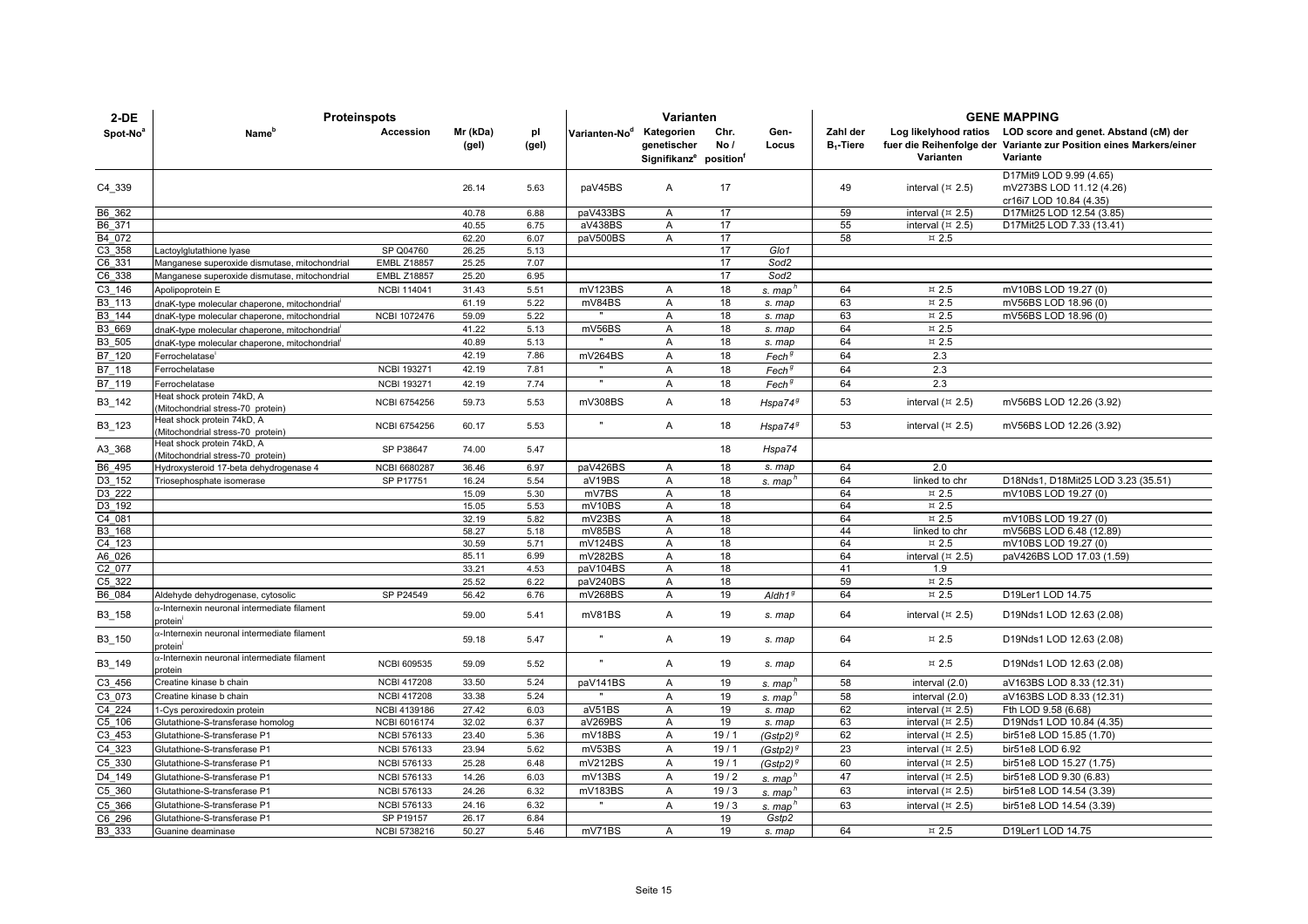| $2-DE$               | <b>Proteinspots</b>                                              |                     |                   |              |                           | Varianten                                                                   |                    |                      |                          | <b>GENE MAPPING</b>              |                                                                                                                                               |  |  |
|----------------------|------------------------------------------------------------------|---------------------|-------------------|--------------|---------------------------|-----------------------------------------------------------------------------|--------------------|----------------------|--------------------------|----------------------------------|-----------------------------------------------------------------------------------------------------------------------------------------------|--|--|
| Spot-No <sup>a</sup> | Name <sup>®</sup>                                                | Accession           | Mr (kDa)<br>(gel) | pl<br>(gel)  | Varianten-No <sup>d</sup> | Kategorien<br>genetischer<br>Signifikanz <sup>e</sup> position <sup>t</sup> | Chr.<br>No/        | Gen-<br>Locus        | Zahl der<br>$B_1$ -Tiere | Varianten                        | Log likelyhood ratios LOD score and genet. Abstand (cM) der<br>fuer die Reihenfolge der Variante zur Position eines Markers/einer<br>Variante |  |  |
| B3_383               | Guanine deaminase'                                               |                     | 48.21             | 5.46         | $\mathbf{u}$              | Α                                                                           | 19                 | s. map               | 64                       | $\text{m}$ 2.5                   | D19Ler1 LOD 14.75                                                                                                                             |  |  |
| C5 383               | Serum albumin                                                    | <b>NCBI 5915682</b> | 28.34             | 6.25         | mV136BS                   | Α                                                                           | 19                 |                      | 57                       | interval $($ ¤ 2.5)              | Fth LOD 7.95 (7.71)                                                                                                                           |  |  |
| C5 384               | Serum albumin                                                    | <b>NCBI 5915682</b> | 28.18             | 6.25         |                           | Α                                                                           | 19                 | s. map <sup>"</sup>  | 57                       | interval $(\times 2.5)$          | Fth LOD 7.95 (7.71)                                                                                                                           |  |  |
| B4 419               |                                                                  |                     | 43.01             | 5.67         | mV356BS                   | Α                                                                           | 19                 | s. map <sup>ri</sup> | 40                       | interval $(\times 2.5)$          | D19Nds1 LOD 4.80 (11.16)                                                                                                                      |  |  |
| B4 137               |                                                                  |                     | 58.36             | 5.61         | aV163BS                   | Α                                                                           | 19                 |                      | 63                       | 1.9                              |                                                                                                                                               |  |  |
| D7 009               |                                                                  |                     | 21.18             | 8.28         | paV209BS                  | $\overline{A}$                                                              | 19                 |                      | 59                       | interval $(\times 2.5)$          | Fth LOD 10.56 (4.45)                                                                                                                          |  |  |
| C4 214               |                                                                  |                     | 27.77             | 6.08         | aV251BS                   | Α                                                                           | 19                 |                      | 49                       | 1.9                              |                                                                                                                                               |  |  |
| C6 388               |                                                                  |                     | 26.27             | 7.13         | paV278BS                  | Α                                                                           | 19                 |                      | 60                       | interval $(\times 2.5)$          | bir51e8 LOD 15.27 (1.75)                                                                                                                      |  |  |
| D5 036               | Cofilin, non-muscle isoform                                      | SP P18760           | 19.34             | 6.51         | aV518BS                   | C                                                                           |                    |                      |                          |                                  |                                                                                                                                               |  |  |
| D5 042               | Cofilin, non-muscle isoform                                      | SP P18760           | 19.29             | 6.51         |                           | С                                                                           |                    |                      |                          |                                  |                                                                                                                                               |  |  |
| B5 477               | Aspartate aminotransferase, cytoplasmic                          | SP P05201           | 42.73             | 6.45         |                           |                                                                             | 19                 | Got1                 |                          |                                  |                                                                                                                                               |  |  |
| C5 177               | Phosphoglycerate mutase, brain form                              | SP P18669           | 29.52             | 6.54         |                           |                                                                             | 19                 | Pgam1                |                          |                                  |                                                                                                                                               |  |  |
| C5 185               | Phosphoglycerate mutase, brain form                              | SP P18669           | 29.33<br>27.77    | 6.36<br>4.43 | mV22BS                    |                                                                             | 19                 | Pgam1                | 62                       |                                  |                                                                                                                                               |  |  |
| C1_016<br>C2 241     | Heat shock protein cognate 70                                    |                     | 27.85             | 4.47         |                           | A<br>A                                                                      | x/1<br>x/1         | s. map               | 62                       | $\text{m}$ 2.5<br>$\text{m}$ 2.5 | mV90BS LOD 18.66 (0)<br>mV90BS LOD 18.66 (0)                                                                                                  |  |  |
|                      | Heat shock protein cognate 70                                    |                     | 27.37             |              |                           |                                                                             |                    | s. map <sup>h</sup>  |                          |                                  |                                                                                                                                               |  |  |
| C2 263               | Heat shock protein cognate 70                                    |                     |                   | 4.47         |                           | A                                                                           | x/1                | s. map               | 62                       | $\pi$ 2.5                        | mV90BS LOD 18.66 (0)                                                                                                                          |  |  |
| C2 396               | Heat shock protein cognate 70'                                   |                     | 27.79             | 4.49         |                           | Α                                                                           | x/1                | s. map <sup>n</sup>  | 62                       | $\text{m}$ 2.5                   | mV90BS LOD 18.66 (0)                                                                                                                          |  |  |
| C2 397               | Heat shock protein cognate 70                                    |                     | 27.45             | 4.50         |                           | Α                                                                           | x/1                | s. map <sup>r</sup>  | 62                       | $\text{m}$ 2.5                   | mV90BS LOD 18.66 (0)                                                                                                                          |  |  |
| B1 028               | Heat shock protein cognate 70                                    | <b>NCBI 123651</b>  | 71.20             | 4.41         | mV90BS                    | A                                                                           | x/1                | s. map'              | 64                       | 2.1                              |                                                                                                                                               |  |  |
| B1 031               | Heat shock protein cognate 70                                    | <b>NCBI 123651</b>  | 70.80             | 4.39         |                           | Α                                                                           | x/1                | s. map               | 64                       | 2.1                              |                                                                                                                                               |  |  |
| B2 034               | Heat shock protein cognate 70                                    |                     | 70.20             | 5.03         | mV313BS                   | A                                                                           | x/2                | s. map               | 29                       | interval $(\times 2.5)$          | DXWas70 LOD 5.42 (4.35)                                                                                                                       |  |  |
| B2 045               | Heat shock protein cognate 70                                    | <b>NCBI 123651</b>  | 68.31             | 5.03         |                           | A                                                                           | x/2                | s. map <sup>h</sup>  | 29                       | interval $($ ¤ 2.5)              | DXWas70 LOD 5.42 (4.35)                                                                                                                       |  |  |
| B2_041               | Heat shock protein cognate 70                                    |                     | 69.49             | 5.01         |                           | Α                                                                           | x/2                | s. map               | 29                       | interval $($ ¤ 2.5)              | DXWas70 LOD 5.42 (4.35)                                                                                                                       |  |  |
| B2 025               | Heat shock protein cognate 70                                    | <b>NCBI 123651</b>  | 70.40             | 5.00         |                           | Α                                                                           | x/2                | s. map <sup>n</sup>  | 29                       | interval $($ ¤ 2.5)              | DXWas70 LOD 5.42 (4.35)                                                                                                                       |  |  |
| B2 039               | Heat shock protein cognate 70                                    |                     | 69.66             | 4.97         |                           | Α                                                                           | x/2                | s. map <sup>r</sup>  | 29                       | interval $(\times 2.5)$          | DXWas70 LOD 5.42 (4.35)                                                                                                                       |  |  |
| B3 029               | Heat shock protein cognate 70'                                   |                     | 67.63             | 5.06         |                           | Α                                                                           | x/2                | s. map <sup>ri</sup> | 29                       | interval $(\times 2.5)$          | DXWas70 LOD 5.42 (4.35)                                                                                                                       |  |  |
| C5_227               | Hypoxanthine-guanine phosphoribosy-<br>transferase               | SP P00493           | 28.04             | 6.38         | mV135BS                   | Α                                                                           | x                  | Hprt <sup>9</sup>    | 64                       | interval $(\times 2.5)$          | DXMit81x LOD 11.95 (7.03)                                                                                                                     |  |  |
| C5_238               | Hypoxanthine-guanine phosphoribosyl-<br>transferase <sup>i</sup> |                     | 27.99             | 6.38         |                           | A                                                                           | x                  | $H$ prt $9$          | 64                       | interval $(\times 2.5)$          | DXMit81x LOD 11.95 (7.03)                                                                                                                     |  |  |
| A3 187               | KIAA1167 protein                                                 | NCBI 6330176        | 98.52             | 5.16         | mV105BS                   | Α                                                                           | $\pmb{\chi}$       | s. map               | 64                       | $\overline{2.5}$                 | DXWas70 LOD 17.16 (0)                                                                                                                         |  |  |
| A3 188               | KIAA1167 protein                                                 | NCBI 6330176        | 98.89             | 5.14         | $\mathbf{u}$              | Α                                                                           | x                  | s. map               | 64                       | $\overline{2.5}$                 | DXWas70 LOD 17.16 (0)                                                                                                                         |  |  |
| A3 185               | KIAA1167 protein                                                 |                     | 99.26             | 5.11         |                           | Α                                                                           | $\pmb{\mathsf{x}}$ | s. map               | 64                       | $\text{m}$ 2.5                   | DXWas70 LOD 17.16 (0)                                                                                                                         |  |  |
| A3_180               | KIAA1167 protein                                                 |                     | 99.26             | 5.09         |                           | Α                                                                           | $\pmb{\times}$     | s. map               | 64                       | $\text{m}$ 2.5                   | DXWas70 LOD 17.16 (0)                                                                                                                         |  |  |
| A3 191<br>B6 206     | KIAA1167 protein<br>Pigment epithelium-derived factor            | NCBI 2961472        | 99.26<br>49.14    | 5.07<br>6.91 | mV247BS                   | Α<br>Α                                                                      | $\pmb{\chi}$       | s. map               | 64<br>64                 | $\,\pi$ 2.5                      | DXWas70 LOD 17.16 (0)                                                                                                                         |  |  |
| A6 027               | Synapsin I                                                       | <b>NCBI 6686018</b> | 84.89             | 7.42         | sV151BS                   | Α                                                                           | x                  | s. map               |                          | interval $(\times 2.5)$          | bir38117 LOD 12.49 (6.79)                                                                                                                     |  |  |
| A6 024               | Synapsin I                                                       |                     | 85.78             | 7.23         |                           | $\overline{A}$                                                              |                    |                      |                          |                                  |                                                                                                                                               |  |  |
| A6 044               | Synapsin I <sup>t</sup>                                          |                     | 81.56             | 7.30         | $\mathbf{u}$              | A                                                                           |                    |                      |                          |                                  |                                                                                                                                               |  |  |
| A6 022               | Synapsin I                                                       |                     | 84.89             | 7.41         |                           | Α                                                                           |                    |                      |                          |                                  |                                                                                                                                               |  |  |
| A6 025               | Synapsin I                                                       |                     | 85.56             | 7.22         |                           | A                                                                           |                    |                      |                          |                                  |                                                                                                                                               |  |  |
| A6 043               | Synapsin I                                                       |                     | 81.78             | 7.28         |                           | Α                                                                           |                    |                      |                          |                                  |                                                                                                                                               |  |  |
| A6_085               | Synapsin I                                                       |                     | 85.56             | 7.41         |                           | A                                                                           |                    |                      |                          |                                  |                                                                                                                                               |  |  |
| A6 020               | Synapsin I                                                       |                     | 85.78             | 7.17         |                           | Α                                                                           |                    |                      |                          |                                  |                                                                                                                                               |  |  |
| A6 039               | Synapsin I <sup>t</sup>                                          |                     | 82.22             | 7.24         |                           | Α                                                                           |                    |                      |                          |                                  |                                                                                                                                               |  |  |
| A6 023               | Synapsin I                                                       |                     | 84.44             | 7.38         | $\mathbf{u}$              | Α                                                                           |                    |                      |                          |                                  |                                                                                                                                               |  |  |
| A6 021               | Synapsin I                                                       |                     | 86.00             | 7.13         |                           | Α                                                                           |                    |                      |                          |                                  |                                                                                                                                               |  |  |
| A6 038               | Synapsin I                                                       |                     | 82.22             | 7.24         |                           | Α                                                                           |                    |                      |                          |                                  |                                                                                                                                               |  |  |
| A6 086               | Synapsin I                                                       |                     | 85.11             | 7.37         |                           | A                                                                           |                    |                      |                          |                                  |                                                                                                                                               |  |  |
| A6_017               | Synapsin I                                                       |                     | 86.00             | 7.10         |                           | Α                                                                           |                    |                      |                          |                                  |                                                                                                                                               |  |  |
| A6 040               | Synapsin I                                                       |                     | 82.44             | 7.19         |                           | Α                                                                           |                    |                      |                          |                                  |                                                                                                                                               |  |  |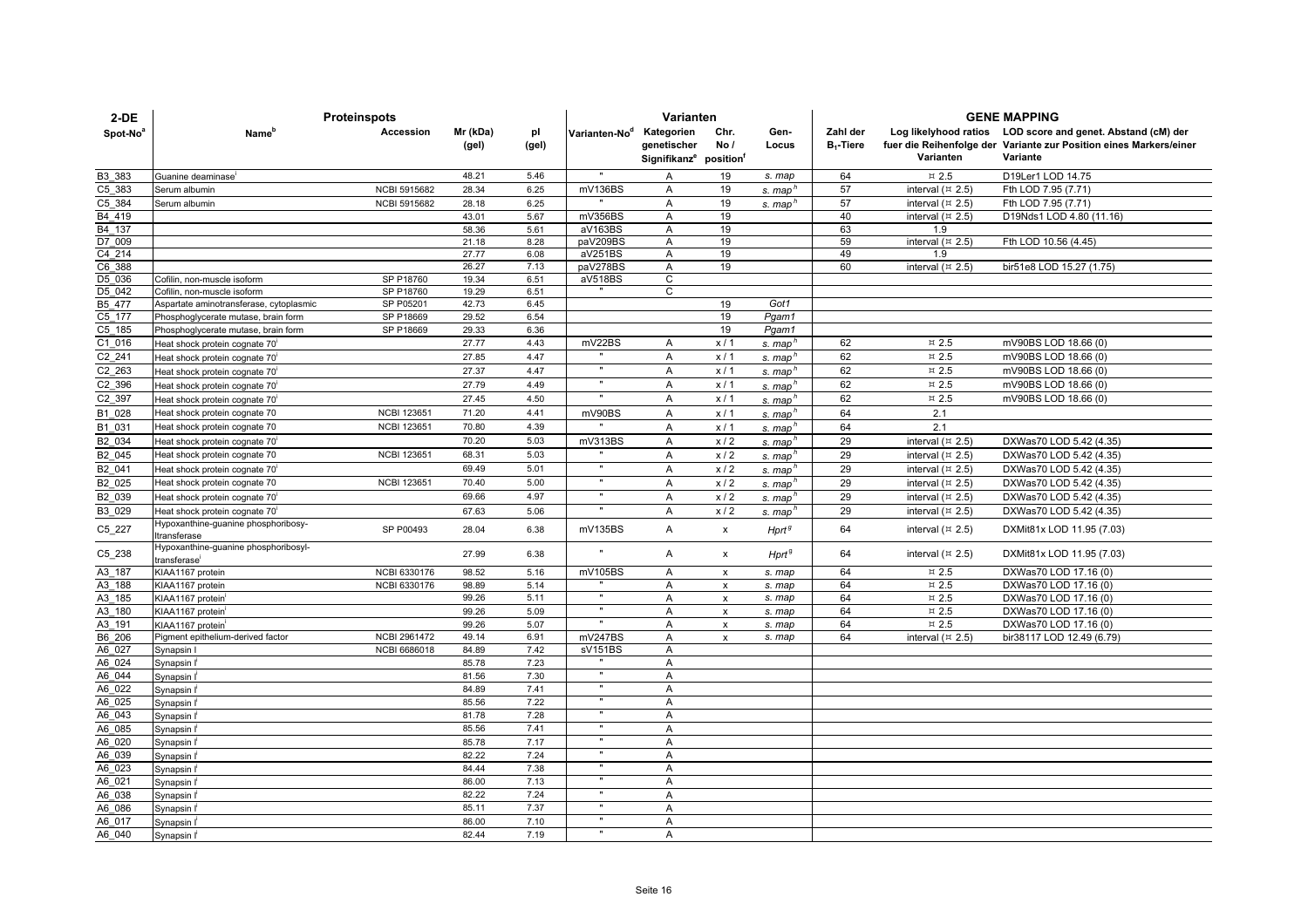| $2-DE$               | Proteinspots                                       |                        |                   |              | Varianten                 |                                                                             |                           |               | <b>GENE MAPPING</b>      |                         |                                                                                                                                               |  |
|----------------------|----------------------------------------------------|------------------------|-------------------|--------------|---------------------------|-----------------------------------------------------------------------------|---------------------------|---------------|--------------------------|-------------------------|-----------------------------------------------------------------------------------------------------------------------------------------------|--|
| Spot-No <sup>a</sup> | <b>Name</b> <sup>p</sup>                           | <b>Accession</b>       | Mr (kDa)<br>(gel) | pl<br>(gel)  | Varianten-No <sup>d</sup> | Kategorien<br>genetischer<br>Signifikanz <sup>e</sup> position <sup>f</sup> | Chr.<br>No/               | Gen-<br>Locus | Zahl der<br>$B_1$ -Tiere | Varianten               | Log likelyhood ratios LOD score and genet. Abstand (cM) der<br>fuer die Reihenfolge der Variante zur Position eines Markers/einer<br>Variante |  |
| A6 087               | Synapsin I <sup>i</sup>                            |                        | 85.11             | 7.37         | $\mathbf{u}$              | A                                                                           |                           |               |                          |                         |                                                                                                                                               |  |
| A6_019               | Synapsin I <sup>i</sup>                            |                        | 85.33             | 7.32         |                           | A                                                                           |                           |               |                          |                         |                                                                                                                                               |  |
| A6 018               | Synapsin I <sup>i</sup>                            |                        | 86.00             | 7.06         | $\mathbf{u}$              | A                                                                           |                           |               |                          |                         |                                                                                                                                               |  |
| A6_089               | Synapsin I <sup>i</sup>                            |                        | 85.56             | 7.31         | $\mathbf{u}$              | $\overline{A}$                                                              |                           |               |                          |                         |                                                                                                                                               |  |
| A6 016               | Synapsin I <sup>t</sup>                            |                        | 85.33             | 7.28         |                           | A                                                                           |                           |               |                          |                         |                                                                                                                                               |  |
| A6 041               | Synapsin I <sup>i</sup>                            |                        | 81.33             | 7.38         |                           | A                                                                           |                           |               |                          |                         |                                                                                                                                               |  |
| A6 088               | Synapsin I <sup>i</sup>                            |                        | 81.33             | 7.39         | $\mathbf{u}$              | $\overline{A}$                                                              |                           |               |                          |                         |                                                                                                                                               |  |
| A6 090               | Synapsin I <sup>I</sup>                            |                        | 85.56             | 7.27         | $\mathbf{u}$              | A                                                                           |                           |               |                          |                         |                                                                                                                                               |  |
| A6 042               | Synapsin I <sup>i</sup>                            |                        | 81.56             | 7.34         |                           | $\overline{A}$                                                              |                           |               |                          |                         |                                                                                                                                               |  |
| A7 009               | Synapsin I <sup>i</sup>                            |                        | 84.67             | 7.58         |                           | A                                                                           |                           |               |                          |                         |                                                                                                                                               |  |
| A7 011               | Synapsin I                                         | SP P09951              | 80.89             | 7.59         | $\mathbf{u}$              | A                                                                           |                           |               |                          |                         |                                                                                                                                               |  |
| A7 008               | Synapsin I <sup>i</sup>                            |                        | 84.67             | 7.52         | $\mathbf{u}$              | $\overline{A}$                                                              |                           |               |                          |                         |                                                                                                                                               |  |
| A7 015               | Synapsin I <sup>i</sup>                            |                        | 80.67             | 7.55         | $\mathbf{u}$              | A                                                                           |                           |               |                          |                         |                                                                                                                                               |  |
| A7 007               | Synapsin I <sup>i</sup>                            |                        | 84.67             | 7.46         |                           | $\boldsymbol{\mathsf{A}}$                                                   |                           |               |                          |                         |                                                                                                                                               |  |
| A7_012               | Synapsin I <sup>i</sup>                            |                        | 80.89             | 7.50         |                           | $\mathsf{A}$                                                                |                           |               |                          |                         |                                                                                                                                               |  |
| A7 017               | Synapsin I <sup>t</sup>                            |                        | 80.89             | 7.83         |                           | A                                                                           |                           |               |                          |                         |                                                                                                                                               |  |
| A7 016               | Synapsin I <sup>i</sup>                            |                        | 80.89             | 7.49         | $\mathbf{u}$              | A                                                                           |                           |               |                          |                         |                                                                                                                                               |  |
| A7 019<br>A7 010     | Synapsin I <sup>i</sup>                            |                        | 80.44             | 7.73         |                           | A                                                                           |                           |               |                          |                         |                                                                                                                                               |  |
| A7 020               | Synapsin I <sup>i</sup>                            |                        | 81.11<br>80.67    | 7.43<br>7.66 |                           | A<br>A                                                                      |                           |               |                          |                         |                                                                                                                                               |  |
| A7 013               | Synapsin I <sup>i</sup><br>Synapsin I <sup>I</sup> |                        | 81.11             | 7.44         | $\mathbf{u}$              | $\overline{A}$                                                              |                           |               |                          |                         |                                                                                                                                               |  |
| A7 018               | Synapsin I <sup>i</sup>                            |                        | 80.67             | 7.70         | $\mathbf{u}$              | A                                                                           |                           |               |                          |                         |                                                                                                                                               |  |
| A7 014               | Synapsin I'                                        |                        | 80.67             | 7.62         |                           | $\overline{A}$                                                              |                           |               |                          |                         |                                                                                                                                               |  |
| E3 094               |                                                    |                        | 9.37              | 5.18         | mV16BS                    | A                                                                           | $\mathsf{x}$              |               | 49                       | linked to chr           | mV90BS LOD 7.74 (11.41)                                                                                                                       |  |
| D7 001               |                                                    |                        | 22.47             | 7.79         | mV176BS                   | A                                                                           | $\pmb{\chi}$              |               | 52                       | interval $(\times 2.5)$ | DXMit8 LOD 6.35 (14.74)                                                                                                                       |  |
| B6 204               |                                                    |                        | 49.30             | 6.82         | mV245BS                   | A                                                                           | $\pmb{\times}$            |               | 61                       | interval $(\times 2.5)$ | bir38117 LOD 8.68 (13.29)                                                                                                                     |  |
| B6 054               |                                                    |                        | 59.43             | 7.09         | mV277BS                   | A                                                                           | $\pmb{\chi}$              |               | 49                       | linked to chr           | DXMit8 LOD 3.19 (29.39)                                                                                                                       |  |
| B3 667               |                                                    |                        | 45.04             | 5.06         | paV131BS                  | A                                                                           | $\boldsymbol{\mathsf{x}}$ |               | 44                       | interval (2.2)          | DXMit54 LOD 7.83 (0)                                                                                                                          |  |
| B <sub>3_439</sub>   |                                                    |                        | 44.88             | 5.06         |                           | A                                                                           | $\mathsf{x}$              |               | 44                       | interval (2.2)          | DXMit54 LOD 7.83 (0)                                                                                                                          |  |
| B5 439               | Phosphoglycerate kinase I                          | SP P09411              | 44.38             | 6.42         |                           |                                                                             | $\pmb{\chi}$              | Pgk1          |                          |                         |                                                                                                                                               |  |
| D5 068               | Nucleoside diphosphate kinase A                    | SP P15532              | 17.77             | 6.34         | aV232BS                   | Α                                                                           |                           |               |                          |                         |                                                                                                                                               |  |
| D5 071               | Nucleoside diphosphate kinase A                    | SP P15532              | 17.70             | 6.34         | $\mathbf{u}$              | A                                                                           |                           |               |                          |                         |                                                                                                                                               |  |
| D5 083<br>D5 085     | Nucleoside diphosphate kinase A                    | SP P15532<br>SP P15532 | 16.95<br>16.89    | 6.34<br>6.34 |                           | $\mathsf{A}$<br>$\overline{A}$                                              |                           |               |                          |                         |                                                                                                                                               |  |
| D <sub>4</sub> _002  | Nucleoside diphosphate kinase A                    |                        |                   |              | mV17BS                    | $\mathsf{A}$                                                                |                           |               |                          |                         |                                                                                                                                               |  |
| C2 395               |                                                    |                        |                   |              | mV32BS                    | A                                                                           |                           |               |                          |                         |                                                                                                                                               |  |
| C2 164               |                                                    |                        |                   |              |                           | A                                                                           |                           |               |                          |                         |                                                                                                                                               |  |
| C2 174               |                                                    |                        |                   |              |                           | A                                                                           |                           |               |                          |                         |                                                                                                                                               |  |
| C2 113               |                                                    |                        |                   |              | mV37BS                    | A                                                                           |                           |               |                          |                         |                                                                                                                                               |  |
| B <sub>2</sub> 455   |                                                    |                        |                   |              | mV69BS                    | $\overline{A}$                                                              |                           |               |                          |                         |                                                                                                                                               |  |
| B2 105               |                                                    |                        |                   |              | mV89BS                    | $\overline{A}$                                                              |                           |               |                          |                         |                                                                                                                                               |  |
| B2 097               |                                                    |                        |                   |              |                           | $\overline{A}$                                                              |                           |               |                          |                         |                                                                                                                                               |  |
| B3 087               |                                                    |                        |                   |              | mV121BS                   | A                                                                           |                           |               |                          |                         |                                                                                                                                               |  |
| B3 081<br>B3 073     |                                                    |                        |                   |              |                           | $\mathsf{A}$<br>A                                                           |                           |               |                          |                         |                                                                                                                                               |  |
| D6 108               |                                                    |                        |                   |              | mV161BS                   | A                                                                           |                           |               |                          |                         |                                                                                                                                               |  |
| D5 078               |                                                    |                        |                   |              | mV169BS                   | $\mathsf{A}$                                                                |                           |               |                          |                         |                                                                                                                                               |  |
| E5 027               |                                                    |                        |                   |              | mV172BS                   | A                                                                           |                           |               |                          |                         |                                                                                                                                               |  |
| E6 015               |                                                    |                        |                   |              | mV173BS                   | A                                                                           |                           |               |                          |                         |                                                                                                                                               |  |
| E7 019               |                                                    |                        |                   |              | mV182BS                   | A                                                                           |                           |               |                          |                         |                                                                                                                                               |  |
| C5 197               |                                                    |                        |                   |              | mV214BS                   | $\overline{A}$                                                              |                           |               |                          |                         |                                                                                                                                               |  |
| C7 208               |                                                    |                        |                   |              | mV218BS                   | A                                                                           |                           |               |                          |                         |                                                                                                                                               |  |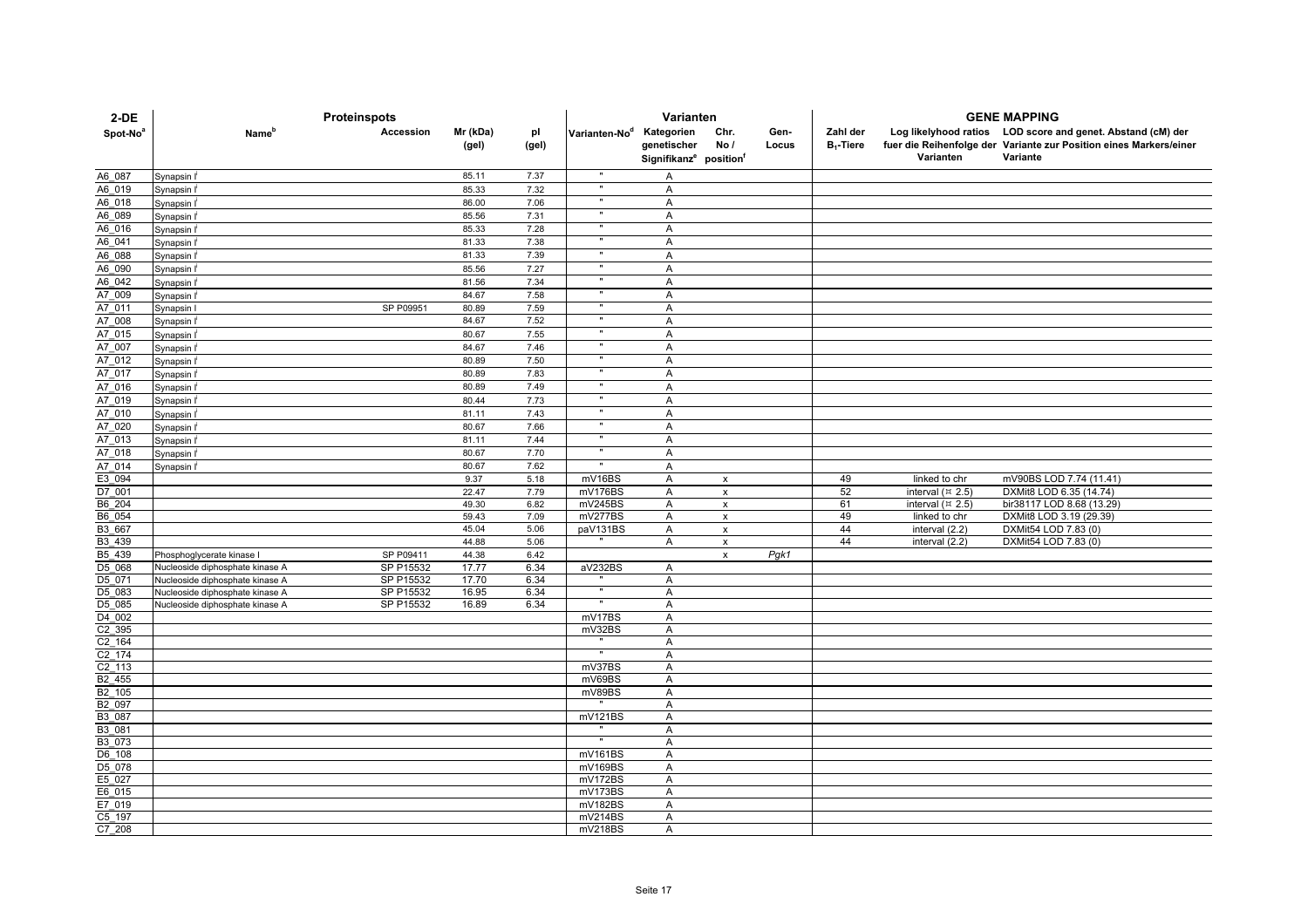| 2-DE                        | Proteinspots                                   |           |                   |             | Varianten                            |                                                |             |               | <b>GENE MAPPING</b>      |           |                                                                                                                                   |
|-----------------------------|------------------------------------------------|-----------|-------------------|-------------|--------------------------------------|------------------------------------------------|-------------|---------------|--------------------------|-----------|-----------------------------------------------------------------------------------------------------------------------------------|
| Spot-No <sup>a</sup>        | Name <sup>r</sup>                              | Accession | Mr (kDa)<br>(gel) | pl<br>(gel) | Varianten-No <sup>d</sup> Kategorien | genetischer                                    | Chr.<br>No/ | Gen-<br>Locus | Zahl der<br>$B_1$ -Tiere |           | Log likelyhood ratios LOD score and genet. Abstand (cM) der<br>fuer die Reihenfolge der Variante zur Position eines Markers/einer |
|                             |                                                |           |                   |             |                                      | Signifikanz <sup>e</sup> position <sup>f</sup> |             |               |                          | Varianten | Variante                                                                                                                          |
| C5 140                      |                                                |           |                   |             | mV227BS                              | Α                                              |             |               |                          |           |                                                                                                                                   |
| B6_292                      |                                                |           |                   |             | mV258BS                              | Α                                              |             |               |                          |           |                                                                                                                                   |
| B6_069                      |                                                |           |                   |             | mV275BS                              | Α                                              |             |               |                          |           |                                                                                                                                   |
| A5_158                      |                                                |           |                   |             | mV294BS                              | A                                              |             |               |                          |           |                                                                                                                                   |
| $A5$ 153                    |                                                |           |                   |             |                                      | $\overline{A}$                                 |             |               |                          |           |                                                                                                                                   |
| $A5$ 154                    |                                                |           |                   |             |                                      | A                                              |             |               |                          |           |                                                                                                                                   |
| D <sub>2</sub> 285          |                                                |           |                   |             | mV306BS                              | A                                              |             |               |                          |           |                                                                                                                                   |
| $C1$ 006<br>E3 020          |                                                |           |                   |             | mV361BS                              | A                                              |             |               |                          |           |                                                                                                                                   |
|                             |                                                |           |                   |             | aV10BS<br>aV11BS                     | Α<br>A                                         |             |               |                          |           |                                                                                                                                   |
| $\frac{E4 - 012}{E2 - 098}$ |                                                |           |                   |             | paV16BS                              | A                                              |             |               |                          |           |                                                                                                                                   |
| B3_668                      |                                                |           |                   |             | paV134BS                             | A                                              |             |               |                          |           |                                                                                                                                   |
| $C3$ _301                   |                                                |           |                   |             | paV191BS                             | A                                              |             |               |                          |           |                                                                                                                                   |
| E7 020                      |                                                |           |                   |             | aV202BS                              | A                                              |             |               |                          |           |                                                                                                                                   |
| D5_070                      |                                                |           |                   |             | paV229BS                             | Α                                              |             |               |                          |           |                                                                                                                                   |
| $C5$ _346                   |                                                |           |                   |             | aV242BS                              | A                                              |             |               |                          |           |                                                                                                                                   |
| $C5$ <sup>086</sup>         |                                                |           |                   |             | aV261BS                              | A                                              |             |               |                          |           |                                                                                                                                   |
| C7_138                      |                                                |           |                   |             | aV387BS                              | A                                              |             |               |                          |           |                                                                                                                                   |
| C7 052                      |                                                |           |                   |             | aV394BS                              | A                                              |             |               |                          |           |                                                                                                                                   |
| B5_251                      | 4-aminobutyrat aminotransferase, mitochondrial | SP P50554 | 53.02             | 6.68        | aV464BS                              | $\overline{B}$                                 |             |               |                          |           |                                                                                                                                   |
| B6_130                      | 4-aminobutyrat aminotransferase, mitochondrial | SP P50554 | 52.83             | 6.78        |                                      |                                                |             |               |                          |           |                                                                                                                                   |
| $D4$ 136                    |                                                |           |                   |             | mV44BS                               | B                                              |             |               |                          |           |                                                                                                                                   |
| B4_445<br>C3_400            |                                                |           |                   |             | mV46BS                               | $\sf B$                                        |             |               |                          |           |                                                                                                                                   |
|                             |                                                |           |                   |             | mV87BS                               | В                                              |             |               |                          |           |                                                                                                                                   |
| D <sub>5</sub> _035         |                                                |           |                   |             | mV167BS                              | B                                              |             |               |                          |           |                                                                                                                                   |
| D5_102                      |                                                |           |                   |             | mV170BS                              | B                                              |             |               |                          |           |                                                                                                                                   |
| $D5$ 122                    |                                                |           |                   |             | mV171BS                              | B                                              |             |               |                          |           |                                                                                                                                   |
| E5_006                      |                                                |           |                   |             |                                      | B                                              |             |               |                          |           |                                                                                                                                   |
| C5_405                      |                                                |           |                   |             | mV188BS                              | В<br>B                                         |             |               |                          |           |                                                                                                                                   |
| $C5$ _336<br>C6_355         |                                                |           |                   |             | mV193BS                              | $\overline{B}$                                 |             |               |                          |           |                                                                                                                                   |
| $C7$ 188                    |                                                |           |                   |             | mV198BS                              | B                                              |             |               |                          |           |                                                                                                                                   |
| $C5_406$                    |                                                |           |                   |             | mV207BS                              | B                                              |             |               |                          |           |                                                                                                                                   |
| $C5$ 407                    |                                                |           |                   |             | mV208BS                              | B                                              |             |               |                          |           |                                                                                                                                   |
| $C3_016$                    |                                                |           |                   |             | mV216BS                              | $\sf B$                                        |             |               |                          |           |                                                                                                                                   |
| B5_677                      |                                                |           |                   |             | mV225BS                              | B                                              |             |               |                          |           |                                                                                                                                   |
| B5_526                      |                                                |           |                   |             | mV240BS                              | B                                              |             |               |                          |           |                                                                                                                                   |
| B6_128                      |                                                |           |                   |             | mV249BS                              | B                                              |             |               |                          |           |                                                                                                                                   |
| B6_169                      |                                                |           |                   |             | mV250BS                              | B                                              |             |               |                          |           |                                                                                                                                   |
| B6_202<br>B6_264            |                                                |           |                   |             | mV251BS                              | B                                              |             |               |                          |           |                                                                                                                                   |
|                             |                                                |           |                   |             | mV254BS                              | B                                              |             |               |                          |           |                                                                                                                                   |
| B6_290                      |                                                |           |                   |             | mV256BS                              | B                                              |             |               |                          |           |                                                                                                                                   |
| B6_298                      |                                                |           |                   |             | mV257BS                              | B                                              |             |               |                          |           |                                                                                                                                   |
| B6_336                      |                                                |           |                   |             | mV261BS                              | В                                              |             |               |                          |           |                                                                                                                                   |
| B6 077                      |                                                |           |                   |             | mV270BS                              | B                                              |             |               |                          |           |                                                                                                                                   |
| B6 083                      |                                                |           |                   |             |                                      | B                                              |             |               |                          |           |                                                                                                                                   |
| B6_037                      |                                                |           |                   |             | mV278BS                              | B                                              |             |               |                          |           |                                                                                                                                   |
| B6_052                      |                                                |           |                   |             |                                      | B                                              |             |               |                          |           |                                                                                                                                   |
| A5_258                      |                                                |           |                   |             | mV295BS                              | B<br>B                                         |             |               |                          |           |                                                                                                                                   |
| E2 101<br>B4_098            |                                                |           |                   |             | mV303BS<br>mV307BS                   | В                                              |             |               |                          |           |                                                                                                                                   |
| C4_148                      |                                                |           |                   |             | mV317BS                              | $\sf B$                                        |             |               |                          |           |                                                                                                                                   |
| C3 184                      |                                                |           |                   |             | mV318BS                              | B                                              |             |               |                          |           |                                                                                                                                   |
|                             |                                                |           |                   |             |                                      |                                                |             |               |                          |           |                                                                                                                                   |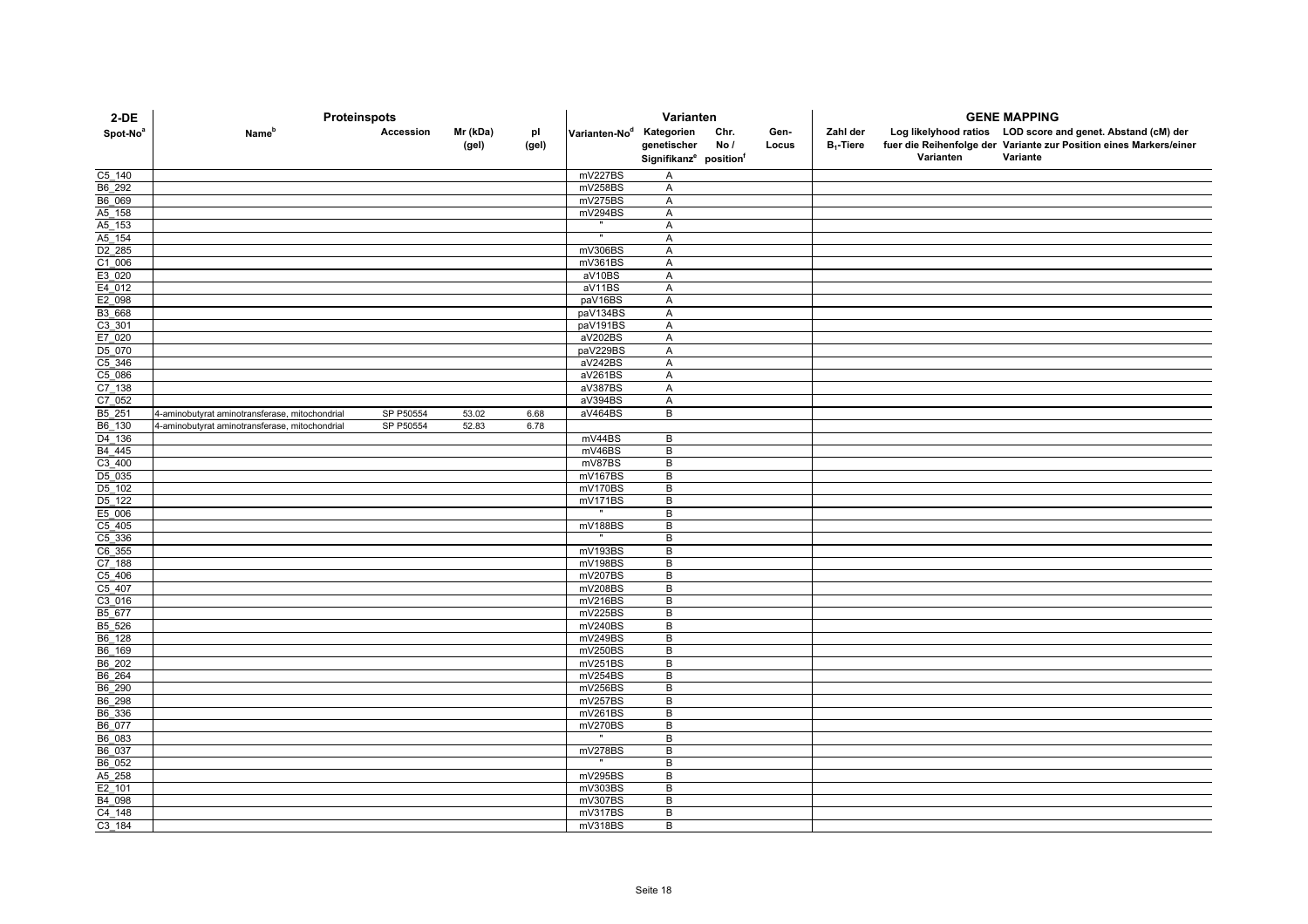| $2-DE$                      | Proteinspots             |           |                   |             | Varianten                            |                                                |             |               |                          | <b>GENE MAPPING</b> |                                                                                                                                   |  |  |
|-----------------------------|--------------------------|-----------|-------------------|-------------|--------------------------------------|------------------------------------------------|-------------|---------------|--------------------------|---------------------|-----------------------------------------------------------------------------------------------------------------------------------|--|--|
| Spot-No <sup>a</sup>        | <b>Name</b> <sup>p</sup> | Accession | Mr (kDa)<br>(gel) | pl<br>(gel) | Varianten-No <sup>d</sup> Kategorien | genetischer                                    | Chr.<br>No/ | Gen-<br>Locus | Zahl der<br>$B_1$ -Tiere |                     | Log likelyhood ratios LOD score and genet. Abstand (cM) der<br>fuer die Reihenfolge der Variante zur Position eines Markers/einer |  |  |
|                             |                          |           |                   |             |                                      | Signifikanz <sup>e</sup> position <sup>f</sup> |             |               |                          | Varianten           | Variante                                                                                                                          |  |  |
| C <sub>3</sub> _260         |                          |           |                   |             | mV319BS                              | B                                              |             |               |                          |                     |                                                                                                                                   |  |  |
| D2 010                      |                          |           |                   |             | mV320BS                              | B                                              |             |               |                          |                     |                                                                                                                                   |  |  |
| $C2_054$                    |                          |           |                   |             | mV323BS                              | $\overline{B}$                                 |             |               |                          |                     |                                                                                                                                   |  |  |
| A3_053                      |                          |           |                   |             | mV324BS                              | B                                              |             |               |                          |                     |                                                                                                                                   |  |  |
| A3_055<br>A2_039            |                          |           |                   |             | mV325BS                              | B<br>B                                         |             |               |                          |                     |                                                                                                                                   |  |  |
| A2_041                      |                          |           |                   |             |                                      | B                                              |             |               |                          |                     |                                                                                                                                   |  |  |
| A2_042                      |                          |           |                   |             |                                      | B                                              |             |               |                          |                     |                                                                                                                                   |  |  |
| B3_364                      |                          |           |                   |             | mV345BS                              | B                                              |             |               |                          |                     |                                                                                                                                   |  |  |
| $B4$ 102                    |                          |           |                   |             | mV353BS                              | $\overline{B}$                                 |             |               |                          |                     |                                                                                                                                   |  |  |
| $B4$ 117                    |                          |           |                   |             |                                      | B                                              |             |               |                          |                     |                                                                                                                                   |  |  |
| B <sub>2_474</sub>          |                          |           |                   |             | mV354BS                              | B                                              |             |               |                          |                     |                                                                                                                                   |  |  |
| B <sub>2_490</sub>          |                          |           |                   |             |                                      | B                                              |             |               |                          |                     |                                                                                                                                   |  |  |
| $C2$ 165                    |                          |           |                   |             | mV370BS                              | B                                              |             |               |                          |                     |                                                                                                                                   |  |  |
| E3_105                      |                          |           |                   |             | paV1BS                               | B                                              |             |               |                          |                     |                                                                                                                                   |  |  |
| D3_102                      |                          |           |                   |             | aV2BS<br>$\sim$                      | B                                              |             |               |                          |                     |                                                                                                                                   |  |  |
| D3_117                      |                          |           |                   |             |                                      | B                                              |             |               |                          |                     |                                                                                                                                   |  |  |
| E4_074<br>E3 046            |                          |           |                   |             | aV4BS<br>aV8BS                       | B<br>B                                         |             |               |                          |                     |                                                                                                                                   |  |  |
| $D3$ <sup>216</sup>         |                          |           |                   |             | aV12BS                               | В                                              |             |               |                          |                     |                                                                                                                                   |  |  |
| D3_210                      |                          |           |                   |             | $\mathbf{u}$                         | B                                              |             |               |                          |                     |                                                                                                                                   |  |  |
| E3_005                      |                          |           |                   |             | aV13BS                               | B                                              |             |               |                          |                     |                                                                                                                                   |  |  |
|                             |                          |           |                   |             | paV14BS                              | B                                              |             |               |                          |                     |                                                                                                                                   |  |  |
| $\frac{C2 - 398}{E2 - 030}$ |                          |           |                   |             | paV15BS                              | $\sf B$                                        |             |               |                          |                     |                                                                                                                                   |  |  |
| D <sub>2_289</sub>          |                          |           |                   |             | paV20BS                              | B                                              |             |               |                          |                     |                                                                                                                                   |  |  |
| D <sub>2_287</sub>          |                          |           |                   |             | paV21BS                              | B                                              |             |               |                          |                     |                                                                                                                                   |  |  |
| $D4_0$ 021                  |                          |           |                   |             | paV24BS                              | B                                              |             |               |                          |                     |                                                                                                                                   |  |  |
| D3_031                      |                          |           |                   |             | aV25BS                               | B                                              |             |               |                          |                     |                                                                                                                                   |  |  |
| D3 052                      |                          |           |                   |             |                                      | В                                              |             |               |                          |                     |                                                                                                                                   |  |  |
| D <sub>2</sub> 018          |                          |           |                   |             | aV27BS                               | $\overline{B}$                                 |             |               |                          |                     |                                                                                                                                   |  |  |
| $C4$ 353                    |                          |           |                   |             | paV30BS                              | B                                              |             |               |                          |                     |                                                                                                                                   |  |  |
| $C4$ 354<br>E3_059          |                          |           |                   |             | paV31BS<br>aV33BS                    | B<br>B                                         |             |               |                          |                     |                                                                                                                                   |  |  |
| E2_048                      |                          |           |                   |             | paV34BS                              | B                                              |             |               |                          |                     |                                                                                                                                   |  |  |
|                             |                          |           |                   |             | paV36BS                              | $\sf B$                                        |             |               |                          |                     |                                                                                                                                   |  |  |
| $\frac{D3 - 225}{C4 - 260}$ |                          |           |                   |             | aV37BS                               | B                                              |             |               |                          |                     |                                                                                                                                   |  |  |
| $C4$ 355                    |                          |           |                   |             |                                      | $\overline{B}$                                 |             |               |                          |                     |                                                                                                                                   |  |  |
| $C4$ 302                    |                          |           |                   |             | aV38BS                               | B                                              |             |               |                          |                     |                                                                                                                                   |  |  |
| $C4$ <sup>296</sup>         |                          |           |                   |             | aV39BS                               | B                                              |             |               |                          |                     |                                                                                                                                   |  |  |
| $C4$ 230                    |                          |           |                   |             | aV40BS                               | B                                              |             |               |                          |                     |                                                                                                                                   |  |  |
| C4 240                      |                          |           |                   |             | $\mathbf{u}$                         | B                                              |             |               |                          |                     |                                                                                                                                   |  |  |
| C4_254                      |                          |           |                   |             | Ŧ                                    | B                                              |             |               |                          |                     |                                                                                                                                   |  |  |
| $\frac{C4 - 268}{C4 - 269}$ |                          |           |                   |             | paV42BS                              | B                                              |             |               |                          |                     |                                                                                                                                   |  |  |
|                             |                          |           |                   |             |                                      | B                                              |             |               |                          |                     |                                                                                                                                   |  |  |
| $C3$ 468<br>C3 438          |                          |           |                   |             | paV43BS<br>aV44BS                    | B<br>B                                         |             |               |                          |                     |                                                                                                                                   |  |  |
| $C3$ _413                   |                          |           |                   |             | aV46BS                               | B                                              |             |               |                          |                     |                                                                                                                                   |  |  |
| $C2_171$                    |                          |           |                   |             | aV49BS                               | B                                              |             |               |                          |                     |                                                                                                                                   |  |  |
| $C4$ <sup>207</sup>         |                          |           |                   |             | aV55BS                               | B                                              |             |               |                          |                     |                                                                                                                                   |  |  |
|                             |                          |           |                   |             | aV56BS                               | B                                              |             |               |                          |                     |                                                                                                                                   |  |  |
| $\frac{C4 - 162}{C4 - 196}$ |                          |           |                   |             | paV61BS                              | B                                              |             |               |                          |                     |                                                                                                                                   |  |  |
| C4_204                      |                          |           |                   |             | paV62BS                              | B                                              |             |               |                          |                     |                                                                                                                                   |  |  |
| C4 160                      |                          |           |                   |             | paV64BS                              | B                                              |             |               |                          |                     |                                                                                                                                   |  |  |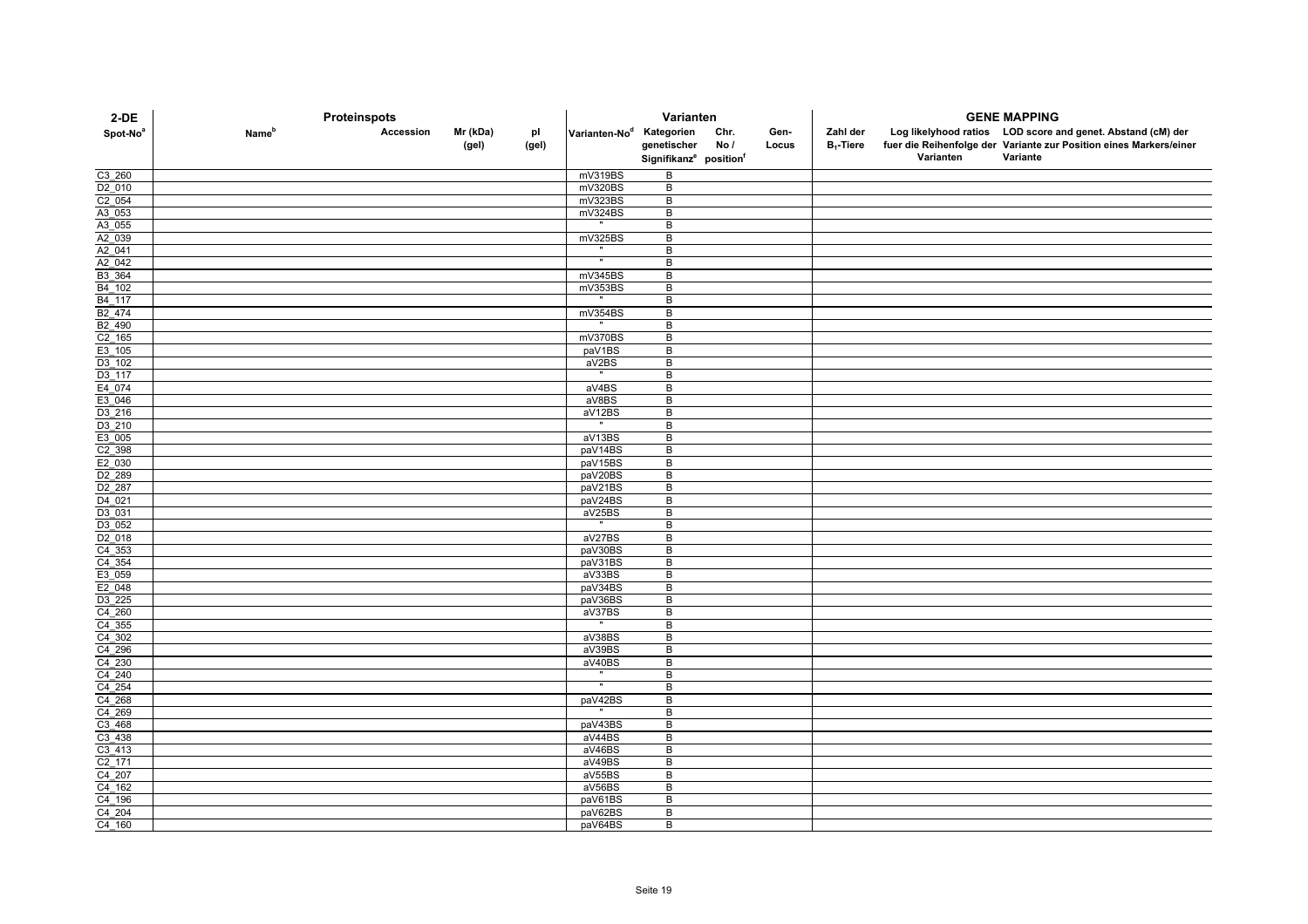| $2-DE$                      | Proteinspots             |           |                   |             | Varianten                            |                                                |             |               |                          | <b>GENE MAPPING</b> |                                                                                                                                   |  |  |
|-----------------------------|--------------------------|-----------|-------------------|-------------|--------------------------------------|------------------------------------------------|-------------|---------------|--------------------------|---------------------|-----------------------------------------------------------------------------------------------------------------------------------|--|--|
| Spot-No <sup>a</sup>        | <b>Name</b> <sup>p</sup> | Accession | Mr (kDa)<br>(gel) | pl<br>(gel) | Varianten-No <sup>d</sup> Kategorien | genetischer                                    | Chr.<br>No/ | Gen-<br>Locus | Zahl der<br>$B_1$ -Tiere |                     | Log likelyhood ratios LOD score and genet. Abstand (cM) der<br>fuer die Reihenfolge der Variante zur Position eines Markers/einer |  |  |
|                             |                          |           |                   |             |                                      | Signifikanz <sup>e</sup> position <sup>f</sup> |             |               |                          | Varianten           | Variante                                                                                                                          |  |  |
| C4_169                      |                          |           |                   |             |                                      | B                                              |             |               |                          |                     |                                                                                                                                   |  |  |
| C3 289                      |                          |           |                   |             | aV66BS                               | B                                              |             |               |                          |                     |                                                                                                                                   |  |  |
| $C3$ _300                   |                          |           |                   |             | aV67BS                               | $\overline{B}$                                 |             |               |                          |                     |                                                                                                                                   |  |  |
| $C3_{221}$                  |                          |           |                   |             | aV69BS                               | B                                              |             |               |                          |                     |                                                                                                                                   |  |  |
| $C3$ <sup>247</sup>         |                          |           |                   |             | aV70BS                               | B                                              |             |               |                          |                     |                                                                                                                                   |  |  |
| $\frac{C3 - 241}{C3 - 297}$ |                          |           |                   |             | aV71BS                               | B                                              |             |               |                          |                     |                                                                                                                                   |  |  |
|                             |                          |           |                   |             | aV72BS                               | B                                              |             |               |                          |                     |                                                                                                                                   |  |  |
| $C3_315$                    |                          |           |                   |             | aV74BS<br>aV75BS                     | B<br>B                                         |             |               |                          |                     |                                                                                                                                   |  |  |
| $C3$ 469<br>$C3 - 471$      |                          |           |                   |             | paV76BS                              | $\overline{B}$                                 |             |               |                          |                     |                                                                                                                                   |  |  |
| $C3$ 470                    |                          |           |                   |             |                                      | B                                              |             |               |                          |                     |                                                                                                                                   |  |  |
| $C3$ <sup>216</sup>         |                          |           |                   |             | aV77BS                               | B                                              |             |               |                          |                     |                                                                                                                                   |  |  |
| $C2$ 282                    |                          |           |                   |             | aV79BS                               | $\sf B$                                        |             |               |                          |                     |                                                                                                                                   |  |  |
| $C1$ 014                    |                          |           |                   |             | aV80BS                               | B                                              |             |               |                          |                     |                                                                                                                                   |  |  |
| $C1_011$                    |                          |           |                   |             |                                      | B                                              |             |               |                          |                     |                                                                                                                                   |  |  |
|                             |                          |           |                   |             | $\mathbf{H}$                         | B                                              |             |               |                          |                     |                                                                                                                                   |  |  |
| $\frac{C1_013}{C1_015}$     |                          |           |                   |             |                                      | B                                              |             |               |                          |                     |                                                                                                                                   |  |  |
| $C1_017$                    |                          |           |                   |             |                                      | B                                              |             |               |                          |                     |                                                                                                                                   |  |  |
| C4 069                      |                          |           |                   |             | aV82BS                               | B                                              |             |               |                          |                     |                                                                                                                                   |  |  |
| $C4$ 108                    |                          |           |                   |             | aV83BS                               | В                                              |             |               |                          |                     |                                                                                                                                   |  |  |
| C4_352                      |                          |           |                   |             | paV84BS                              | B                                              |             |               |                          |                     |                                                                                                                                   |  |  |
| $C3$ _170                   |                          |           |                   |             | paV90BS                              | B                                              |             |               |                          |                     |                                                                                                                                   |  |  |
| $C3$ 075                    |                          |           |                   |             | aV92BS                               | B                                              |             |               |                          |                     |                                                                                                                                   |  |  |
| C3 099                      |                          |           |                   |             | aV93BS                               | B                                              |             |               |                          |                     |                                                                                                                                   |  |  |
| C <sub>3_066</sub>          |                          |           |                   |             | aV96BS                               | B                                              |             |               |                          |                     |                                                                                                                                   |  |  |
| $\frac{C3 - 467}{C2 - 185}$ |                          |           |                   |             | paV97BS                              | B                                              |             |               |                          |                     |                                                                                                                                   |  |  |
| $C2$ _127                   |                          |           |                   |             | paV98BS                              | B                                              |             |               |                          |                     |                                                                                                                                   |  |  |
| $C2$ 143                    |                          |           |                   |             | aV99BS<br>aV100BS                    | B<br>B                                         |             |               |                          |                     |                                                                                                                                   |  |  |
| $C3$ 466                    |                          |           |                   |             | paV101BS                             | $\overline{B}$                                 |             |               |                          |                     |                                                                                                                                   |  |  |
| C2_096                      |                          |           |                   |             | paV103BS                             | B                                              |             |               |                          |                     |                                                                                                                                   |  |  |
| B4_582                      |                          |           |                   |             | aV106BS                              | B                                              |             |               |                          |                     |                                                                                                                                   |  |  |
| B4_545                      |                          |           |                   |             | aV107BS                              | B                                              |             |               |                          |                     |                                                                                                                                   |  |  |
| B4_531                      |                          |           |                   |             | paV108BS                             | B                                              |             |               |                          |                     |                                                                                                                                   |  |  |
| B3_658                      |                          |           |                   |             | aV111BS                              | $\sf B$                                        |             |               |                          |                     |                                                                                                                                   |  |  |
| $C3$ <sup>021</sup>         |                          |           |                   |             | aV112BS                              | B                                              |             |               |                          |                     |                                                                                                                                   |  |  |
| B4_605                      |                          |           |                   |             | paV121BS                             | $\overline{B}$                                 |             |               |                          |                     |                                                                                                                                   |  |  |
| B4_373                      |                          |           |                   |             | paV122BS                             | B                                              |             |               |                          |                     |                                                                                                                                   |  |  |
| B4 489                      |                          |           |                   |             | aV126BS                              | B                                              |             |               |                          |                     |                                                                                                                                   |  |  |
| B <sub>2_482</sub>          |                          |           |                   |             | aV127BS                              | B                                              |             |               |                          |                     |                                                                                                                                   |  |  |
| B <sub>2_406</sub>          |                          |           |                   |             | aV128BS                              | B                                              |             |               |                          |                     |                                                                                                                                   |  |  |
| B3_529                      |                          |           |                   |             | aV132BS                              | $\,$ B                                         |             |               |                          |                     |                                                                                                                                   |  |  |
| B <sub>2_302</sub>          |                          |           |                   |             | paV135BS                             | B                                              |             |               |                          |                     |                                                                                                                                   |  |  |
| B <sub>2_371</sub>          |                          |           |                   |             | aV136BS                              | B                                              |             |               |                          |                     |                                                                                                                                   |  |  |
| B <sub>2_350</sub>          |                          |           |                   |             | aV137BS                              | B                                              |             |               |                          |                     |                                                                                                                                   |  |  |
| B3 405                      |                          |           |                   |             | aV142BS                              | B                                              |             |               |                          |                     |                                                                                                                                   |  |  |
| B3_406                      |                          |           |                   |             |                                      | B                                              |             |               |                          |                     |                                                                                                                                   |  |  |
| B <sub>3_675</sub>          |                          |           |                   |             | paV143BS<br>aV144BS                  | B<br>B                                         |             |               |                          |                     |                                                                                                                                   |  |  |
| B4_111                      |                          |           |                   |             | paV145BS                             | B                                              |             |               |                          |                     |                                                                                                                                   |  |  |
| B3_553<br>C3 070            |                          |           |                   |             | aV148BS                              | B                                              |             |               |                          |                     |                                                                                                                                   |  |  |
| C4_046                      |                          |           |                   |             | aV150BS                              | B                                              |             |               |                          |                     |                                                                                                                                   |  |  |
| B4 160                      |                          |           |                   |             | aV151BS                              | B                                              |             |               |                          |                     |                                                                                                                                   |  |  |
|                             |                          |           |                   |             |                                      |                                                |             |               |                          |                     |                                                                                                                                   |  |  |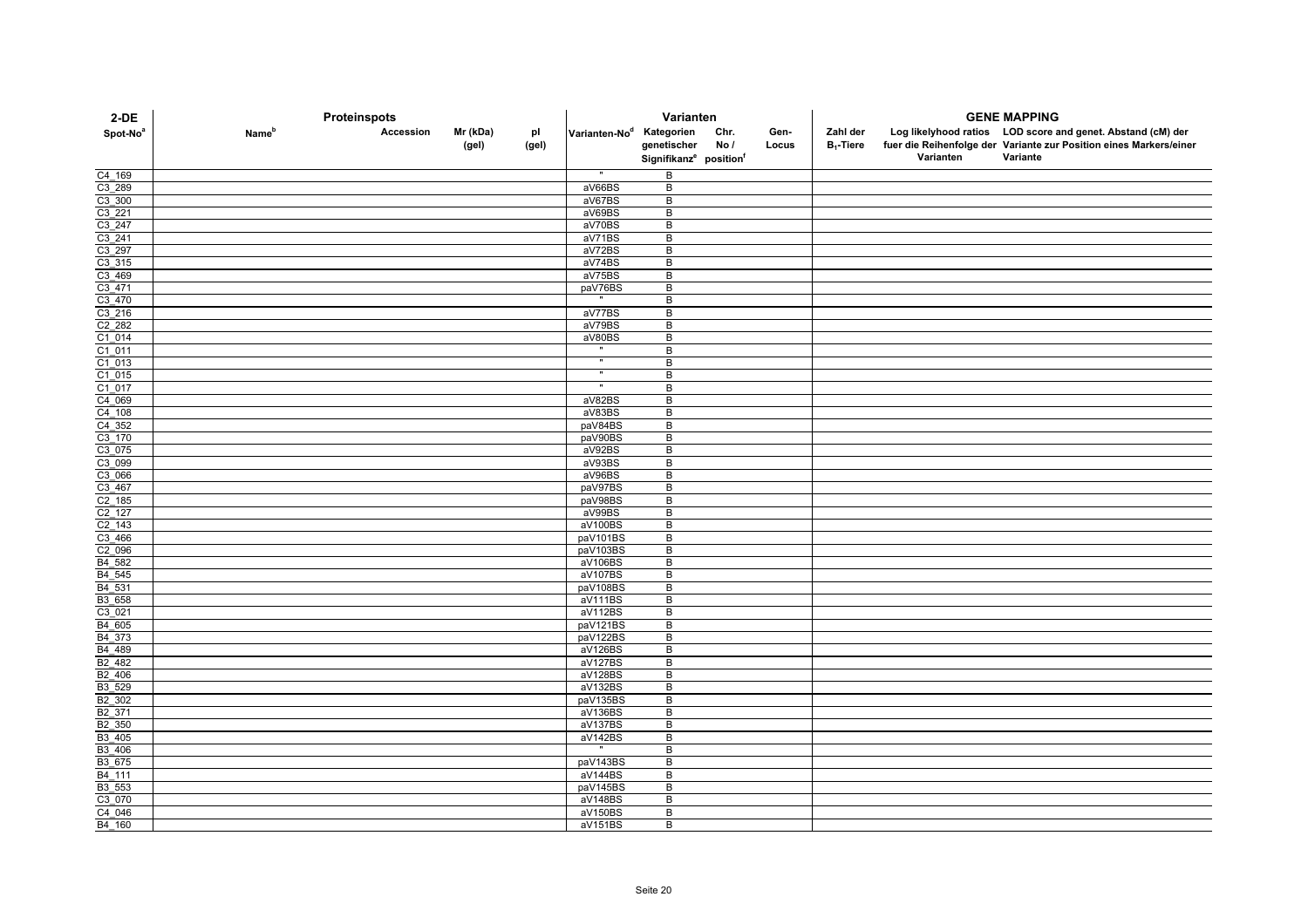| $2-DE$                        | Proteinspots             |           |          |       | Varianten                            |                                                |      |       |              | <b>GENE MAPPING</b> |                                                                    |  |  |
|-------------------------------|--------------------------|-----------|----------|-------|--------------------------------------|------------------------------------------------|------|-------|--------------|---------------------|--------------------------------------------------------------------|--|--|
| Spot-No <sup>a</sup>          | <b>Name</b> <sup>p</sup> | Accession | Mr (kDa) | pl    | Varianten-No <sup>d</sup> Kategorien |                                                | Chr. | Gen-  | Zahl der     |                     | Log likelyhood ratios LOD score and genet. Abstand (cM) der        |  |  |
|                               |                          |           | (gel)    | (gel) |                                      | genetischer                                    | No/  | Locus | $B_1$ -Tiere |                     | fuer die Reihenfolge der Variante zur Position eines Markers/einer |  |  |
|                               |                          |           |          |       |                                      | Signifikanz <sup>e</sup> position <sup>f</sup> |      |       |              | Varianten           | Variante                                                           |  |  |
| B <sub>4</sub> _317           |                          |           |          |       | aV155BS                              | B                                              |      |       |              |                     |                                                                    |  |  |
| B4 165                        |                          |           |          |       | aV156BS                              | B                                              |      |       |              |                     |                                                                    |  |  |
| $\frac{C4 - 003}{C4 - 014}$   |                          |           |          |       | aV158BS                              | $\sf B$                                        |      |       |              |                     |                                                                    |  |  |
|                               |                          |           |          |       |                                      | В                                              |      |       |              |                     |                                                                    |  |  |
| B <sub>4_262</sub>            |                          |           |          |       | aV159BS                              | B                                              |      |       |              |                     |                                                                    |  |  |
| $B4$ 162                      |                          |           |          |       | aV162BS                              | B                                              |      |       |              |                     |                                                                    |  |  |
| B3_678                        |                          |           |          |       | paV164BS                             | В<br>B                                         |      |       |              |                     |                                                                    |  |  |
| B3_214<br>B3_281              |                          |           |          |       | aV166BS<br>paV167BS                  | В                                              |      |       |              |                     |                                                                    |  |  |
| B3_677                        |                          |           |          |       | paV169BS                             | B                                              |      |       |              |                     |                                                                    |  |  |
| B3_676                        |                          |           |          |       | paV169BS                             | $\overline{B}$                                 |      |       |              |                     |                                                                    |  |  |
|                               |                          |           |          |       | paV177BS                             | B                                              |      |       |              |                     |                                                                    |  |  |
| B3_118<br>B3_674              |                          |           |          |       | paV178BS                             | B                                              |      |       |              |                     |                                                                    |  |  |
| $A3$ 394                      |                          |           |          |       | aV181BS                              | $\sf B$                                        |      |       |              |                     |                                                                    |  |  |
| B3_010<br>B3_030              |                          |           |          |       |                                      | B                                              |      |       |              |                     |                                                                    |  |  |
|                               |                          |           |          |       |                                      | B                                              |      |       |              |                     |                                                                    |  |  |
| B4_606                        |                          |           |          |       | paV182BS                             | $\overline{B}$                                 |      |       |              |                     |                                                                    |  |  |
| $A3$ 137                      |                          |           |          |       | aV183BS                              | B                                              |      |       |              |                     |                                                                    |  |  |
| A3 128                        |                          |           |          |       |                                      | B                                              |      |       |              |                     |                                                                    |  |  |
| $A3$ 125                      |                          |           |          |       |                                      | B                                              |      |       |              |                     |                                                                    |  |  |
| A4 047                        |                          |           |          |       | Ŧ                                    | B<br>B                                         |      |       |              |                     |                                                                    |  |  |
| A4_043<br>$A4$ <sup>044</sup> |                          |           |          |       | $\overline{ }$                       | B                                              |      |       |              |                     |                                                                    |  |  |
| A3_309                        |                          |           |          |       | aV185BS                              | В                                              |      |       |              |                     |                                                                    |  |  |
| A3_312                        |                          |           |          |       |                                      | B                                              |      |       |              |                     |                                                                    |  |  |
|                               |                          |           |          |       | paV186BS                             | B                                              |      |       |              |                     |                                                                    |  |  |
| A3_344<br>A3_396              |                          |           |          |       | paV188BS                             | B                                              |      |       |              |                     |                                                                    |  |  |
| B4_395                        |                          |           |          |       | aV192BS                              | B                                              |      |       |              |                     |                                                                    |  |  |
| B4_378                        |                          |           |          |       | aV193BS                              | B                                              |      |       |              |                     |                                                                    |  |  |
| B1_032<br>B2_175              |                          |           |          |       | paV194BS                             | $\sf B$                                        |      |       |              |                     |                                                                    |  |  |
|                               |                          |           |          |       | paV195BS                             | $\sf B$                                        |      |       |              |                     |                                                                    |  |  |
| B <sub>2</sub> -189           |                          |           |          |       |                                      | B                                              |      |       |              |                     |                                                                    |  |  |
| B <sub>2_534</sub>            |                          |           |          |       | paV196BS                             | B                                              |      |       |              |                     |                                                                    |  |  |
| B2_535                        |                          |           |          |       |                                      | B                                              |      |       |              |                     |                                                                    |  |  |
| B2_536<br>B2_533              |                          |           |          |       | paV197BS                             | В<br>B                                         |      |       |              |                     |                                                                    |  |  |
| E8_047                        |                          |           |          |       | paV199BS                             | $\overline{B}$                                 |      |       |              |                     |                                                                    |  |  |
| E8_016                        |                          |           |          |       | aV200BS                              | $\overline{B}$                                 |      |       |              |                     |                                                                    |  |  |
| E8_009                        |                          |           |          |       | aV201BS                              | B                                              |      |       |              |                     |                                                                    |  |  |
| D7_096                        |                          |           |          |       | aV203BS                              | B                                              |      |       |              |                     |                                                                    |  |  |
| D7_061                        |                          |           |          |       | aV204BS                              | $\sf B$                                        |      |       |              |                     |                                                                    |  |  |
| D7_050                        |                          |           |          |       | aV205BS                              | $\sf B$                                        |      |       |              |                     |                                                                    |  |  |
| D7 045                        |                          |           |          |       | aV206BS                              | $\,$ B                                         |      |       |              |                     |                                                                    |  |  |
| $D7_102$                      |                          |           |          |       | paV207BS                             | $\overline{B}$                                 |      |       |              |                     |                                                                    |  |  |
| D7_101                        |                          |           |          |       | paV208BS                             | B                                              |      |       |              |                     |                                                                    |  |  |
| D6 066                        |                          |           |          |       | paV210BS                             | B                                              |      |       |              |                     |                                                                    |  |  |
| D6_164                        |                          |           |          |       | paV211BS                             | В                                              |      |       |              |                     |                                                                    |  |  |
| D6 165                        |                          |           |          |       | paV212BS                             | B                                              |      |       |              |                     |                                                                    |  |  |
| D6_142<br>$D6$ 143            |                          |           |          |       | paV213BS                             | B                                              |      |       |              |                     |                                                                    |  |  |
| D6_154                        |                          |           |          |       | aV214BS<br>aV215BS                   | B<br>B                                         |      |       |              |                     |                                                                    |  |  |
| D6_163                        |                          |           |          |       | paV216BS                             | B                                              |      |       |              |                     |                                                                    |  |  |
| $\overline{D6}$ _161          |                          |           |          |       | paV217BS                             | B                                              |      |       |              |                     |                                                                    |  |  |
|                               |                          |           |          |       |                                      |                                                |      |       |              |                     |                                                                    |  |  |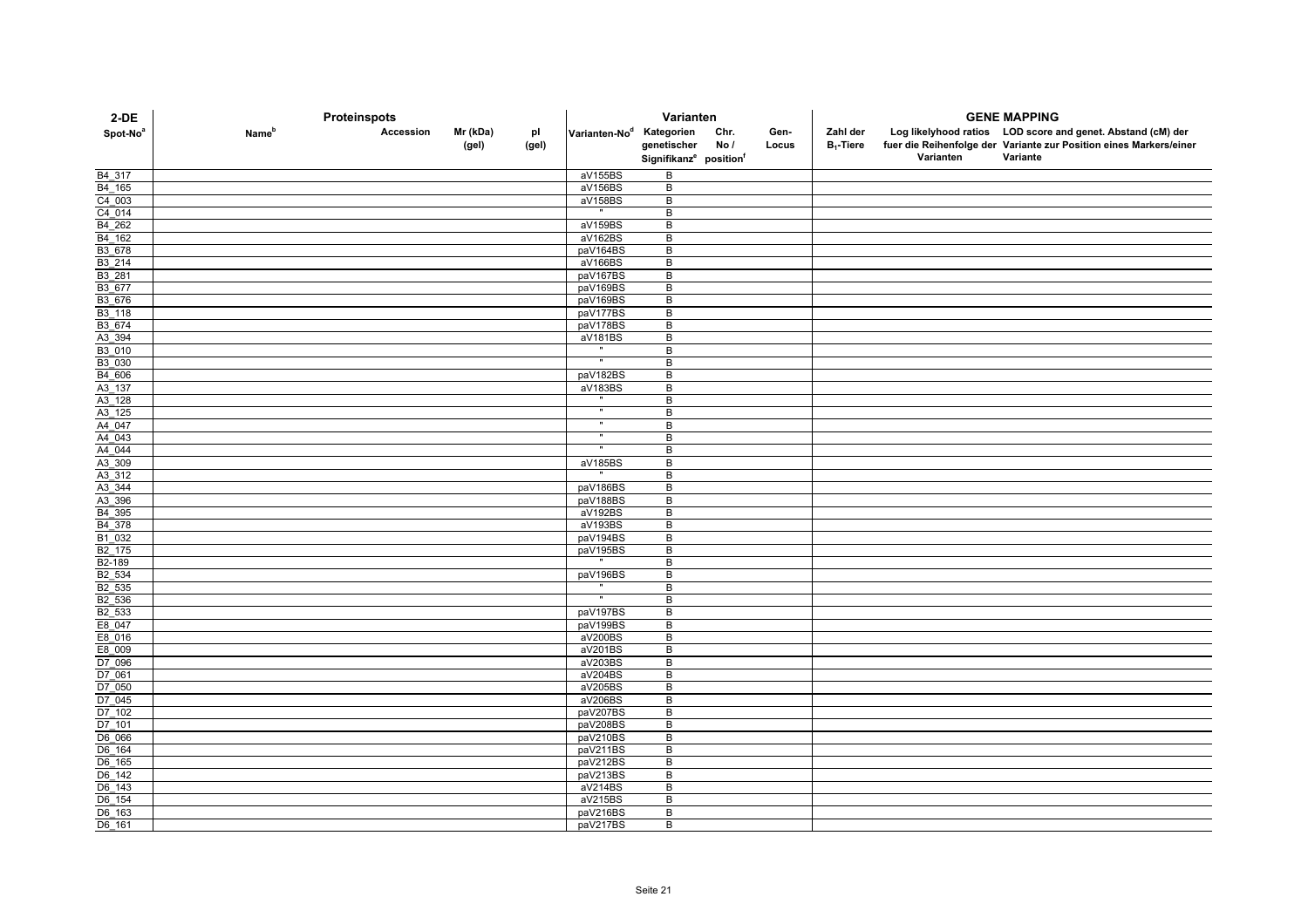| $2-DE$                      | Proteinspots             |           |                   |             | Varianten                            |                                                               |              |               |                          | <b>GENE MAPPING</b> |                                                                                                                                               |  |  |
|-----------------------------|--------------------------|-----------|-------------------|-------------|--------------------------------------|---------------------------------------------------------------|--------------|---------------|--------------------------|---------------------|-----------------------------------------------------------------------------------------------------------------------------------------------|--|--|
| Spot-No <sup>a</sup>        | <b>Name</b> <sup>p</sup> | Accession | Mr (kDa)<br>(gel) | рI<br>(gel) | Varianten-No <sup>d</sup> Kategorien | genetischer<br>Signifikanz <sup>e</sup> position <sup>f</sup> | Chr.<br>No / | Gen-<br>Locus | Zahl der<br>$B_1$ -Tiere | Varianten           | Log likelyhood ratios LOD score and genet. Abstand (cM) der<br>fuer die Reihenfolge der Variante zur Position eines Markers/einer<br>Variante |  |  |
|                             |                          |           |                   |             |                                      |                                                               |              |               |                          |                     |                                                                                                                                               |  |  |
| D6_162                      |                          |           |                   |             | paV217BS                             | B                                                             |              |               |                          |                     |                                                                                                                                               |  |  |
| D6 034                      |                          |           |                   |             | aV218BS                              | B                                                             |              |               |                          |                     |                                                                                                                                               |  |  |
| D <sub>5_024</sub>          |                          |           |                   |             | aV219BS                              | $\overline{B}$                                                |              |               |                          |                     |                                                                                                                                               |  |  |
| D6_119                      |                          |           |                   |             | aV221BS                              | B<br>B                                                        |              |               |                          |                     |                                                                                                                                               |  |  |
| D6_166<br>D6_166            |                          |           |                   |             | paV222BS                             | B                                                             |              |               |                          |                     |                                                                                                                                               |  |  |
| E5_028                      |                          |           |                   |             | aV226BS                              | B                                                             |              |               |                          |                     |                                                                                                                                               |  |  |
|                             |                          |           |                   |             | aV230BS                              | B                                                             |              |               |                          |                     |                                                                                                                                               |  |  |
| D5_018<br>D5_133<br>D5_132  |                          |           |                   |             | paV233BS                             | B                                                             |              |               |                          |                     |                                                                                                                                               |  |  |
|                             |                          |           |                   |             |                                      | $\overline{B}$                                                |              |               |                          |                     |                                                                                                                                               |  |  |
| D <sub>5_134</sub>          |                          |           |                   |             | paV235BS                             | B                                                             |              |               |                          |                     |                                                                                                                                               |  |  |
| E5_076                      |                          |           |                   |             | paV236BS                             | B                                                             |              |               |                          |                     |                                                                                                                                               |  |  |
| E5_022                      |                          |           |                   |             | aV238BS                              | $\, {\bf B}$                                                  |              |               |                          |                     |                                                                                                                                               |  |  |
| C5 368                      |                          |           |                   |             | aV239BS                              | B                                                             |              |               |                          |                     |                                                                                                                                               |  |  |
|                             |                          |           |                   |             |                                      | B                                                             |              |               |                          |                     |                                                                                                                                               |  |  |
| C5_372<br>C5_320<br>C5_397  |                          |           |                   |             | aV241BS                              | B                                                             |              |               |                          |                     |                                                                                                                                               |  |  |
|                             |                          |           |                   |             | paV243BS                             | B                                                             |              |               |                          |                     |                                                                                                                                               |  |  |
| $C5$ _313                   |                          |           |                   |             | aV245BS                              | B                                                             |              |               |                          |                     |                                                                                                                                               |  |  |
| $C5$ _398                   |                          |           |                   |             |                                      | B                                                             |              |               |                          |                     |                                                                                                                                               |  |  |
| $C5$ <sup>291</sup>         |                          |           |                   |             | paV246BS                             | $\overline{B}$                                                |              |               |                          |                     |                                                                                                                                               |  |  |
| $\frac{C5 - 404}{C5 - 410}$ |                          |           |                   |             | paV248BS                             | B                                                             |              |               |                          |                     |                                                                                                                                               |  |  |
|                             |                          |           |                   |             | paV249BS                             | B                                                             |              |               |                          |                     |                                                                                                                                               |  |  |
| $\frac{C5 - 263}{C5 - 403}$ |                          |           |                   |             | paV252BS                             | B                                                             |              |               |                          |                     |                                                                                                                                               |  |  |
|                             |                          |           |                   |             | paV254BS                             | B                                                             |              |               |                          |                     |                                                                                                                                               |  |  |
| C5_261                      |                          |           |                   |             | aV256BS<br>aV259BS                   | B<br>B                                                        |              |               |                          |                     |                                                                                                                                               |  |  |
| $\frac{C5 - 147}{C5 - 161}$ |                          |           |                   |             |                                      | B                                                             |              |               |                          |                     |                                                                                                                                               |  |  |
|                             |                          |           |                   |             | aV260BS                              | B                                                             |              |               |                          |                     |                                                                                                                                               |  |  |
| $\frac{C5}{C5}$ 205         |                          |           |                   |             |                                      | B                                                             |              |               |                          |                     |                                                                                                                                               |  |  |
| C5_090                      |                          |           |                   |             | aV262BS                              | $\overline{B}$                                                |              |               |                          |                     |                                                                                                                                               |  |  |
| C5_396                      |                          |           |                   |             | aV263BS                              | B                                                             |              |               |                          |                     |                                                                                                                                               |  |  |
| $C5$ _395                   |                          |           |                   |             | paV265BS                             | B                                                             |              |               |                          |                     |                                                                                                                                               |  |  |
| $C5$ _408                   |                          |           |                   |             | paV267BS                             | B                                                             |              |               |                          |                     |                                                                                                                                               |  |  |
| $C5$ 402                    |                          |           |                   |             |                                      | B                                                             |              |               |                          |                     |                                                                                                                                               |  |  |
| $\frac{C5 - 401}{C5 - 399}$ |                          |           |                   |             | paV270BS                             | B                                                             |              |               |                          |                     |                                                                                                                                               |  |  |
|                             |                          |           |                   |             | paV272BS                             | B                                                             |              |               |                          |                     |                                                                                                                                               |  |  |
| $C6$ _368                   |                          |           |                   |             | aV273BS                              | $\overline{B}$                                                |              |               |                          |                     |                                                                                                                                               |  |  |
| C6_282                      |                          |           |                   |             | aV275BS                              | B                                                             |              |               |                          |                     |                                                                                                                                               |  |  |
| $C6$ _405                   |                          |           |                   |             | paV279BS                             | B                                                             |              |               |                          |                     |                                                                                                                                               |  |  |
| $C6$ _400                   |                          |           |                   |             | paV280BS                             | B                                                             |              |               |                          |                     |                                                                                                                                               |  |  |
| C6_254                      |                          |           |                   |             | paV281BS                             | B                                                             |              |               |                          |                     |                                                                                                                                               |  |  |
| C6_257                      |                          |           |                   |             | aV282BS                              | B                                                             |              |               |                          |                     |                                                                                                                                               |  |  |
| $\frac{C6 - 249}{C6 - 403}$ |                          |           |                   |             |                                      | B                                                             |              |               |                          |                     |                                                                                                                                               |  |  |
|                             |                          |           |                   |             | paV283BS                             | B                                                             |              |               |                          |                     |                                                                                                                                               |  |  |
| $\frac{C6 - 245}{C6 - 390}$ |                          |           |                   |             | aV284BS                              | B                                                             |              |               |                          |                     |                                                                                                                                               |  |  |
|                             |                          |           |                   |             | aV285BS                              | B<br>B                                                        |              |               |                          |                     |                                                                                                                                               |  |  |
|                             |                          |           |                   |             | paV286BS<br>paV287BS                 | B                                                             |              |               |                          |                     |                                                                                                                                               |  |  |
| $\frac{C6 - 398}{C5 - 400}$ |                          |           |                   |             | paV289BS                             | B                                                             |              |               |                          |                     |                                                                                                                                               |  |  |
| C6_211                      |                          |           |                   |             | aV290BS                              | B                                                             |              |               |                          |                     |                                                                                                                                               |  |  |
| C6 212                      |                          |           |                   |             |                                      | В                                                             |              |               |                          |                     |                                                                                                                                               |  |  |
| C6_401                      |                          |           |                   |             | paV295BS                             | B                                                             |              |               |                          |                     |                                                                                                                                               |  |  |
| C6 402                      |                          |           |                   |             | paV296BS                             | B                                                             |              |               |                          |                     |                                                                                                                                               |  |  |
|                             |                          |           |                   |             |                                      |                                                               |              |               |                          |                     |                                                                                                                                               |  |  |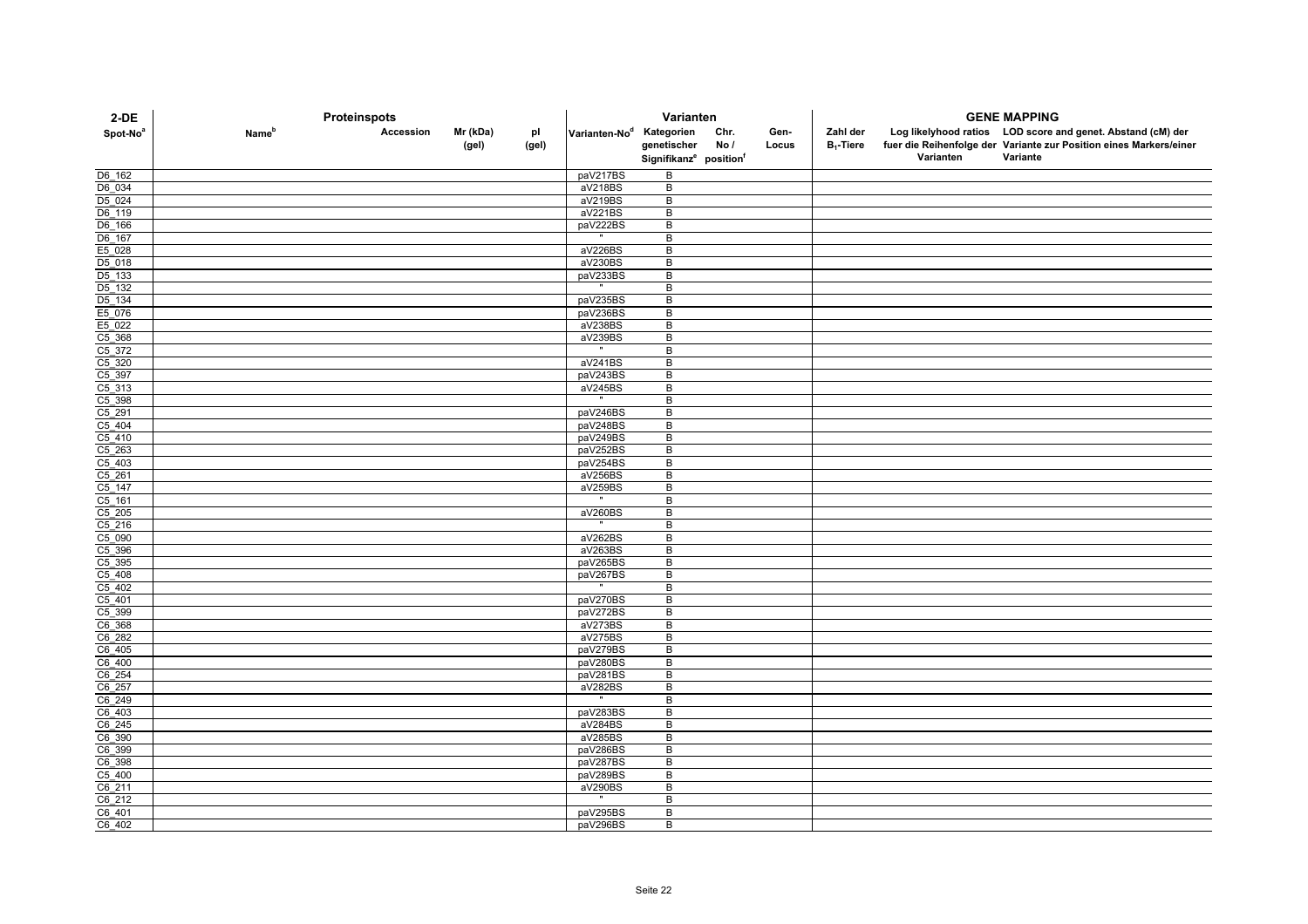| $2-DE$                     | Proteinspots             |           |                   |             | Varianten                            |                                                               |             |               |                          | <b>GENE MAPPING</b> |                                                                                                                                               |  |  |
|----------------------------|--------------------------|-----------|-------------------|-------------|--------------------------------------|---------------------------------------------------------------|-------------|---------------|--------------------------|---------------------|-----------------------------------------------------------------------------------------------------------------------------------------------|--|--|
| Spot-No <sup>a</sup>       | <b>Name</b> <sup>b</sup> | Accession | Mr (kDa)<br>(gel) | рI<br>(gel) | Varianten-No <sup>d</sup> Kategorien | genetischer<br>Signifikanz <sup>e</sup> position <sup>f</sup> | Chr.<br>No/ | Gen-<br>Locus | Zahl der<br>$B_1$ -Tiere | Varianten           | Log likelyhood ratios LOD score and genet. Abstand (cM) der<br>fuer die Reihenfolge der Variante zur Position eines Markers/einer<br>Variante |  |  |
|                            |                          |           |                   |             |                                      |                                                               |             |               |                          |                     |                                                                                                                                               |  |  |
| C6_404                     |                          |           |                   |             | paV297BS                             | B                                                             |             |               |                          |                     |                                                                                                                                               |  |  |
| C6 221                     |                          |           |                   |             | paV298BS                             | B<br>$\overline{B}$                                           |             |               |                          |                     |                                                                                                                                               |  |  |
| $C6$ 101                   |                          |           |                   |             | paV377BS<br>aV378BS                  | B                                                             |             |               |                          |                     |                                                                                                                                               |  |  |
| $C6_146$                   |                          |           |                   |             | aV379BS                              | B                                                             |             |               |                          |                     |                                                                                                                                               |  |  |
| C6_125<br>C6_397<br>C6_066 |                          |           |                   |             | paV382BS                             | B                                                             |             |               |                          |                     |                                                                                                                                               |  |  |
|                            |                          |           |                   |             | paV383BS                             | B                                                             |             |               |                          |                     |                                                                                                                                               |  |  |
|                            |                          |           |                   |             | aV388BS                              | B                                                             |             |               |                          |                     |                                                                                                                                               |  |  |
|                            |                          |           |                   |             | paV389BS                             | B                                                             |             |               |                          |                     |                                                                                                                                               |  |  |
| C7_128<br>C7_210<br>C7_159 |                          |           |                   |             | aV390BS                              | $\overline{B}$                                                |             |               |                          |                     |                                                                                                                                               |  |  |
| $C7$ <sup>122</sup>        |                          |           |                   |             | paV391BS                             | B                                                             |             |               |                          |                     |                                                                                                                                               |  |  |
| $C7$ <sup>209</sup>        |                          |           |                   |             | paV392BS                             | B                                                             |             |               |                          |                     |                                                                                                                                               |  |  |
| C7_097                     |                          |           |                   |             | aV393BS                              | $\, {\bf B}$                                                  |             |               |                          |                     |                                                                                                                                               |  |  |
| B5 549                     |                          |           |                   |             | paV401BS                             | B                                                             |             |               |                          |                     |                                                                                                                                               |  |  |
| B5_566                     |                          |           |                   |             | aV402BS                              | B                                                             |             |               |                          |                     |                                                                                                                                               |  |  |
| B5_719                     |                          |           |                   |             | aV403BS                              | B                                                             |             |               |                          |                     |                                                                                                                                               |  |  |
| B5 620                     |                          |           |                   |             | aV404BS                              | B                                                             |             |               |                          |                     |                                                                                                                                               |  |  |
| B5_630                     |                          |           |                   |             | aV404BS                              | B                                                             |             |               |                          |                     |                                                                                                                                               |  |  |
| B5 565<br>$B5$ 720         |                          |           |                   |             | aV405BS<br>aV406BS                   | B<br>$\overline{B}$                                           |             |               |                          |                     |                                                                                                                                               |  |  |
| B5_619                     |                          |           |                   |             | aV407BS                              | B                                                             |             |               |                          |                     |                                                                                                                                               |  |  |
| B5_627                     |                          |           |                   |             |                                      | B                                                             |             |               |                          |                     |                                                                                                                                               |  |  |
| B5_590                     |                          |           |                   |             | aV409BS                              | B                                                             |             |               |                          |                     |                                                                                                                                               |  |  |
| B5 604                     |                          |           |                   |             |                                      | В                                                             |             |               |                          |                     |                                                                                                                                               |  |  |
| B5_617                     |                          |           |                   |             | aV409BS                              | B                                                             |             |               |                          |                     |                                                                                                                                               |  |  |
|                            |                          |           |                   |             | aV414BS                              | B                                                             |             |               |                          |                     |                                                                                                                                               |  |  |
| B5_494<br>B5_717           |                          |           |                   |             | paV416BS                             | $\overline{B}$                                                |             |               |                          |                     |                                                                                                                                               |  |  |
| B5_718                     |                          |           |                   |             |                                      | B                                                             |             |               |                          |                     |                                                                                                                                               |  |  |
| B5 716                     |                          |           |                   |             | paV418BS                             | B                                                             |             |               |                          |                     |                                                                                                                                               |  |  |
| B6_505                     |                          |           |                   |             | paV422BS                             | $\overline{B}$                                                |             |               |                          |                     |                                                                                                                                               |  |  |
| B6_500                     |                          |           |                   |             | paV423BS                             | B                                                             |             |               |                          |                     |                                                                                                                                               |  |  |
| $rac{C6008}{B6439}$        |                          |           |                   |             | paV424BS                             | B                                                             |             |               |                          |                     |                                                                                                                                               |  |  |
|                            |                          |           |                   |             | aV427BS                              | B                                                             |             |               |                          |                     |                                                                                                                                               |  |  |
| B6 428                     |                          |           |                   |             | paV428BS                             | B                                                             |             |               |                          |                     |                                                                                                                                               |  |  |
| B6_524<br>B6_523           |                          |           |                   |             | paV429BS<br>paV430BS                 | B<br>B                                                        |             |               |                          |                     |                                                                                                                                               |  |  |
| B6_296                     |                          |           |                   |             | paV434BS                             | $\overline{B}$                                                |             |               |                          |                     |                                                                                                                                               |  |  |
| B6_525                     |                          |           |                   |             | paV435BS                             | B                                                             |             |               |                          |                     |                                                                                                                                               |  |  |
| B6 374                     |                          |           |                   |             | aV436BS                              | B                                                             |             |               |                          |                     |                                                                                                                                               |  |  |
| B6_356                     |                          |           |                   |             | aV437BS                              | B                                                             |             |               |                          |                     |                                                                                                                                               |  |  |
| B6_522                     |                          |           |                   |             | paV439BS                             | B                                                             |             |               |                          |                     |                                                                                                                                               |  |  |
| B6_180                     |                          |           |                   |             | paV441BS                             | B                                                             |             |               |                          |                     |                                                                                                                                               |  |  |
| B6_108                     |                          |           |                   |             | paV442BS                             | B                                                             |             |               |                          |                     |                                                                                                                                               |  |  |
| B6_157                     |                          |           |                   |             | paV443BS                             | B                                                             |             |               |                          |                     |                                                                                                                                               |  |  |
| B6_518                     |                          |           |                   |             | paV444BS                             | B                                                             |             |               |                          |                     |                                                                                                                                               |  |  |
| B6_519                     |                          |           |                   |             | paV445BS                             | B                                                             |             |               |                          |                     |                                                                                                                                               |  |  |
| B6_184                     |                          |           |                   |             | aV446BS                              | B                                                             |             |               |                          |                     |                                                                                                                                               |  |  |
| B6_196                     |                          |           |                   |             | paV447BS                             | B                                                             |             |               |                          |                     |                                                                                                                                               |  |  |
| B6_242                     |                          |           |                   |             | aV448BS                              | B                                                             |             |               |                          |                     |                                                                                                                                               |  |  |
| B6_230                     |                          |           |                   |             | aV449BS                              | B                                                             |             |               |                          |                     |                                                                                                                                               |  |  |
| B6 520                     |                          |           |                   |             | paV450BS                             | B                                                             |             |               |                          |                     |                                                                                                                                               |  |  |
| B6_521<br>A5_350           |                          |           |                   |             | paV451BS                             | B<br>B                                                        |             |               |                          |                     |                                                                                                                                               |  |  |
|                            |                          |           |                   |             |                                      |                                                               |             |               |                          |                     |                                                                                                                                               |  |  |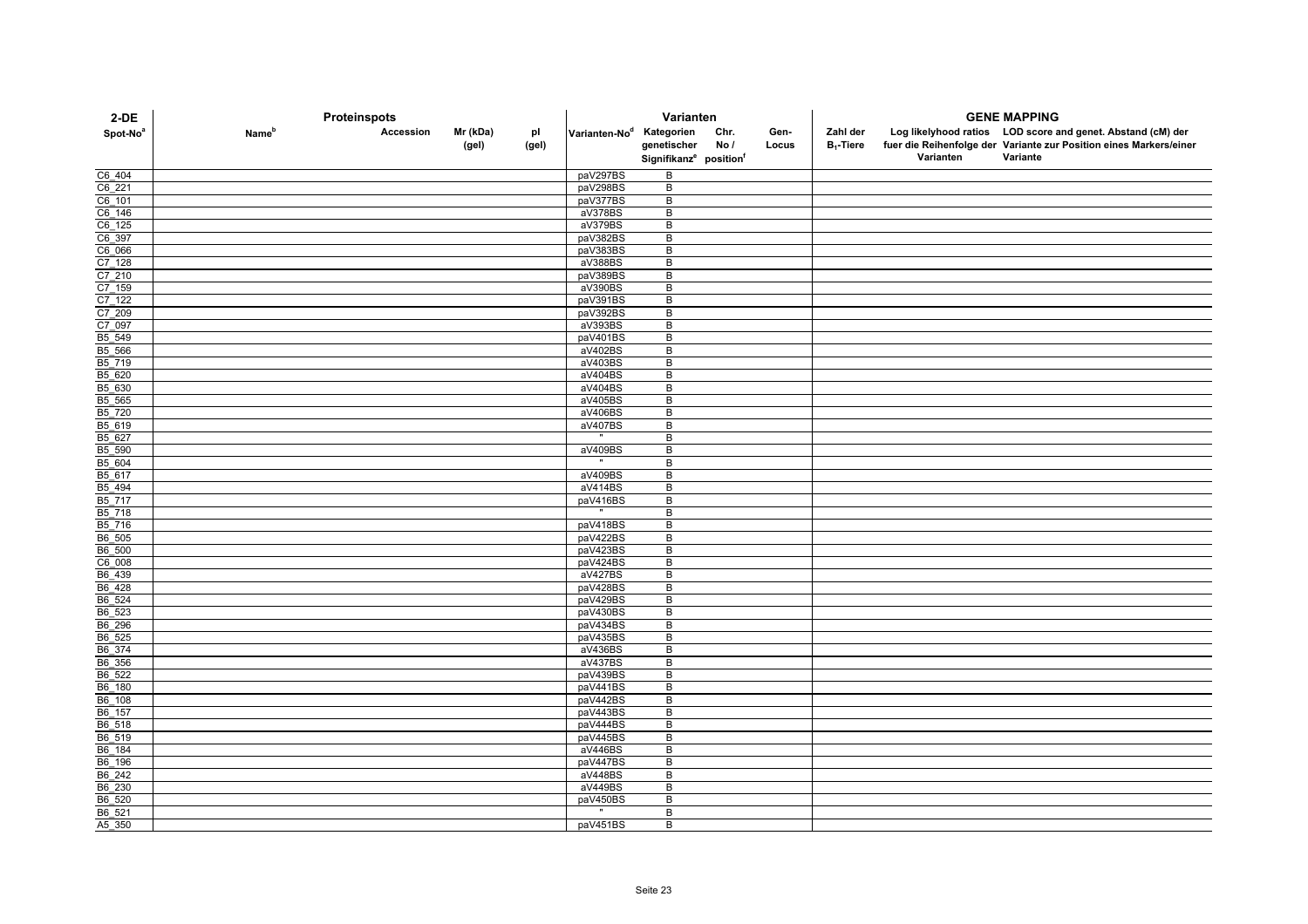| $2-DE$               | Proteinspots                                  |                    |          |       | Varianten                            |                                                |      |       |              | <b>GENE MAPPING</b> |                                                                    |  |  |
|----------------------|-----------------------------------------------|--------------------|----------|-------|--------------------------------------|------------------------------------------------|------|-------|--------------|---------------------|--------------------------------------------------------------------|--|--|
| Spot-No <sup>a</sup> | <b>Name</b> <sup>p</sup>                      | Accession          | Mr (kDa) | рI    | Varianten-No <sup>d</sup> Kategorien |                                                | Chr. | Gen-  | Zahl der     |                     | Log likelyhood ratios LOD score and genet. Abstand (cM) der        |  |  |
|                      |                                               |                    | (gel)    | (gel) |                                      | genetischer                                    | No/  | Locus | $B_1$ -Tiere |                     | fuer die Reihenfolge der Variante zur Position eines Markers/einer |  |  |
|                      |                                               |                    |          |       |                                      | Signifikanz <sup>e</sup> position <sup>f</sup> |      |       |              | Varianten           | Variante                                                           |  |  |
| A5_255               |                                               |                    |          |       | paV452BS                             | B                                              |      |       |              |                     |                                                                    |  |  |
| A5_313               |                                               |                    |          |       | aV453BS                              | B                                              |      |       |              |                     |                                                                    |  |  |
| A5_292               |                                               |                    |          |       | aV454BS                              | B                                              |      |       |              |                     |                                                                    |  |  |
| A5 289               |                                               |                    |          |       |                                      | B                                              |      |       |              |                     |                                                                    |  |  |
| A5_278               |                                               |                    |          |       | aV455BS                              | B                                              |      |       |              |                     |                                                                    |  |  |
| A5_275               |                                               |                    |          |       |                                      | B                                              |      |       |              |                     |                                                                    |  |  |
| A5_233<br>A5_215     |                                               |                    |          |       | aV456BS<br>aV457BS                   | B<br>B                                         |      |       |              |                     |                                                                    |  |  |
| A5_349               |                                               |                    |          |       | paV458BS                             | B                                              |      |       |              |                     |                                                                    |  |  |
| A5_351               |                                               |                    |          |       | paV459BS                             | B                                              |      |       |              |                     |                                                                    |  |  |
| A5_093               |                                               |                    |          |       | aV460BS                              | B                                              |      |       |              |                     |                                                                    |  |  |
| A5_099               |                                               |                    |          |       | aV461BS                              | B                                              |      |       |              |                     |                                                                    |  |  |
| A5_109               |                                               |                    |          |       | aV462BS                              | B                                              |      |       |              |                     |                                                                    |  |  |
| B5 398               |                                               |                    |          |       | paV469BS                             | B                                              |      |       |              |                     |                                                                    |  |  |
| B5_715               |                                               |                    |          |       | paV470BS                             | B                                              |      |       |              |                     |                                                                    |  |  |
| B5 714               |                                               |                    |          |       | paV471BS                             | B                                              |      |       |              |                     |                                                                    |  |  |
| B5_361               |                                               |                    |          |       | paV472BS                             | $\, {\bf B}$                                   |      |       |              |                     |                                                                    |  |  |
| $B5$ <sup>285</sup>  |                                               |                    |          |       | paV473BS                             | B                                              |      |       |              |                     |                                                                    |  |  |
| B5_229               |                                               |                    |          |       | paV474BS                             | B                                              |      |       |              |                     |                                                                    |  |  |
| B5_249<br>B5 255     |                                               |                    |          |       | aV475BS<br>aV476BS                   | B<br>B                                         |      |       |              |                     |                                                                    |  |  |
| B5_239               |                                               |                    |          |       | $\overline{aV477BS}$                 | B                                              |      |       |              |                     |                                                                    |  |  |
| $B5$ <sup>222</sup>  |                                               |                    |          |       | aV478BS                              | B                                              |      |       |              |                     |                                                                    |  |  |
| B5_237               |                                               |                    |          |       | aV479BS                              | B                                              |      |       |              |                     |                                                                    |  |  |
| B <sub>5</sub> _319  |                                               |                    |          |       | aV480BS                              | B                                              |      |       |              |                     |                                                                    |  |  |
| B5 223               |                                               |                    |          |       | aV481BS                              | B                                              |      |       |              |                     |                                                                    |  |  |
| B5_308               |                                               |                    |          |       | aV482BS                              | $\overline{B}$                                 |      |       |              |                     |                                                                    |  |  |
| B5_210               |                                               |                    |          |       | aV484BS                              | B                                              |      |       |              |                     |                                                                    |  |  |
| $B4$ 189             |                                               |                    |          |       | paV485BS                             | B                                              |      |       |              |                     |                                                                    |  |  |
| $B5$ 165             |                                               |                    |          |       | aV487BS                              | B                                              |      |       |              |                     |                                                                    |  |  |
| B5_121               |                                               |                    |          |       | paV488BS                             | B                                              |      |       |              |                     |                                                                    |  |  |
| B5_713               |                                               |                    |          |       | paV489BS                             | B                                              |      |       |              |                     |                                                                    |  |  |
| B6_526               |                                               |                    |          |       | paV490BS                             | B                                              |      |       |              |                     |                                                                    |  |  |
| B6_016               |                                               |                    |          |       | paV491BS<br>aV497BS                  | B<br>B                                         |      |       |              |                     |                                                                    |  |  |
| B4_115<br>B4_604     |                                               |                    |          |       | aV499BS                              | B                                              |      |       |              |                     |                                                                    |  |  |
| B5_005               |                                               |                    |          |       | aV501BS                              | B                                              |      |       |              |                     |                                                                    |  |  |
| A5 352               |                                               |                    |          |       | paV502BS                             | B                                              |      |       |              |                     |                                                                    |  |  |
| A5_342               |                                               |                    |          |       | paV503BS                             | B                                              |      |       |              |                     |                                                                    |  |  |
| B5_141               |                                               |                    |          |       | paV504BS                             | B                                              |      |       |              |                     |                                                                    |  |  |
| B5_084               |                                               |                    |          |       | aV506BS                              | B                                              |      |       |              |                     |                                                                    |  |  |
| B5_085               |                                               |                    |          |       | aV506BS                              | В                                              |      |       |              |                     |                                                                    |  |  |
| B5 022               |                                               |                    |          |       | paV508BS                             | B                                              |      |       |              |                     |                                                                    |  |  |
| B5_083               |                                               |                    |          |       | paV510BS                             | B                                              |      |       |              |                     |                                                                    |  |  |
| B5 492               | Cytosolic acyl coenzyme A thioester hydrolase | <b>EMBL U49694</b> |          |       | aV415BS                              | $\mathsf{C}$                                   |      |       |              |                     |                                                                    |  |  |
| D6_073               |                                               |                    |          |       | mV162BS                              | C                                              |      |       |              |                     |                                                                    |  |  |
| D6_124               |                                               |                    |          |       | mV163BS                              | $\mathsf C$                                    |      |       |              |                     |                                                                    |  |  |
| E6 004               |                                               |                    |          |       | mV164BS<br>mV165BS                   | $\mathsf C$<br>$\mathsf{C}$                    |      |       |              |                     |                                                                    |  |  |
| E6_020               |                                               |                    |          |       | mV166BS                              | C                                              |      |       |              |                     |                                                                    |  |  |
| D4_074<br>D5_059     |                                               |                    |          |       | mV186BS                              | C                                              |      |       |              |                     |                                                                    |  |  |
| D5_130               |                                               |                    |          |       | mV187BS                              | $\mathsf{C}$                                   |      |       |              |                     |                                                                    |  |  |
| C5_367               |                                               |                    |          |       | mV189BS                              | C                                              |      |       |              |                     |                                                                    |  |  |
|                      |                                               |                    |          |       |                                      |                                                |      |       |              |                     |                                                                    |  |  |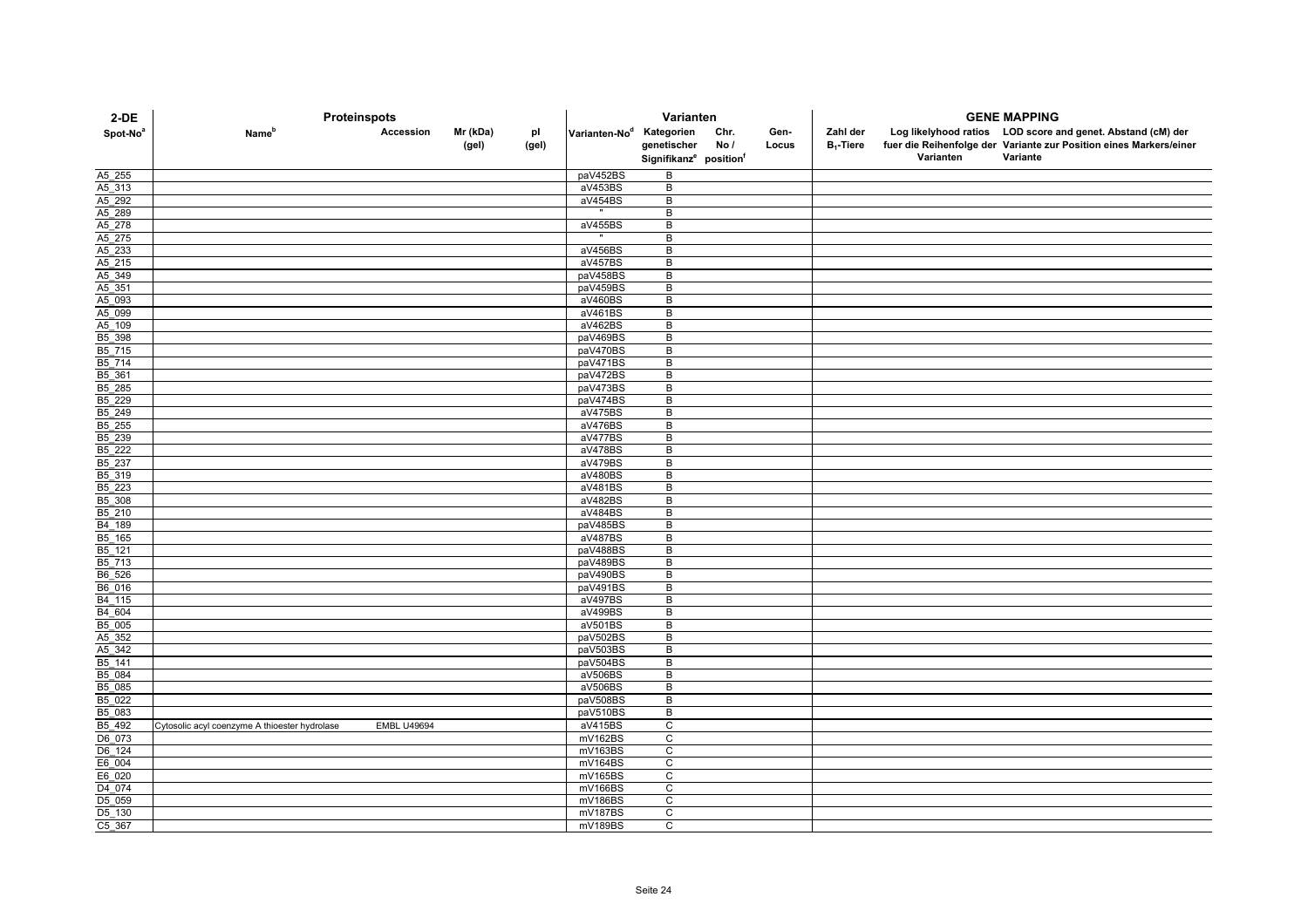| 2-DE                                       | Proteinspots      |           |                   |             |                                      | Varianten                                      |             |               | <b>GENE MAPPING</b>      |           |                                                                                                                                   |  |
|--------------------------------------------|-------------------|-----------|-------------------|-------------|--------------------------------------|------------------------------------------------|-------------|---------------|--------------------------|-----------|-----------------------------------------------------------------------------------------------------------------------------------|--|
| Spot-No <sup>a</sup>                       | Name <sup>n</sup> | Accession | Mr (kDa)<br>(gel) | pl<br>(gel) | Varianten-No <sup>d</sup> Kategorien | genetischer                                    | Chr.<br>No/ | Gen-<br>Locus | Zahl der<br>$B_1$ -Tiere |           | Log likelyhood ratios LOD score and genet. Abstand (cM) der<br>fuer die Reihenfolge der Variante zur Position eines Markers/einer |  |
|                                            |                   |           |                   |             |                                      | Signifikanz <sup>e</sup> position <sup>f</sup> |             |               |                          | Varianten | Variante                                                                                                                          |  |
| C7_141                                     |                   |           |                   |             | mV205BS                              | C                                              |             |               |                          |           |                                                                                                                                   |  |
| $C5$ 166                                   |                   |           |                   |             | mV213BS                              | C                                              |             |               |                          |           |                                                                                                                                   |  |
| $C4$ 054                                   |                   |           |                   |             | mV224BS                              | $\overline{c}$                                 |             |               |                          |           |                                                                                                                                   |  |
| C4_060                                     |                   |           |                   |             | mV224BS                              | C                                              |             |               |                          |           |                                                                                                                                   |  |
| C5_050                                     |                   |           |                   |             | mV228BS                              | $\mathsf{C}$                                   |             |               |                          |           |                                                                                                                                   |  |
| B6_498                                     |                   |           |                   |             | mV230BS                              | C                                              |             |               |                          |           |                                                                                                                                   |  |
| C6002                                      |                   |           |                   |             | mV231BS                              | C                                              |             |               |                          |           |                                                                                                                                   |  |
| C6_019                                     |                   |           |                   |             | mV231BS                              | C                                              |             |               |                          |           |                                                                                                                                   |  |
| $C6$ <sup>024</sup><br>$C6$ <sup>009</sup> |                   |           |                   |             | mV231BS<br>mV231BS                   | C<br>$\overline{c}$                            |             |               |                          |           |                                                                                                                                   |  |
| C6_022                                     |                   |           |                   |             | mV231BS                              | C                                              |             |               |                          |           |                                                                                                                                   |  |
| C6_029                                     |                   |           |                   |             | mV231BS                              | C                                              |             |               |                          |           |                                                                                                                                   |  |
| B5_623                                     |                   |           |                   |             | mV243BS                              | $\mathbf C$                                    |             |               |                          |           |                                                                                                                                   |  |
| B6 171                                     |                   |           |                   |             | mV252BS                              | C                                              |             |               |                          |           |                                                                                                                                   |  |
| B6_174                                     |                   |           |                   |             | mV252BS                              | C                                              |             |               |                          |           |                                                                                                                                   |  |
| B6_246                                     |                   |           |                   |             | mV253BS                              | C                                              |             |               |                          |           |                                                                                                                                   |  |
| B6 260                                     |                   |           |                   |             | mV255BS                              | $\overline{c}$                                 |             |               |                          |           |                                                                                                                                   |  |
| D <sub>4_142</sub>                         |                   |           |                   |             | mV302BS                              | C                                              |             |               |                          |           |                                                                                                                                   |  |
| E2_047                                     |                   |           |                   |             | mV305BS                              | C                                              |             |               |                          |           |                                                                                                                                   |  |
| B6_387                                     |                   |           |                   |             | mV326BS                              | $\overline{c}$                                 |             |               |                          |           |                                                                                                                                   |  |
| B6_492                                     |                   |           |                   |             | mV327BS                              | C                                              |             |               |                          |           |                                                                                                                                   |  |
| D3_199                                     |                   |           |                   |             | mV328BS                              | C                                              |             |               |                          |           |                                                                                                                                   |  |
| D1_052<br>D3 224                           |                   |           |                   |             | mV329BS<br>mV330BS                   | C<br>C                                         |             |               |                          |           |                                                                                                                                   |  |
| C4_327                                     |                   |           |                   |             | mV331BS                              | $\mathsf{C}$                                   |             |               |                          |           |                                                                                                                                   |  |
|                                            |                   |           |                   |             | mV333BS                              | C                                              |             |               |                          |           |                                                                                                                                   |  |
| $\frac{C3 - 402}{C3 - 306}$                |                   |           |                   |             | mV334BS                              | $\overline{c}$                                 |             |               |                          |           |                                                                                                                                   |  |
| $C4$ 197                                   |                   |           |                   |             | mV335BS                              | C                                              |             |               |                          |           |                                                                                                                                   |  |
| $C4$ 116                                   |                   |           |                   |             | mV336BS                              | C                                              |             |               |                          |           |                                                                                                                                   |  |
| $C3$ 158                                   |                   |           |                   |             | mV337BS                              | $\overline{c}$                                 |             |               |                          |           |                                                                                                                                   |  |
| C <sub>3_472</sub>                         |                   |           |                   |             | mV338BS                              | C                                              |             |               |                          |           |                                                                                                                                   |  |
| $C3$ 464                                   |                   |           |                   |             | mV339BS                              | $\mathsf{C}$                                   |             |               |                          |           |                                                                                                                                   |  |
| D3_006                                     |                   |           |                   |             | mV340BS                              | C                                              |             |               |                          |           |                                                                                                                                   |  |
| D3 030                                     |                   |           |                   |             |                                      | C                                              |             |               |                          |           |                                                                                                                                   |  |
| $C3 - 194$                                 |                   |           |                   |             | mV341BS                              | C                                              |             |               |                          |           |                                                                                                                                   |  |
| $C3$ 202<br>B4_476                         |                   |           |                   |             | mV342BS                              | C<br>$\overline{c}$                            |             |               |                          |           |                                                                                                                                   |  |
| B3_355                                     |                   |           |                   |             | mV344BS                              | C                                              |             |               |                          |           |                                                                                                                                   |  |
| B3 257                                     |                   |           |                   |             | mV346BS                              | C                                              |             |               |                          |           |                                                                                                                                   |  |
| B5_280                                     |                   |           |                   |             | mV371BS                              | C                                              |             |               |                          |           |                                                                                                                                   |  |
| $C2$ 023                                   |                   |           |                   |             | aV115BS                              | C                                              |             |               |                          |           |                                                                                                                                   |  |
|                                            |                   |           |                   |             | paV123BS                             | C                                              |             |               |                          |           |                                                                                                                                   |  |
| B4_347<br>B4_337                           |                   |           |                   |             |                                      | $\mathsf{C}$                                   |             |               |                          |           |                                                                                                                                   |  |
| B2_392                                     |                   |           |                   |             | aV139BS                              | C                                              |             |               |                          |           |                                                                                                                                   |  |
| B <sub>2_403</sub>                         |                   |           |                   |             |                                      | C                                              |             |               |                          |           |                                                                                                                                   |  |
| B2 397                                     |                   |           |                   |             |                                      | C                                              |             |               |                          |           |                                                                                                                                   |  |
| B <sub>2_410</sub>                         |                   |           |                   |             |                                      | C                                              |             |               |                          |           |                                                                                                                                   |  |
| B <sub>4_173</sub>                         |                   |           |                   |             | aV146BS                              | $\mathtt{C}$                                   |             |               |                          |           |                                                                                                                                   |  |
| B4_174                                     |                   |           |                   |             |                                      | $\mathsf{C}$                                   |             |               |                          |           |                                                                                                                                   |  |
| B <sub>4_195</sub><br>B4 131               |                   |           |                   |             | aV147BS<br>aV149BS                   | C<br>C                                         |             |               |                          |           |                                                                                                                                   |  |
| B4_086                                     |                   |           |                   |             | aV154BS                              | C                                              |             |               |                          |           |                                                                                                                                   |  |
| B3_673                                     |                   |           |                   |             | paV168BS                             | C                                              |             |               |                          |           |                                                                                                                                   |  |
|                                            |                   |           |                   |             |                                      |                                                |             |               |                          |           |                                                                                                                                   |  |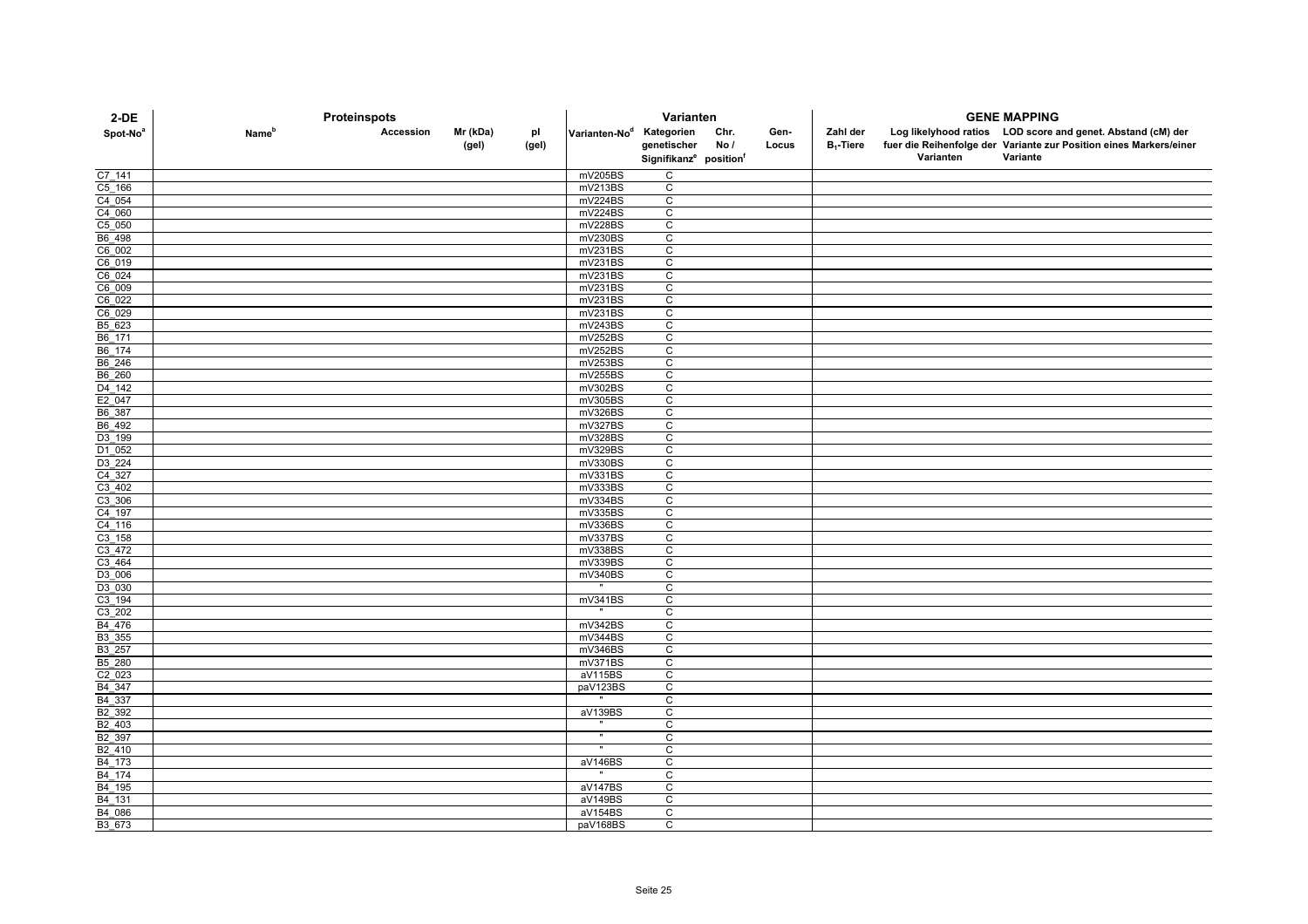| $2-DE$                                   | Proteinspots             |           |                   |             |                                      | Varianten                                      |             |               | <b>GENE MAPPING</b>      |           |                                                                                                                                               |  |
|------------------------------------------|--------------------------|-----------|-------------------|-------------|--------------------------------------|------------------------------------------------|-------------|---------------|--------------------------|-----------|-----------------------------------------------------------------------------------------------------------------------------------------------|--|
| Spot-No <sup>a</sup>                     | <b>Name</b> <sup>p</sup> | Accession | Mr (kDa)<br>(gel) | pl<br>(gel) | Varianten-No <sup>d</sup> Kategorien | genetischer                                    | Chr.<br>No/ | Gen-<br>Locus | Zahl der<br>$B_1$ -Tiere | Varianten | Log likelyhood ratios LOD score and genet. Abstand (cM) der<br>fuer die Reihenfolge der Variante zur Position eines Markers/einer<br>Variante |  |
|                                          |                          |           |                   |             |                                      | Signifikanz <sup>e</sup> position <sup>f</sup> |             |               |                          |           |                                                                                                                                               |  |
| E4_054                                   |                          |           |                   |             | aV301BS                              | C                                              |             |               |                          |           |                                                                                                                                               |  |
| D4 116                                   |                          |           |                   |             | aV302BS                              | С                                              |             |               |                          |           |                                                                                                                                               |  |
| $D4$ 143                                 |                          |           |                   |             | aV303BS                              | $\overline{c}$                                 |             |               |                          |           |                                                                                                                                               |  |
| D4_139                                   |                          |           |                   |             | aV304BS                              | C                                              |             |               |                          |           |                                                                                                                                               |  |
| D <sub>4_161</sub><br>D <sub>4_133</sub> |                          |           |                   |             | paV305BS<br>paV306BS                 | $\mathsf{C}$<br>C                              |             |               |                          |           |                                                                                                                                               |  |
| D4_152                                   |                          |           |                   |             | paV307BS                             | C                                              |             |               |                          |           |                                                                                                                                               |  |
| E4_081                                   |                          |           |                   |             | aV308BS                              | $\mathsf{C}$                                   |             |               |                          |           |                                                                                                                                               |  |
| D3 085                                   |                          |           |                   |             | aV309BS                              | C                                              |             |               |                          |           |                                                                                                                                               |  |
| D3_077                                   |                          |           |                   |             | aV310BS                              | $\overline{c}$                                 |             |               |                          |           |                                                                                                                                               |  |
| D3_169                                   |                          |           |                   |             | aV311BS                              | C                                              |             |               |                          |           |                                                                                                                                               |  |
| D3 185                                   |                          |           |                   |             | aV312BS                              | C                                              |             |               |                          |           |                                                                                                                                               |  |
| D3_180                                   |                          |           |                   |             | paV313BS                             | $\mathtt{C}$                                   |             |               |                          |           |                                                                                                                                               |  |
| E3_076                                   |                          |           |                   |             | aV314BS                              | C                                              |             |               |                          |           |                                                                                                                                               |  |
| D <sub>2_168</sub>                       |                          |           |                   |             | aV315BS                              | $\mathsf{C}$                                   |             |               |                          |           |                                                                                                                                               |  |
| D <sub>2_102</sub>                       |                          |           |                   |             | paV316BS                             | C                                              |             |               |                          |           |                                                                                                                                               |  |
| D <sub>2_177</sub>                       |                          |           |                   |             | aV317BS                              | C                                              |             |               |                          |           |                                                                                                                                               |  |
| $\frac{D2 - 220}{E2 - 100}$              |                          |           |                   |             | aV318BS                              | C                                              |             |               |                          |           |                                                                                                                                               |  |
|                                          |                          |           |                   |             | aV319BS                              | C                                              |             |               |                          |           |                                                                                                                                               |  |
| E2_099                                   |                          |           |                   |             | paV320BS                             | $\overline{c}$                                 |             |               |                          |           |                                                                                                                                               |  |
| D <sub>2_286</sub>                       |                          |           |                   |             | paV321BS                             | $\mathtt{C}$                                   |             |               |                          |           |                                                                                                                                               |  |
| D1_035                                   |                          |           |                   |             | aV322BS                              | C                                              |             |               |                          |           |                                                                                                                                               |  |
| E2_062                                   |                          |           |                   |             | aV323BS                              | C                                              |             |               |                          |           |                                                                                                                                               |  |
| D4 052                                   |                          |           |                   |             | aV324BS                              | C<br>$\mathsf{C}$                              |             |               |                          |           |                                                                                                                                               |  |
| D <sub>2_020</sub>                       |                          |           |                   |             | aV326BS<br>aV327BS                   | C                                              |             |               |                          |           |                                                                                                                                               |  |
| $\frac{C1 - 029}{C2 - 327}$              |                          |           |                   |             | aV329BS                              | $\overline{c}$                                 |             |               |                          |           |                                                                                                                                               |  |
| $C2_286$                                 |                          |           |                   |             | aV330BS                              | C                                              |             |               |                          |           |                                                                                                                                               |  |
| $C2$ 297                                 |                          |           |                   |             | aV330BS                              | C                                              |             |               |                          |           |                                                                                                                                               |  |
| $C2$ 300                                 |                          |           |                   |             | aV330BS                              | $\overline{c}$                                 |             |               |                          |           |                                                                                                                                               |  |
| $C3$ _310                                |                          |           |                   |             | aV331BS                              | C                                              |             |               |                          |           |                                                                                                                                               |  |
| $C3$ 296                                 |                          |           |                   |             | aV332BS                              | $\mathsf{C}$                                   |             |               |                          |           |                                                                                                                                               |  |
| $\frac{C4 - 350}{C2 - 216}$              |                          |           |                   |             | paV333BS                             | C                                              |             |               |                          |           |                                                                                                                                               |  |
|                                          |                          |           |                   |             | aV334BS                              | C                                              |             |               |                          |           |                                                                                                                                               |  |
| $\frac{C2 - 195}{C2 - 175}$              |                          |           |                   |             | aV335BS                              | C                                              |             |               |                          |           |                                                                                                                                               |  |
|                                          |                          |           |                   |             | aV336BS                              | C                                              |             |               |                          |           |                                                                                                                                               |  |
| $C4$ 181                                 |                          |           |                   |             | aV337BS                              | $\overline{c}$                                 |             |               |                          |           |                                                                                                                                               |  |
| $C4$ 155                                 |                          |           |                   |             | paV338BS                             | C                                              |             |               |                          |           |                                                                                                                                               |  |
| $C4$ 152                                 |                          |           |                   |             | paV339BS                             | C                                              |             |               |                          |           |                                                                                                                                               |  |
| $\frac{C2 - 138}{C2 - 156}$              |                          |           |                   |             | paV340BS                             | C                                              |             |               |                          |           |                                                                                                                                               |  |
|                                          |                          |           |                   |             | paV341BS                             | C                                              |             |               |                          |           |                                                                                                                                               |  |
| C2_087                                   |                          |           |                   |             | paV342BS                             | C                                              |             |               |                          |           |                                                                                                                                               |  |
| $\frac{C3 - 463}{C3 - 154}$              |                          |           |                   |             | paV343BS                             | C                                              |             |               |                          |           |                                                                                                                                               |  |
|                                          |                          |           |                   |             | paV344BS                             | $\overline{c}$                                 |             |               |                          |           |                                                                                                                                               |  |
| $C3$ 163<br>C3 172                       |                          |           |                   |             |                                      | С<br>C                                         |             |               |                          |           |                                                                                                                                               |  |
| $C4$ 351                                 |                          |           |                   |             | aV346BS                              | C                                              |             |               |                          |           |                                                                                                                                               |  |
| $C4$ 118                                 |                          |           |                   |             | aV347BS                              | $\mathtt{C}$                                   |             |               |                          |           |                                                                                                                                               |  |
| $C4$ <sup>059</sup>                      |                          |           |                   |             | aV349BS                              | C                                              |             |               |                          |           |                                                                                                                                               |  |
| $C4$ 063                                 |                          |           |                   |             | $\mathbf{u}$                         | C                                              |             |               |                          |           |                                                                                                                                               |  |
| C4 040                                   |                          |           |                   |             | aV350BS                              | C                                              |             |               |                          |           |                                                                                                                                               |  |
| C4_047                                   |                          |           |                   |             |                                      | C                                              |             |               |                          |           |                                                                                                                                               |  |
| B3 619                                   |                          |           |                   |             | aV351BS                              | $\mathsf{C}$                                   |             |               |                          |           |                                                                                                                                               |  |
|                                          |                          |           |                   |             |                                      |                                                |             |               |                          |           |                                                                                                                                               |  |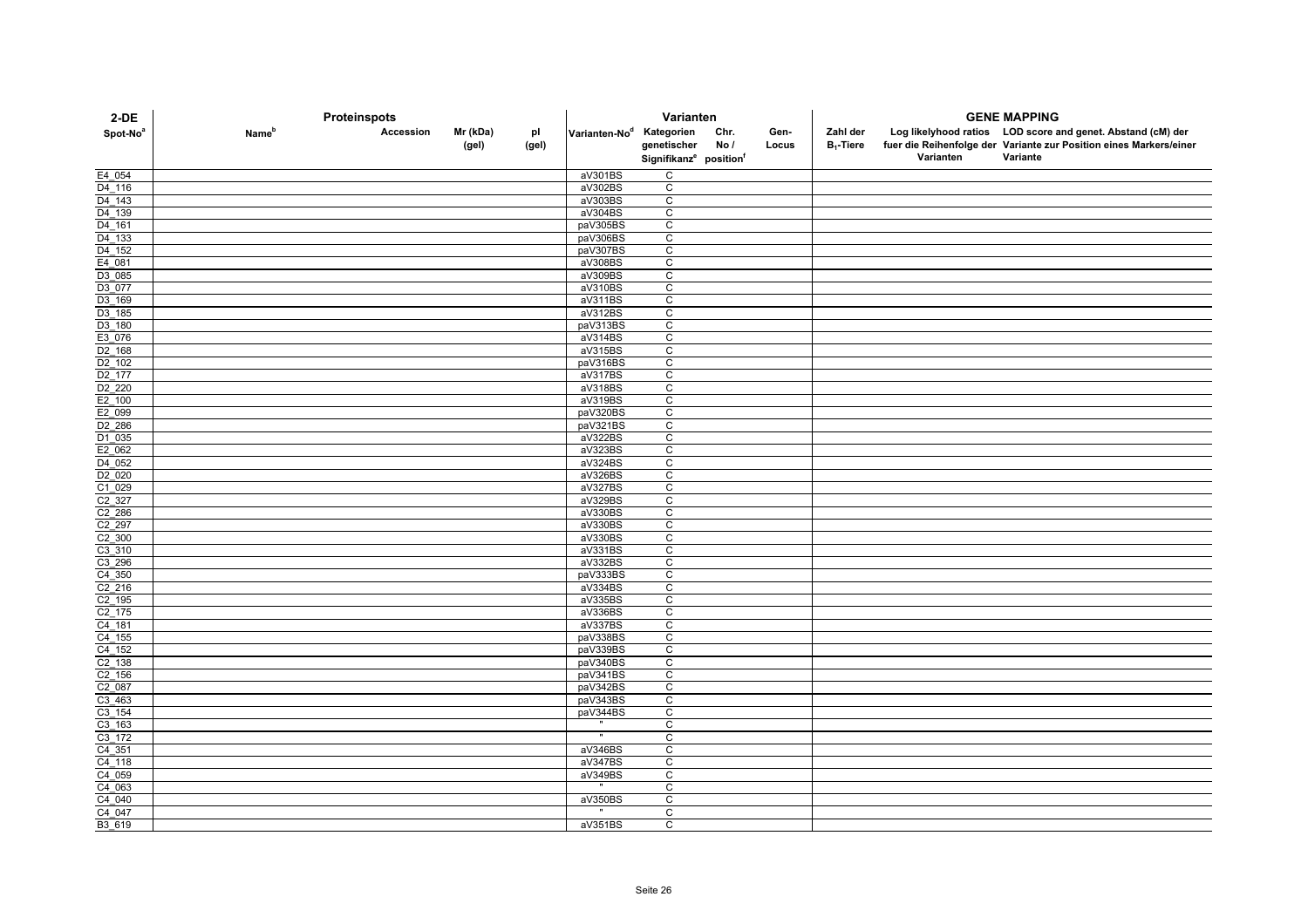| $2-DE$                      | Proteinspots             |           |                   |             |                                      | Varianten                                      |             |               | <b>GENE MAPPING</b>      |           |                                                                                                                                   |  |
|-----------------------------|--------------------------|-----------|-------------------|-------------|--------------------------------------|------------------------------------------------|-------------|---------------|--------------------------|-----------|-----------------------------------------------------------------------------------------------------------------------------------|--|
| Spot-No <sup>a</sup>        | <b>Name</b> <sup>p</sup> | Accession | Mr (kDa)<br>(gel) | рI<br>(gel) | Varianten-No <sup>d</sup> Kategorien | genetischer                                    | Chr.<br>No/ | Gen-<br>Locus | Zahl der<br>$B_1$ -Tiere |           | Log likelyhood ratios LOD score and genet. Abstand (cM) der<br>fuer die Reihenfolge der Variante zur Position eines Markers/einer |  |
|                             |                          |           |                   |             |                                      | Signifikanz <sup>e</sup> position <sup>f</sup> |             |               |                          | Varianten | Variante                                                                                                                          |  |
| B4 602                      |                          |           |                   |             | paV352BS                             | $\mathsf{C}$                                   |             |               |                          |           |                                                                                                                                   |  |
| B2 257                      |                          |           |                   |             | aV354BS                              | C                                              |             |               |                          |           |                                                                                                                                   |  |
| B2_258                      |                          |           |                   |             | $\mathbf{m}$ .                       | $\mathtt{C}$                                   |             |               |                          |           |                                                                                                                                   |  |
| B2_237                      |                          |           |                   |             | aV355BS                              | $\mathsf C$                                    |             |               |                          |           |                                                                                                                                   |  |
| B3_401                      |                          |           |                   |             | aV356BS                              | $\mathsf{C}$                                   |             |               |                          |           |                                                                                                                                   |  |
| B3_672                      |                          |           |                   |             | paV357BS                             | $\mathsf{C}$                                   |             |               |                          |           |                                                                                                                                   |  |
| B3_336                      |                          |           |                   |             | paV358BS                             | $\mathtt{C}$                                   |             |               |                          |           |                                                                                                                                   |  |
| B <sub>2_527</sub>          |                          |           |                   |             | paV359BS                             | $\mathsf{C}$                                   |             |               |                          |           |                                                                                                                                   |  |
| B <sub>4</sub> _603         |                          |           |                   |             | paV360BS                             | C                                              |             |               |                          |           |                                                                                                                                   |  |
| B4_600<br>B4_599            |                          |           |                   |             | paV361BS                             | $\overline{c}$                                 |             |               |                          |           |                                                                                                                                   |  |
|                             |                          |           |                   |             | aV362BS                              | $\overline{c}$                                 |             |               |                          |           |                                                                                                                                   |  |
| B4_601<br>B3_288            |                          |           |                   |             | paV363BS<br>paV364BS                 | C                                              |             |               |                          |           |                                                                                                                                   |  |
| B2 125                      |                          |           |                   |             | paV365BS                             | C<br>$\mathsf C$                               |             |               |                          |           |                                                                                                                                   |  |
| B <sub>2_093</sub>          |                          |           |                   |             | paV366BS                             | $\mathsf C$                                    |             |               |                          |           |                                                                                                                                   |  |
| $B2$ 108                    |                          |           |                   |             | paV367BS                             | C                                              |             |               |                          |           |                                                                                                                                   |  |
| B <sub>2_528</sub>          |                          |           |                   |             | paV368BS                             | $\overline{c}$                                 |             |               |                          |           |                                                                                                                                   |  |
| B2_529                      |                          |           |                   |             | paV369BS                             | $\mathsf{C}$                                   |             |               |                          |           |                                                                                                                                   |  |
| B2 531                      |                          |           |                   |             | paV370BS                             | $\mathsf{C}$                                   |             |               |                          |           |                                                                                                                                   |  |
| B2_532                      |                          |           |                   |             | paV371BS                             | $\overline{c}$                                 |             |               |                          |           |                                                                                                                                   |  |
| B <sub>2_530</sub>          |                          |           |                   |             | paV372BS                             | $\mathsf{C}$                                   |             |               |                          |           |                                                                                                                                   |  |
| B <sub>2_526</sub>          |                          |           |                   |             | paV374BS                             | C                                              |             |               |                          |           |                                                                                                                                   |  |
| $\frac{C3 - 465}{D2 - 028}$ |                          |           |                   |             | paV375BS                             | C                                              |             |               |                          |           |                                                                                                                                   |  |
|                             |                          |           |                   |             | aV376BS                              | $\mathsf C$                                    |             |               |                          |           |                                                                                                                                   |  |
| B5_346                      |                          |           |                   |             | aV465BS                              | $\mathsf{C}$                                   |             |               |                          |           |                                                                                                                                   |  |
| E7_063                      |                          |           |                   |             | paV511BS                             | C                                              |             |               |                          |           |                                                                                                                                   |  |
| E8_035                      |                          |           |                   |             | aV512BS                              | $\overline{c}$                                 |             |               |                          |           |                                                                                                                                   |  |
| E6_074<br>D7_070            |                          |           |                   |             | paV513BS                             | $\mathtt{C}$                                   |             |               |                          |           |                                                                                                                                   |  |
|                             |                          |           |                   |             | aV514BS                              | C                                              |             |               |                          |           |                                                                                                                                   |  |
| D <sub>5_111</sub>          |                          |           |                   |             | aV515BS                              | $\mathsf C$                                    |             |               |                          |           |                                                                                                                                   |  |
| D5 098                      |                          |           |                   |             | aV516BS                              | $\mathsf C$                                    |             |               |                          |           |                                                                                                                                   |  |
| D <sub>5_051</sub>          |                          |           |                   |             | aV517BS                              | $\mathsf{C}$                                   |             |               |                          |           |                                                                                                                                   |  |
| D5_066<br>$D6$ 043          |                          |           |                   |             | aV519BS                              | C<br>$\overline{c}$                            |             |               |                          |           |                                                                                                                                   |  |
|                             |                          |           |                   |             | aV520BS<br>aV521BS                   | C                                              |             |               |                          |           |                                                                                                                                   |  |
| C5_394<br>C5_361            |                          |           |                   |             | aV522BS                              | C                                              |             |               |                          |           |                                                                                                                                   |  |
|                             |                          |           |                   |             | aV522BS                              | $\overline{c}$                                 |             |               |                          |           |                                                                                                                                   |  |
| $\frac{C5 - 365}{C5 - 329}$ |                          |           |                   |             | aV523BS                              | $\overline{C}$                                 |             |               |                          |           |                                                                                                                                   |  |
| $C5$ _344                   |                          |           |                   |             | aV524BS                              | $\mathsf{C}$                                   |             |               |                          |           |                                                                                                                                   |  |
| $\frac{C5 - 340}{C5 - 312}$ |                          |           |                   |             | aV525BS                              | C                                              |             |               |                          |           |                                                                                                                                   |  |
|                             |                          |           |                   |             | aV526BS                              | $\mathsf C$                                    |             |               |                          |           |                                                                                                                                   |  |
| C6_341                      |                          |           |                   |             | aV527BS                              | $\mathsf C$                                    |             |               |                          |           |                                                                                                                                   |  |
| $rac{C6 - 289}{C6 - 335}$   |                          |           |                   |             | aV528BS                              | $\mathsf{C}$                                   |             |               |                          |           |                                                                                                                                   |  |
|                             |                          |           |                   |             | aV529BS                              | $\overline{c}$                                 |             |               |                          |           |                                                                                                                                   |  |
| C6_293                      |                          |           |                   |             | aV530BS                              | $\mathsf{C}$                                   |             |               |                          |           |                                                                                                                                   |  |
| $C7$ 155                    |                          |           |                   |             | paV531BS                             | C                                              |             |               |                          |           |                                                                                                                                   |  |
| $\frac{C7 - 123}{C5 - 391}$ |                          |           |                   |             | paV532BS                             | C                                              |             |               |                          |           |                                                                                                                                   |  |
|                             |                          |           |                   |             | paV533BS                             | C                                              |             |               |                          |           |                                                                                                                                   |  |
| C5_392                      |                          |           |                   |             |                                      | $\mathsf{C}$                                   |             |               |                          |           |                                                                                                                                   |  |
| $\frac{C5 - 393}{C5 - 204}$ |                          |           |                   |             | $\mathbf{u}$                         | C                                              |             |               |                          |           |                                                                                                                                   |  |
|                             |                          |           |                   |             | aV536BS                              | C                                              |             |               |                          |           |                                                                                                                                   |  |
| $C5$ 172                    |                          |           |                   |             | aV537BS                              | $\mathtt{C}$                                   |             |               |                          |           |                                                                                                                                   |  |
| $C6$ 395                    |                          |           |                   |             | paV538BS                             | C                                              |             |               |                          |           |                                                                                                                                   |  |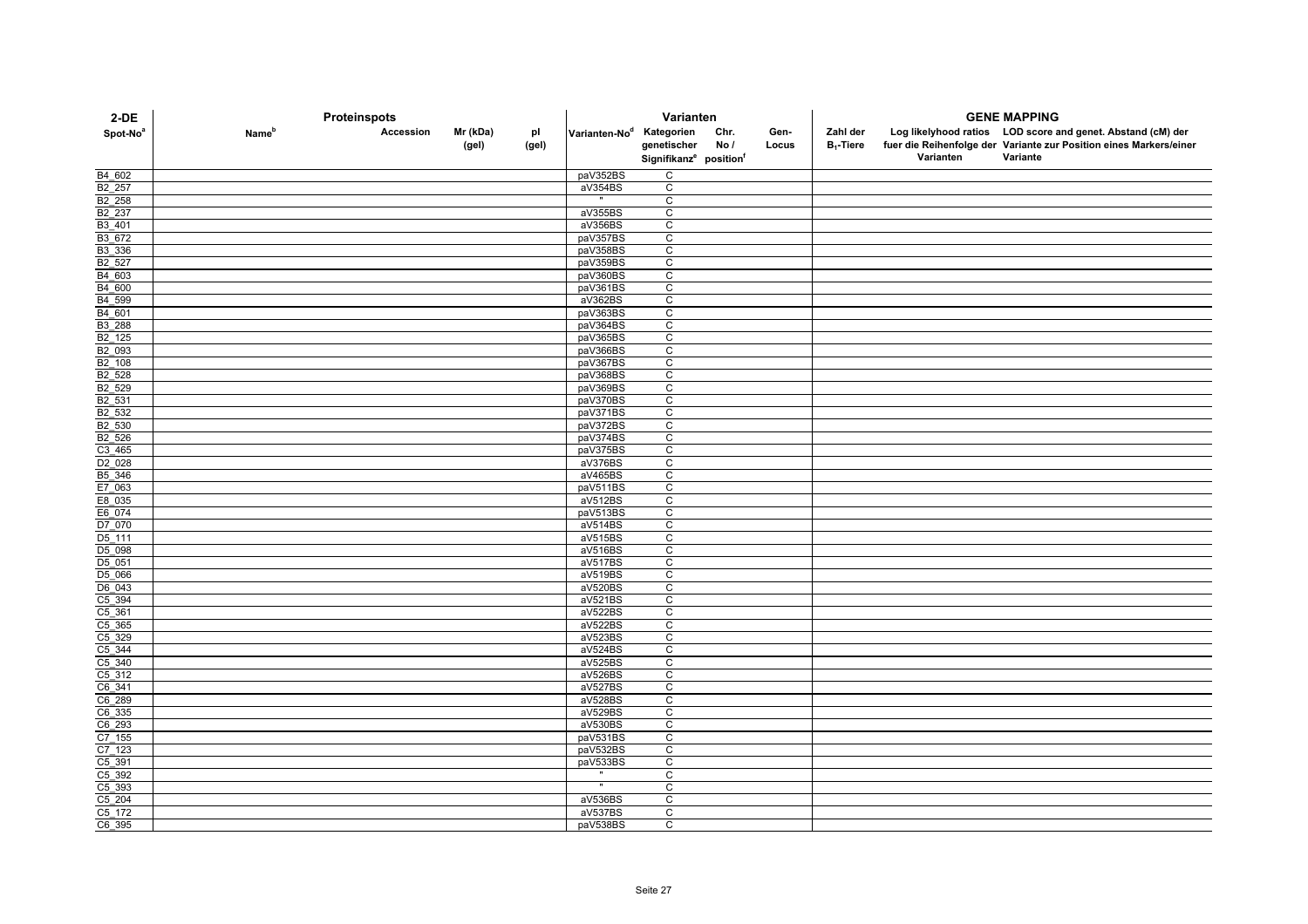| $2-DE$                      | Proteinspots             |           |                   |             |                                      | Varianten                                                     |             |               | <b>GENE MAPPING</b>      |           |                                                                                                                                               |  |
|-----------------------------|--------------------------|-----------|-------------------|-------------|--------------------------------------|---------------------------------------------------------------|-------------|---------------|--------------------------|-----------|-----------------------------------------------------------------------------------------------------------------------------------------------|--|
| Spot-No <sup>a</sup>        | <b>Name</b> <sup>p</sup> | Accession | Mr (kDa)<br>(gel) | рI<br>(gel) | Varianten-No <sup>d</sup> Kategorien | genetischer<br>Signifikanz <sup>e</sup> position <sup>f</sup> | Chr.<br>No/ | Gen-<br>Locus | Zahl der<br>$B_1$ -Tiere | Varianten | Log likelyhood ratios LOD score and genet. Abstand (cM) der<br>fuer die Reihenfolge der Variante zur Position eines Markers/einer<br>Variante |  |
|                             |                          |           |                   |             |                                      | C                                                             |             |               |                          |           |                                                                                                                                               |  |
| C6_199<br>C6 195            |                          |           |                   |             | aV539BS<br>aV540BS                   | C                                                             |             |               |                          |           |                                                                                                                                               |  |
| C6_394                      |                          |           |                   |             | paV541BS                             | $\mathsf C$                                                   |             |               |                          |           |                                                                                                                                               |  |
| C6_393                      |                          |           |                   |             | paV542BS                             | C                                                             |             |               |                          |           |                                                                                                                                               |  |
|                             |                          |           |                   |             | paV543BS                             | $\mathsf C$                                                   |             |               |                          |           |                                                                                                                                               |  |
| $\frac{C6 - 386}{C6 - 140}$ |                          |           |                   |             | aV544BS                              | C                                                             |             |               |                          |           |                                                                                                                                               |  |
| $C6$ 144                    |                          |           |                   |             |                                      | C                                                             |             |               |                          |           |                                                                                                                                               |  |
|                             |                          |           |                   |             | paV545BS                             | $\mathsf C$                                                   |             |               |                          |           |                                                                                                                                               |  |
| $\frac{C5 - 389}{C5 - 390}$ |                          |           |                   |             | aV546BS                              | C                                                             |             |               |                          |           |                                                                                                                                               |  |
| B5_673                      |                          |           |                   |             | aV547BS                              | C                                                             |             |               |                          |           |                                                                                                                                               |  |
| B5_712                      |                          |           |                   |             | paV548BS                             | C                                                             |             |               |                          |           |                                                                                                                                               |  |
| B5_631                      |                          |           |                   |             | aV549BS                              | $\mathsf C$                                                   |             |               |                          |           |                                                                                                                                               |  |
| B5_652                      |                          |           |                   |             |                                      | C                                                             |             |               |                          |           |                                                                                                                                               |  |
| B5 582                      |                          |           |                   |             | aV550BS                              | C                                                             |             |               |                          |           |                                                                                                                                               |  |
| B6_516                      |                          |           |                   |             | aV551BS                              | C                                                             |             |               |                          |           |                                                                                                                                               |  |
| B6_517                      |                          |           |                   |             | paV552BS                             | $\mathsf{C}$                                                  |             |               |                          |           |                                                                                                                                               |  |
| $C6$ <sup>014</sup>         |                          |           |                   |             | aV553BS                              | $\overline{c}$                                                |             |               |                          |           |                                                                                                                                               |  |
| B7_174                      |                          |           |                   |             | paV554BS                             | C                                                             |             |               |                          |           |                                                                                                                                               |  |
| $C7$ <sup>014</sup>         |                          |           |                   |             | aV555BS                              | C                                                             |             |               |                          |           |                                                                                                                                               |  |
| B4_598                      |                          |           |                   |             | paV556BS                             | $\overline{c}$                                                |             |               |                          |           |                                                                                                                                               |  |
| B5_710                      |                          |           |                   |             | paV557BS                             | $\mathsf{C}$                                                  |             |               |                          |           |                                                                                                                                               |  |
| B5_571                      |                          |           |                   |             | aV558BS                              | C                                                             |             |               |                          |           |                                                                                                                                               |  |
| B5_711<br>B5_538            |                          |           |                   |             | paV559BS<br>aV560BS                  | $\mathsf C$<br>$\mathsf C$                                    |             |               |                          |           |                                                                                                                                               |  |
| B5_529                      |                          |           |                   |             | aV561BS                              | $\mathtt{C}$                                                  |             |               |                          |           |                                                                                                                                               |  |
| B5 537                      |                          |           |                   |             | aV562BS                              | C                                                             |             |               |                          |           |                                                                                                                                               |  |
| B5_568                      |                          |           |                   |             | aV563BS                              | $\overline{c}$                                                |             |               |                          |           |                                                                                                                                               |  |
| B5_455                      |                          |           |                   |             | aV565BS                              | $\overline{c}$                                                |             |               |                          |           |                                                                                                                                               |  |
| $B5 - 402$                  |                          |           |                   |             | aV566BS                              | C                                                             |             |               |                          |           |                                                                                                                                               |  |
| B5_722                      |                          |           |                   |             | paV567BS                             | C                                                             |             |               |                          |           |                                                                                                                                               |  |
| B5 371                      |                          |           |                   |             | paV568BS                             | $\mathtt{C}$                                                  |             |               |                          |           |                                                                                                                                               |  |
| B5_385                      |                          |           |                   |             | aV569BS                              | C                                                             |             |               |                          |           |                                                                                                                                               |  |
| B5_384<br>B6_345            |                          |           |                   |             | aV570BS                              | $\mathsf{C}$                                                  |             |               |                          |           |                                                                                                                                               |  |
|                             |                          |           |                   |             | aV571BS                              | C                                                             |             |               |                          |           |                                                                                                                                               |  |
| B6_514                      |                          |           |                   |             | paV572BS                             | C                                                             |             |               |                          |           |                                                                                                                                               |  |
| B6_515                      |                          |           |                   |             | paV573BS                             | C                                                             |             |               |                          |           |                                                                                                                                               |  |
| B6_274                      |                          |           |                   |             | aV575BS                              | $\mathsf C$                                                   |             |               |                          |           |                                                                                                                                               |  |
| B6_380                      |                          |           |                   |             | aV576BS                              | C                                                             |             |               |                          |           |                                                                                                                                               |  |
| B5_708                      |                          |           |                   |             | aV577BS                              | $\overline{c}$                                                |             |               |                          |           |                                                                                                                                               |  |
| B5_266                      |                          |           |                   |             | paV578BS                             | $\mathsf{C}$                                                  |             |               |                          |           |                                                                                                                                               |  |
| B5 204                      |                          |           |                   |             | paV579BS                             | C                                                             |             |               |                          |           |                                                                                                                                               |  |
| B5_187                      |                          |           |                   |             | aV580BS                              | $\mathsf{C}$                                                  |             |               |                          |           |                                                                                                                                               |  |
| B5 709                      |                          |           |                   |             | paV581BS                             | C                                                             |             |               |                          |           |                                                                                                                                               |  |
| B5_107                      |                          |           |                   |             | paV582BS<br>paV584BS                 | $\mathsf C$<br>$\overline{c}$                                 |             |               |                          |           |                                                                                                                                               |  |
| B5_098<br>B5_097            |                          |           |                   |             | aV585BS                              | C                                                             |             |               |                          |           |                                                                                                                                               |  |
| B5_247                      |                          |           |                   |             | aV586BS                              | C                                                             |             |               |                          |           |                                                                                                                                               |  |
| B5 259                      |                          |           |                   |             | aV587BS                              | $\mathsf C$                                                   |             |               |                          |           |                                                                                                                                               |  |
| B5_707                      |                          |           |                   |             | paV589BS                             | $\mathsf C$                                                   |             |               |                          |           |                                                                                                                                               |  |
| B <sub>5_162</sub>          |                          |           |                   |             | paV590BS                             | $\mathsf{C}$                                                  |             |               |                          |           |                                                                                                                                               |  |
| B5_705                      |                          |           |                   |             | paV591BS                             | $\overline{C}$                                                |             |               |                          |           |                                                                                                                                               |  |
| B6_055                      |                          |           |                   |             | aV592BS                              | $\mathbf{C}$                                                  |             |               |                          |           |                                                                                                                                               |  |
| B6_053                      |                          |           |                   |             | aV593BS                              | C                                                             |             |               |                          |           |                                                                                                                                               |  |
|                             |                          |           |                   |             |                                      |                                                               |             |               |                          |           |                                                                                                                                               |  |